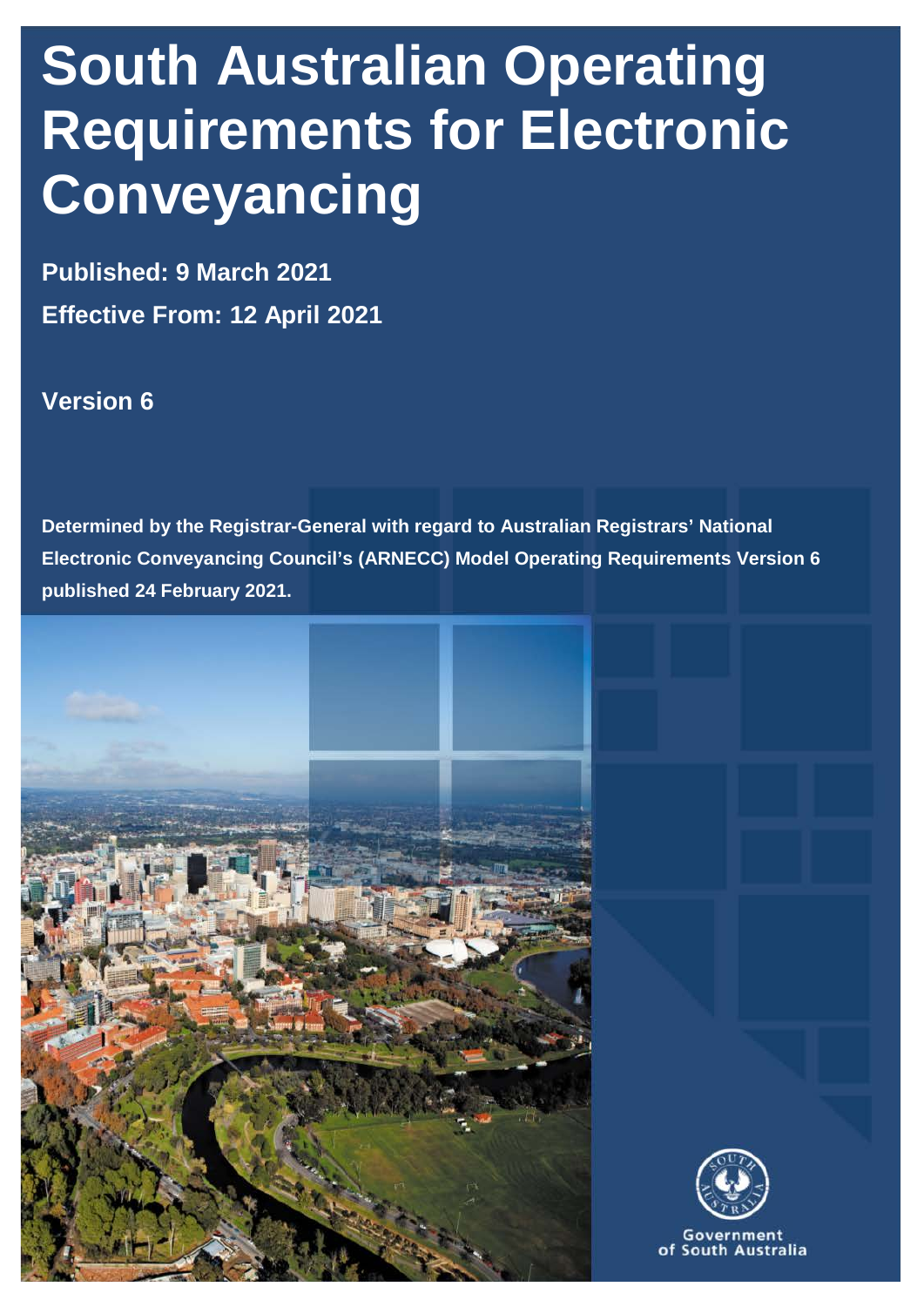*Electronic Conveyancing National Law (South Australia) Act 2013 Section 22* 

*These are the Operating Requirements for Electronic Conveyancing in SA determined pursuant to section 22 of the Electronic Conveyancing National Law (SA) 2013. These Operating Requirements will take effect on and from the 12 April 2021.*

*In determining the Operating Requirements, I have adopted the Model Operating Requirements developed and approved by the Australian Registrars' National Electronic Conveyancing Council (ARNECC).*

*…………………………………………*

*Jenny Cottnam Registrar-General 9 March 2021*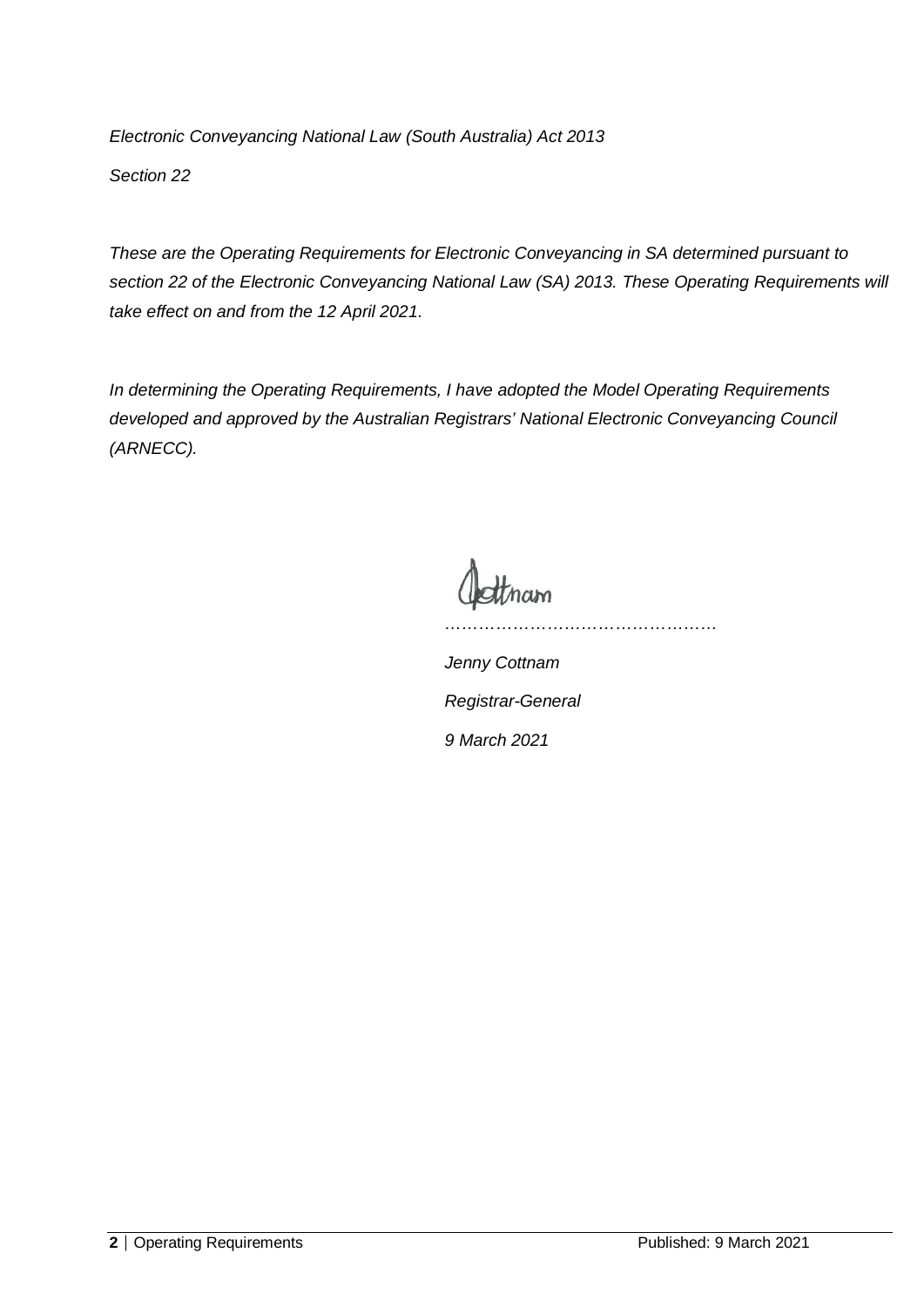# **CONTENTS**

| $\mathbf 1$    |                                                                                               |  |
|----------------|-----------------------------------------------------------------------------------------------|--|
| $\mathbf{2}$   |                                                                                               |  |
| 2.1            |                                                                                               |  |
| 2.2            |                                                                                               |  |
| 3              |                                                                                               |  |
| 4              |                                                                                               |  |
| 4.1            |                                                                                               |  |
| 4.2            |                                                                                               |  |
| 4.3            |                                                                                               |  |
| 4.4            |                                                                                               |  |
| 4.5            |                                                                                               |  |
| 4.6            |                                                                                               |  |
| 4.7            |                                                                                               |  |
| 5              |                                                                                               |  |
| 5.1            |                                                                                               |  |
| 5.2<br>5.3     | National system and electronic Registry Instrument and other electronic Document capability26 |  |
| 5.4            |                                                                                               |  |
| 5.5            |                                                                                               |  |
| 5.6            |                                                                                               |  |
| 6              |                                                                                               |  |
| 6.1            |                                                                                               |  |
| 6.2            |                                                                                               |  |
| $\overline{7}$ | OBLIGATIONS REGARDING SYSTEM SECURITY AND INTEGRITY 31                                        |  |
| 7.1            |                                                                                               |  |
| 7.2            |                                                                                               |  |
| 7.3            |                                                                                               |  |
| 7.4            |                                                                                               |  |
| 7.5            |                                                                                               |  |
| 7.6            |                                                                                               |  |
| 7.7            |                                                                                               |  |
| 7.8<br>7.9     |                                                                                               |  |
| 7.10           |                                                                                               |  |
| 7.11           |                                                                                               |  |
| 7.12           |                                                                                               |  |
| 7.13           |                                                                                               |  |
| 8              |                                                                                               |  |
| 9              |                                                                                               |  |
| 9.1            |                                                                                               |  |
| 9.2            |                                                                                               |  |
| 10             |                                                                                               |  |
|                |                                                                                               |  |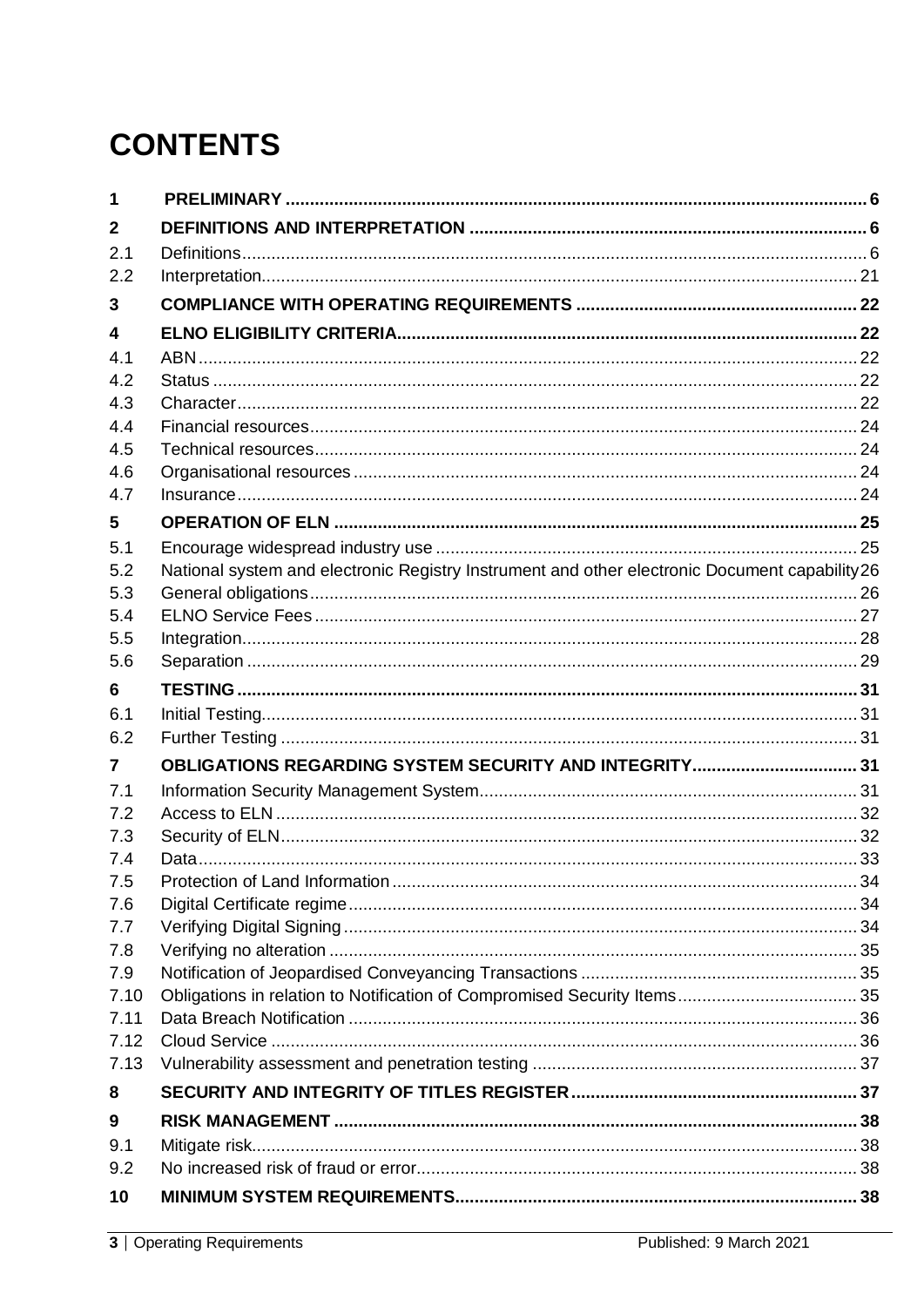| 10.1              |                                                                                  |  |
|-------------------|----------------------------------------------------------------------------------|--|
| 10.2              |                                                                                  |  |
| 10.3              |                                                                                  |  |
| 10.4              |                                                                                  |  |
| 10.5              |                                                                                  |  |
| 10.6              |                                                                                  |  |
| 10.7              |                                                                                  |  |
| 10.8              |                                                                                  |  |
| 10.9              |                                                                                  |  |
|                   |                                                                                  |  |
| 11                |                                                                                  |  |
| 11.1              |                                                                                  |  |
| $12 \overline{ }$ | BUSINESS CONTINUITY AND DISASTER RECOVERY MANAGEMENT 40                          |  |
| 12.1              |                                                                                  |  |
| 12.2              |                                                                                  |  |
| 13                |                                                                                  |  |
| 13.1              |                                                                                  |  |
| 13.2              | No changes other than in accordance with Change Management Framework 41          |  |
| 13.3              |                                                                                  |  |
| 14                |                                                                                  |  |
| 14.1              |                                                                                  |  |
| 14.2              |                                                                                  |  |
| 14.3              |                                                                                  |  |
| 14.4              |                                                                                  |  |
| 14.5              |                                                                                  |  |
| 14.6              |                                                                                  |  |
| 14.7              |                                                                                  |  |
| 14.8              | ELNO must restrict, suspend or terminate Subscriber if directed by Registrar  44 |  |
| 14.9              |                                                                                  |  |
|                   |                                                                                  |  |
| 15                |                                                                                  |  |
| 15.1              |                                                                                  |  |
| 15.2              |                                                                                  |  |
| 15.3              |                                                                                  |  |
| 15.4              |                                                                                  |  |
| 15.5              |                                                                                  |  |
| 15.6              |                                                                                  |  |
| 15.7              |                                                                                  |  |
| 15.8              |                                                                                  |  |
| 15.9              |                                                                                  |  |
|                   |                                                                                  |  |
| 16                |                                                                                  |  |
| 16.1              |                                                                                  |  |
| 16.2              |                                                                                  |  |
| 16.3              |                                                                                  |  |
| 16.4              | Inclusion of Essential Recommendations in Independent Expert's Certification  49 |  |
| 17                |                                                                                  |  |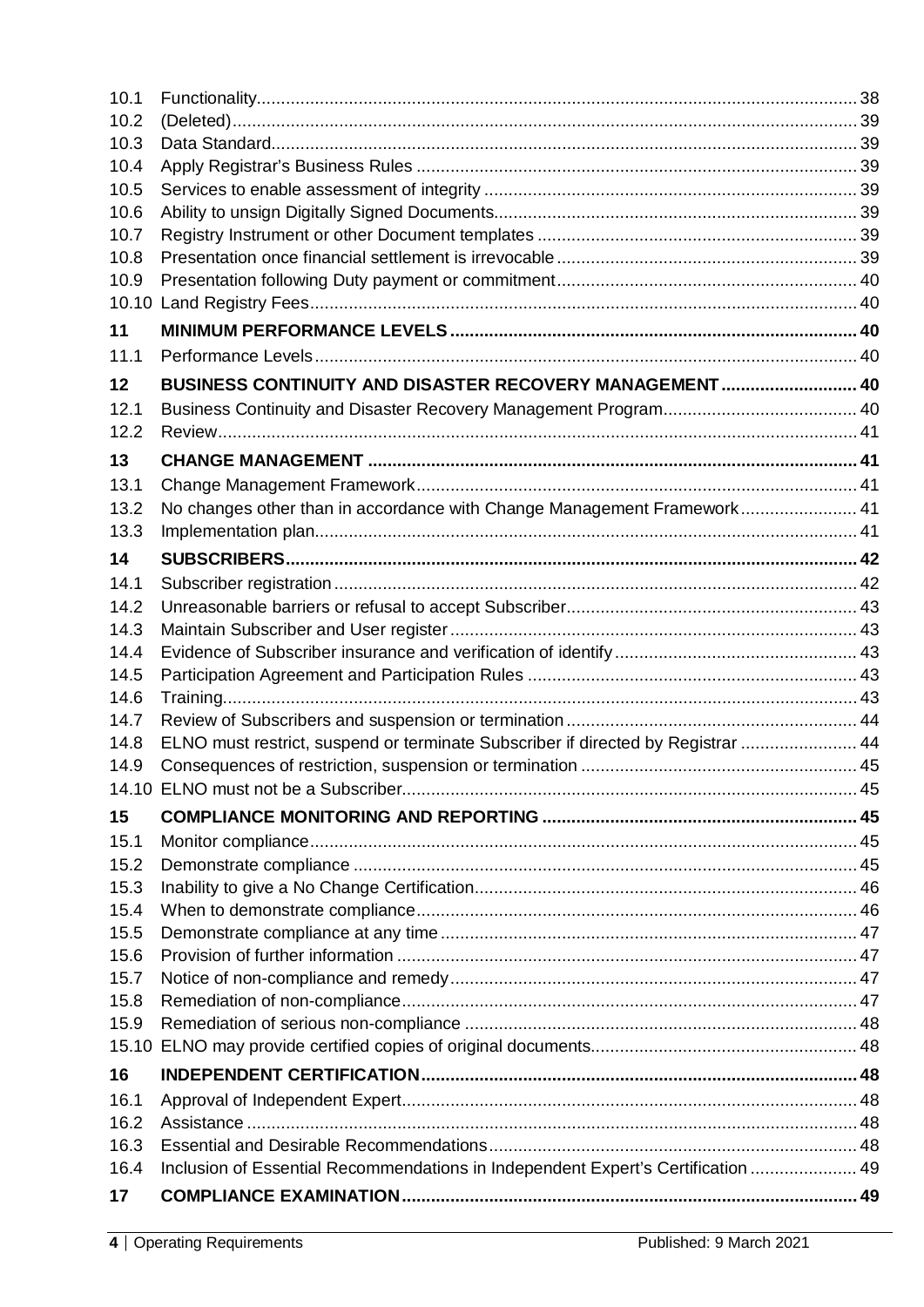| 18   |                                                                |  |
|------|----------------------------------------------------------------|--|
| 18.1 |                                                                |  |
| 18.2 |                                                                |  |
| 19   |                                                                |  |
| 19.1 |                                                                |  |
| 19.2 |                                                                |  |
| 19.3 |                                                                |  |
| 19.4 |                                                                |  |
| 19.5 |                                                                |  |
| 20   |                                                                |  |
| 20.1 |                                                                |  |
| 21   |                                                                |  |
| 21.1 |                                                                |  |
| 21.2 |                                                                |  |
| 21.3 |                                                                |  |
| 21.4 |                                                                |  |
| 22   |                                                                |  |
| 23   |                                                                |  |
|      |                                                                |  |
|      |                                                                |  |
|      |                                                                |  |
|      |                                                                |  |
|      |                                                                |  |
|      | SCHEDULE 6 - AMENDMENT TO OPERATING REQUIREMENTS PROCEDURE  68 |  |
|      |                                                                |  |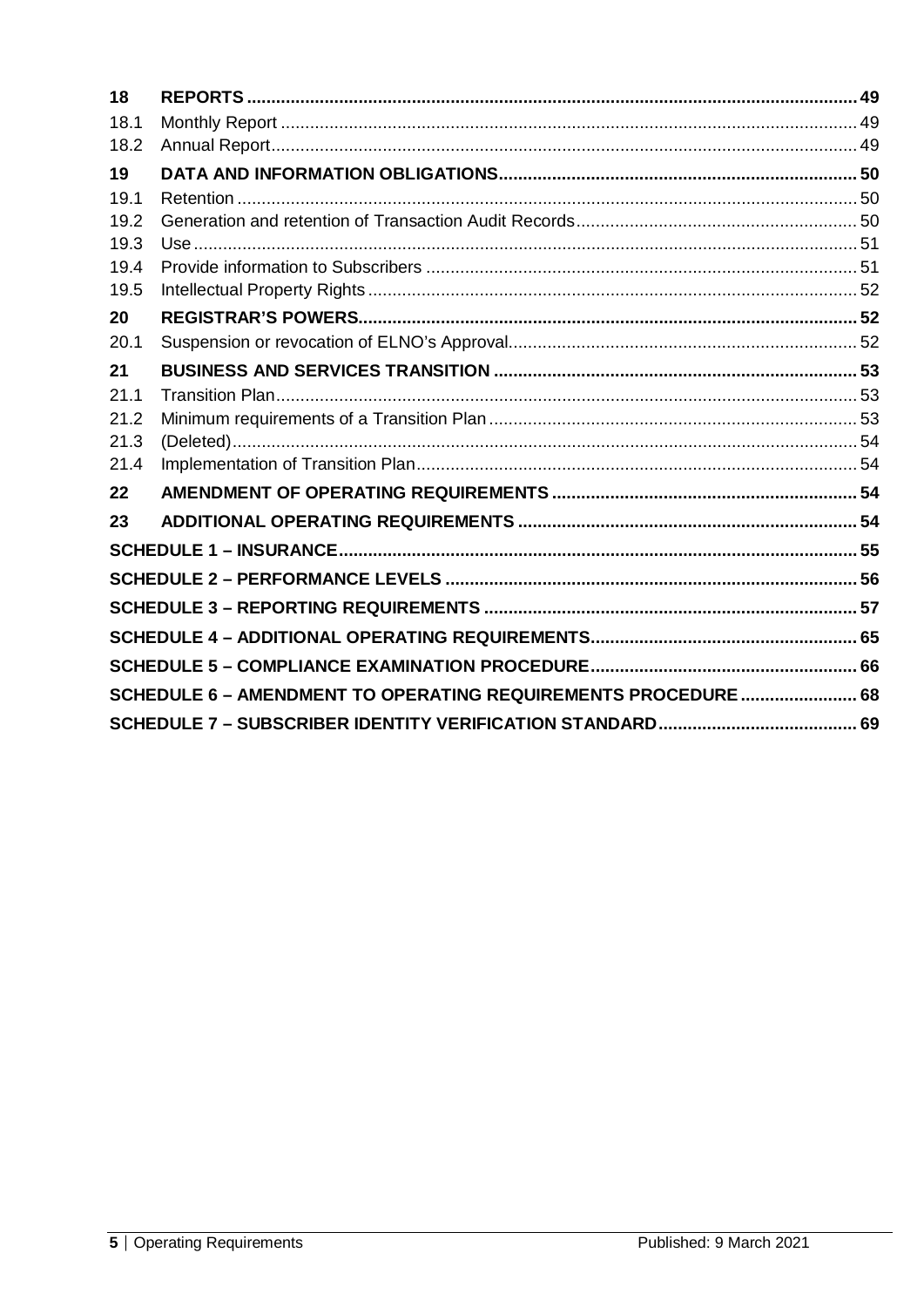# **OPERATING REQUIREMENTS**

# <span id="page-5-0"></span>**1 PRELIMINARY**

These Operating Requirements constitute the Operating Requirements determined by the Registrar pursuant to section 22 of the ECNL.

# <span id="page-5-1"></span>**2 DEFINITIONS AND INTERPRETATION**

#### <span id="page-5-2"></span>**2.1 Definitions**

- 2.1.1 A term used in these Operating Requirements and also in the ECNL has the same meaning in these Operating Requirements as it has in that legislation (unless the term is defined in these Operating Requirements).
- 2.1.2 In these Operating Requirements capitalised terms have the meanings set out below:

**ABN** means an Australian Business Number and has the meaning given to it in the *A New Tax System (Australian Business Number) Act 1999* (Cth).

**Access Credentials** means a User identification and password, and any other details, required for a Person to access the ELN.

**Additional Operating Requirements** means the additional Operating Requirements specific to the Registrar's Jurisdiction, if any, set out in Schedule 4, as amended from time to time.

**Amendment to Operating Requirements Procedure** means the procedure set out in Schedule 6, as amended from time to time.

**Annual Report** means the report referred to in Operating Requirement 18.2.

**Application Law** has the meaning given to it in the ECNL and in South Australia is the *Electronic Conveyancing National Law (South Australia) Act 2013* (SA) and in Western Australia is the *Electronic Conveyancing Act 2014* (WA).

**Approval** means, in respect of an ELNO, the ELNO's approval by the Registrar pursuant to section 15 of the ECNL to provide and operate an ELN.

**Approved Insurer** means a general insurer within the meaning of the *Insurance Act 1973* (Cth).

**ASIC** means the Australian Securities & Investments Commission or its successor.

**Australian Legal Practitioner** has the meaning given to it in the relevant legislation of the Jurisdiction in which the land the subject of the Conveyancing Transaction is situated and in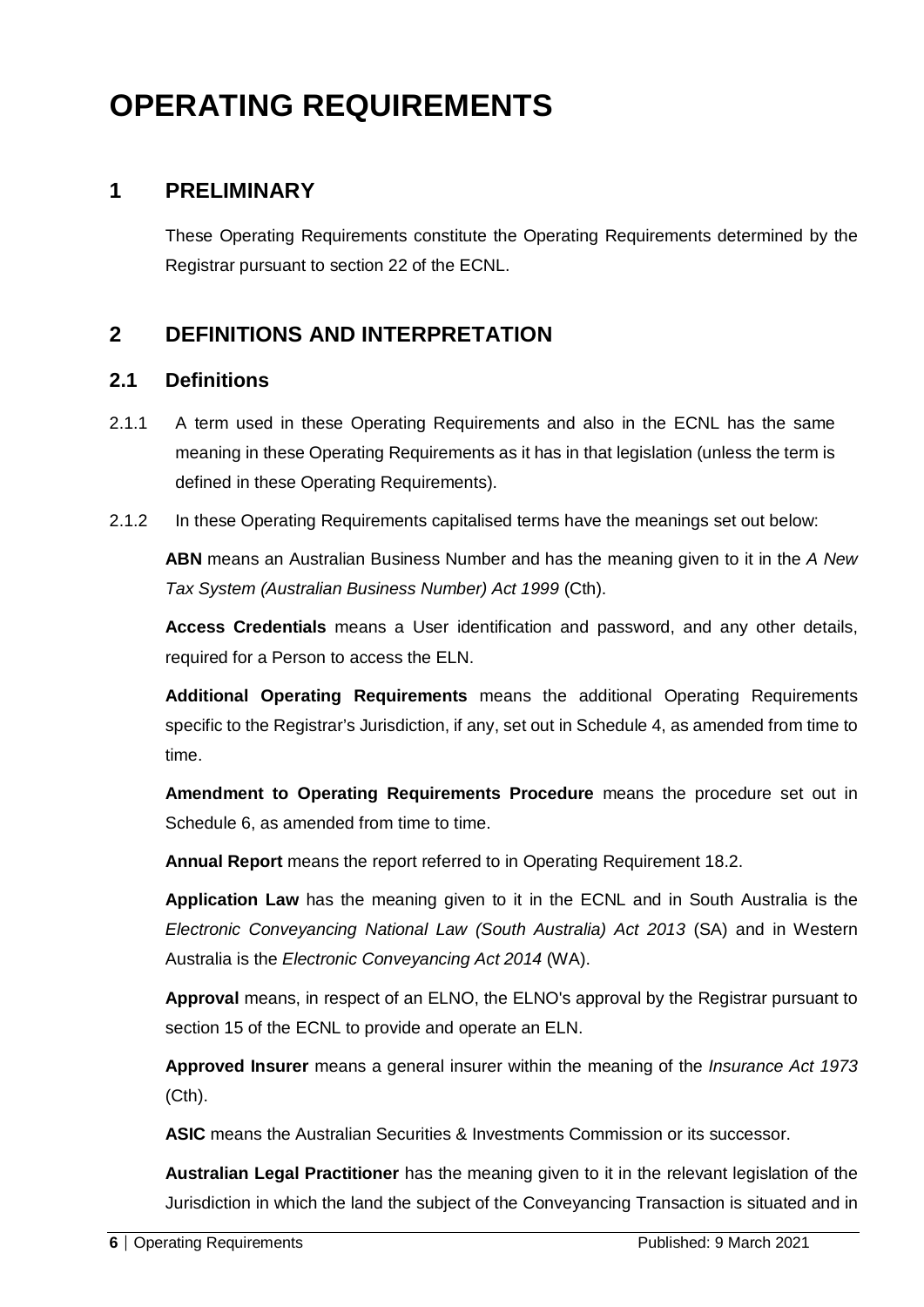South Australia is a legal practitioner for the purposes of the *Legal Practitioners Act 1981* (SA).

**Back End Infrastructure Connection** means a connection between an ELNO and a:

- (a) Land Registry; or
- (b) Duty Authority; or
- (c) Certification Authority; or
- (d) Person that provides financial settlement services to an ELNO, other than in that Person's capacity as a Subscriber; or
- (e) Cloud Service Provider; or
- (f) Commonwealth, State or Territory government agency, Local Government Organisation or Statutory Body, other than in that Person's capacity as a Subscriber or Identity Agent.

**Business Continuity and Disaster Recovery Management Program** means the program referred to in Operating Requirement 12.1.

**Business Continuity and Disaster Recovery Plan** means a documented plan forming part of the Business Continuity and Disaster Recovery Management Program setting out how an ELNO will respond to an Incident to restore continuity and enable recovery.

**Business Day** has the meaning given to it in the ECNL.

**Business Plan** means a Document setting out a detailed description of the ELNO's business as it relates to the operation of the ELN, including its:

- (a) products and/or services and delivery schedule; and
- (b) financial, marketing and operational objectives and how these objectives will be achieved; and
- (c) an assessment of the likely costs for development and ongoing expansion of the ELNO System including costs to meet regulatory requirements and costs associated with Back End Infrastructure Connections.

**Business Rules** means the documented statements of a Land Registry's business requirements and practices that define or constrain:

- (a) the preparation of electronic Registry Instruments, Information Reports and other electronic Documents or information provided to a Land Registry; and
- (b) the presentation for Lodgment or providing of electronic Registry Instruments, Information Reports and other electronic Documents or information with or to a Land Registry,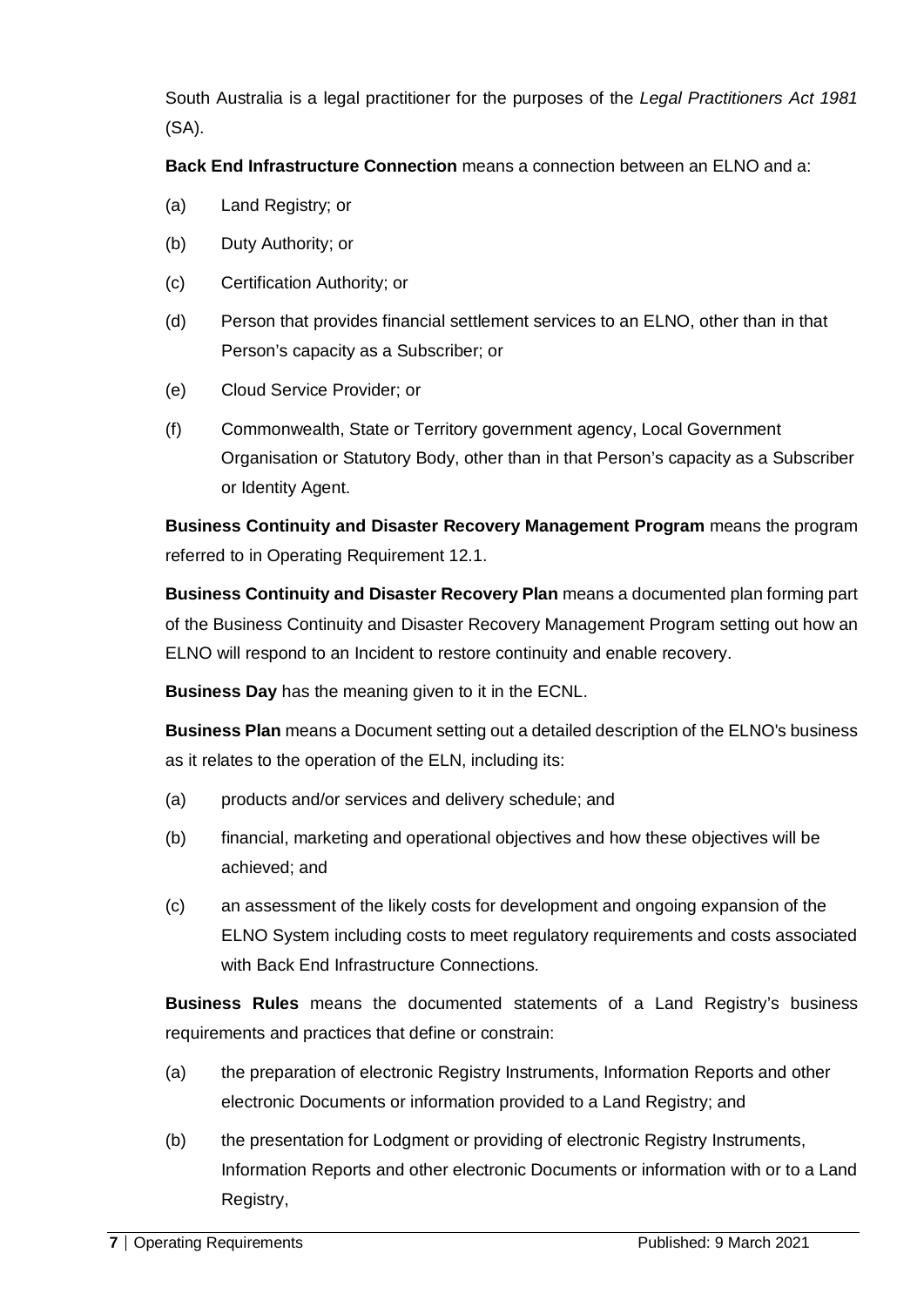provided by the Registrar to the ELNO from time to time.

**Caveat** means a Document under the Land Titles Legislation giving notice of a claim to an interest in land that may have the effect of an injunction to stop the registration of a Registry Instrument or other Document in the Titles Register.

**Certificate Policy** means a named set of rules that indicates the applicability of a Digital Certificate to a particular community and/or class of applications with common security requirements, approved or reviewed by the Gatekeeper Competent Authority.

**Certificate Profile** means the specification of the fields to be included in a Digital Certificate and the contents of each.

**Certification Authority** means a Gatekeeper Accredited Service Provider that issues Digital Certificates that have been Digitally Signed using the Certification Authority's Private Key and provides certificate verification and revocation services for the Digital Certificates it issues.

**Change Management Framework** means a comprehensive, documented framework of policies, practices and procedures to ensure that the changes referred to in Operating Requirement 13.1 are made in a planned and managed way and that, for each instance of change, a specific change management plan can be prepared to, without limitation,:

- (a) communicate and consult on proposed changes with parties affected by the change; and
- (b) enable parties affected by the change to fully assess the proposed change, including the reasons for the proposed change, impacts, costs, benefits and risks of the proposed change; and
- (c) have regard to the feedback received from parties affected by the change in determining the tasks to be undertaken and their implementation should the change be implemented.

**Client** means a Person who has, or Persons who have, appointed a Subscriber as their Representative pursuant to a Client Authorisation and caveators and applicants in a Priority Notice, extension of Priority Notice and withdrawal of Priority Notice who have appointed a Subscriber as their Representative but have not provided a Client Authorisation.

**Client Authorisation**, as amended from time to time, has the meaning given to it in the ECNL.

**Cloud Service** means an on-demand service providing network access to a shared pool of configurable computing resources (for example networks, servers, storage, applications, and services) that can be rapidly provisioned and released with minimal management effort or service provider interaction.

**Cloud Service Provider** means a provider of a Cloud Service.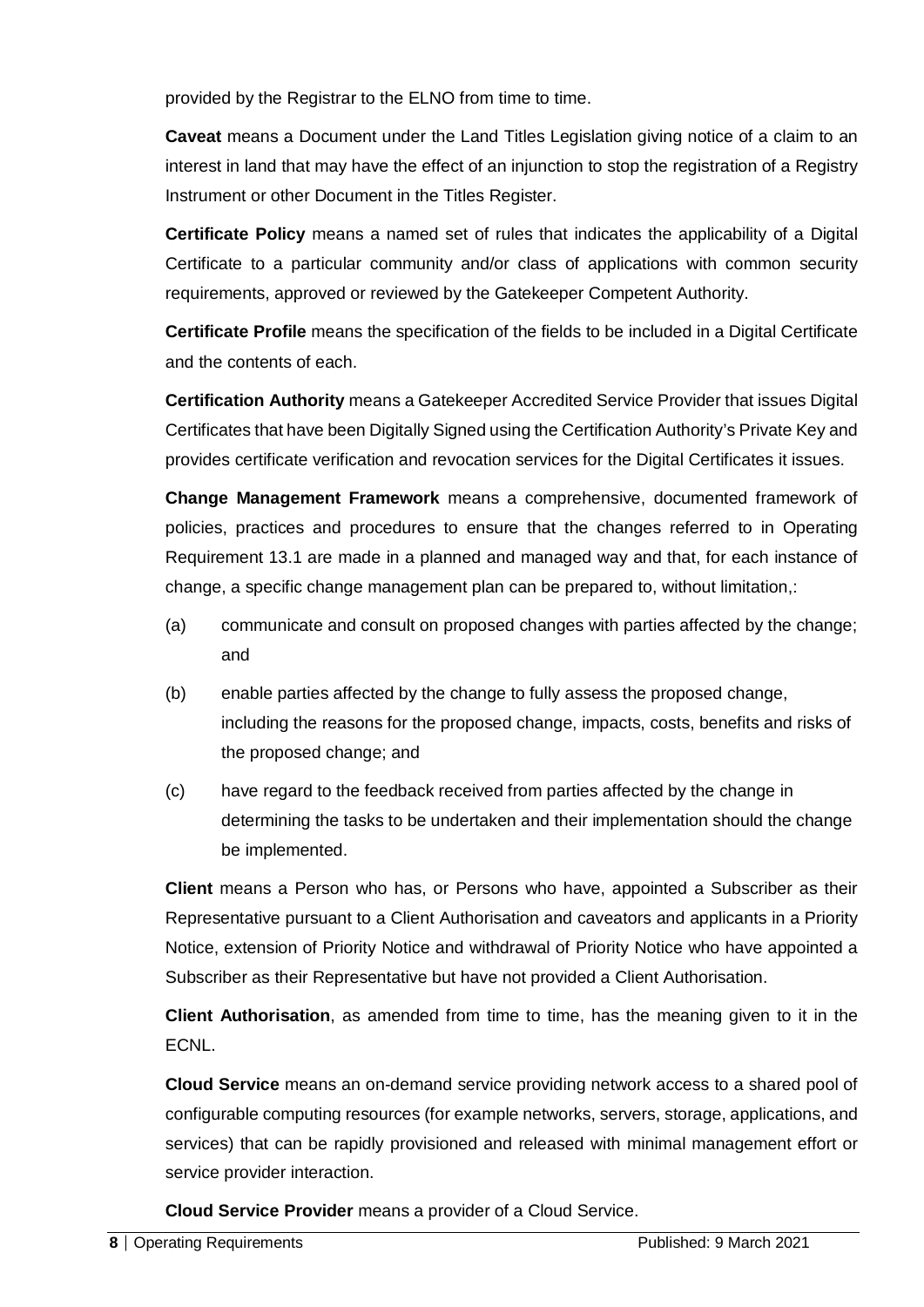**Commonwealth** has the meaning given to it in the ECNL.

**Compliance Examination** has the meaning given to it in the ECNL.

**Compliance Examination Procedure** means the obligations and procedures set out in Schedule 5, as amended from time to time.

**Compromised** means lost or stolen, or reproduced, modified, disclosed or used without proper authority.

**Conveyancing Transaction** has the meaning given to it in the ECNL.

**Core Hours** means the time from 6:00am to 10:00pm Australian Eastern Standard Time or Australian Eastern Daylight Time as applicable on each Business Day.

**Corporations Act** means the *Corporations Act 2001* (Cth).

**Costs** include costs, charges and expenses, including those incurred in connection with advisers.

**CPI** means the all groups consumer price index for all capital cities in original terms published by the Australian Bureau of Statistics or its successor.

**Data Breach** means, in respect of the ELN, any of the following:

- (a) that the information is or may have been lost, misused, interfered with, corrupted or been subject to unauthorised access, modification or disclosure; or
- (b) that there has been unauthorised access to the system, storage device or computer network in which such information is stored; or
- (c) that the information, or the storage device or computer system on which such information is stored, is stolen, lost or misplaced.

**Data Standard** means the data standard specified by the Registrar.

**Desirable Recommendations** means recommendations which are not Essential Recommendations and which an ELNO may choose to implement.

**Digital Certificate** means an electronic certificate Digitally Signed by the Certification Authority which:

- (a) identifies either a Key Holder and/or the business entity that he/she represents, or a device or application owned, operated or controlled by the business entity; and
- (b) binds the Key Holder to a Key Pair by specifying the Public Key of that Key Pair; and
- (c) contains the specification of the fields to be included in a Digital Certificate and the contents of each.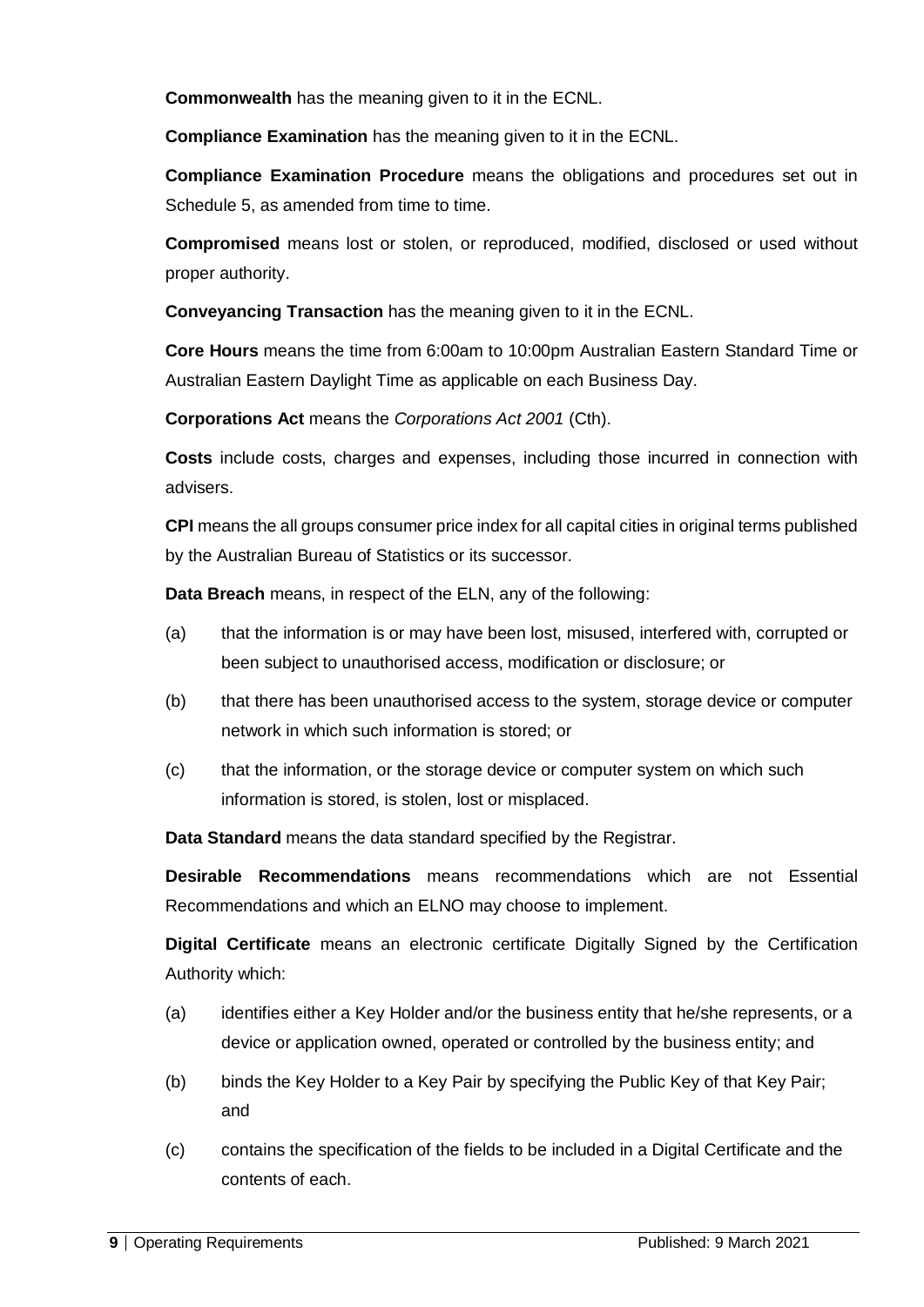**Digital Signature** has the meaning given to it in the ECNL.

**Digitally Sign** has the meaning given to it in the ECNL.

**Discharge/Release of Mortgage** means a Document that discharges or releases a Mortgage.

**Document** has the meaning given to it in the ECNL.

**Downstream or Upstream Service** means a service supplied or offered to a Person (including a Related Entity), which directly or indirectly:

- (a) accesses or uses an ELN; or
- (b) integrates with an ELN; or
- (c) utilises information accessible through or generated by an ELN,

but does not include services supplied or offered through a Back End Infrastructure Connection.

**Duty** means, for an electronic Registry Instrument or other electronic Document, any taxes, levies, imposts, charges and duties in connection with the electronic Registry Instrument or other electronic Document payable to the Duty Authority.

**Duty Authority** means the State Revenue Office of the Jurisdiction in which the land the subject of the Conveyancing Transaction is situated.

**ECNL** means the Electronic Conveyancing National Law as adopted or implemented in a Jurisdiction by the Application Law, as amended from time to time.

**Electronic Workspace** means a shared electronic workspace generated by the ELN.

**Electronic Workspace Document** means a defined data set and if necessary, associated text, assembled from the information collected in an Electronic Workspace. Without limitation, Lodgment Instructions, electronic Registry Instruments and Information Reports are Electronic Workspace Documents.

**Eligibility Criteria** means the rules set out in Participation Rule 4, as amended from time to time.

**ELN** has the meaning given to it in the ECNL.

**ELNO** has the meaning given to it in the ECNL.

**ELNO Service Fees** means fees charged by the ELNO to a Subscriber for access to, and use of, the ELN.

**ELNO System** means the ELNO's systems for facilitating the preparation of Electronic Workspace Documents relevant to a Conveyancing Transaction, the financial settlement of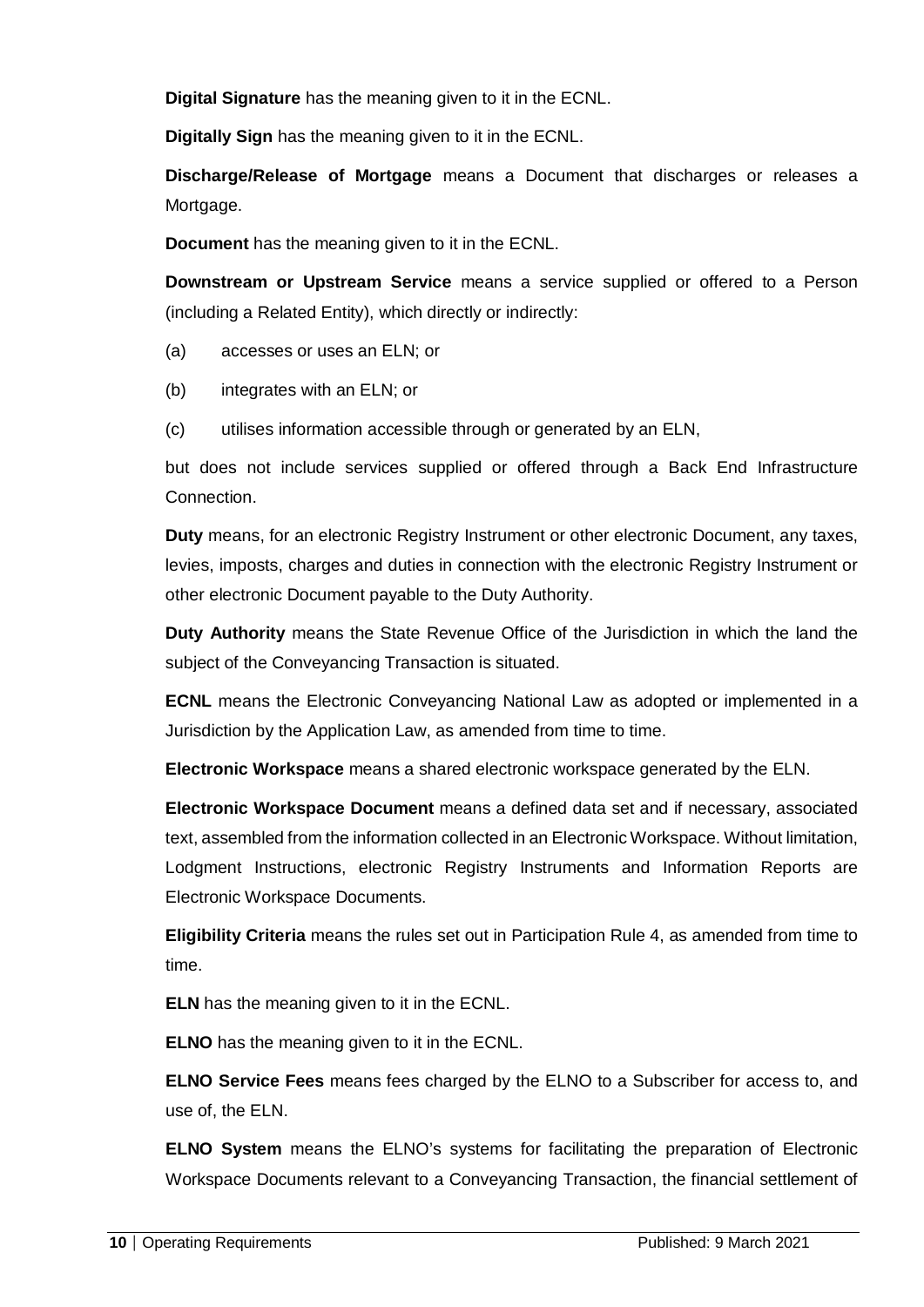a Conveyancing Transaction (if any) and the presentation for Lodgment of electronic Registry Instruments or other electronic Documents at a Land Registry, and includes the ELN.

**Equivalent Basis** means equivalence:

- (a) by using the same terms and conditions relating to price or the same method of ascertaining price; and
- (b) by using the same application programming interfaces, other interfaces and technologies; and
- (c) by using the same processes and systems in providing access to, or use of, the ELN; and
- (d) in relation to the development of new application programming interfaces, other interfaces and technologies of the ELN or enhancing the ELN's functionality and capabilities; and
- (e) in relation to other terms and conditions for supplying access to, or use of, the ELN.

**Essential Recommendations** means recommendations which are expressed to be essential and which an ELNO must implement.

**Financial Year** has the meaning given to it in the ECNL.

**Fit for Purpose** means the ELNO has:

- (a) adopted a Standard that is appropriate for the operation of an ELN in accordance with the Operating Requirements; and
- (b) developed frameworks that are in accordance with the adopted Standards and which achieve the underlying objectives of those Standards; and
- (c) implemented all of the necessary processes and procedures that align with the adopted Standard.

**Gatekeeper** means the Commonwealth government strategy to develop PKI to facilitate government online service delivery and e-procurement.

**Gatekeeper Accredited Service Provider** means a service provider accredited by the Gatekeeper Competent Authority.

**Gatekeeper Competent Authority** means the entity which approves an application for Gatekeeper accreditation. The Gatekeeper Competent Authority for PKI is the Australian Government Chief Digital Officer, Digital Transformation Agency.

**GST** means the tax imposed under *A New Tax System (Goods and Services Tax) Act 1999* (Cth).

**Hardship Notice** has the meaning given to it in section 72(1) of the National Credit Code.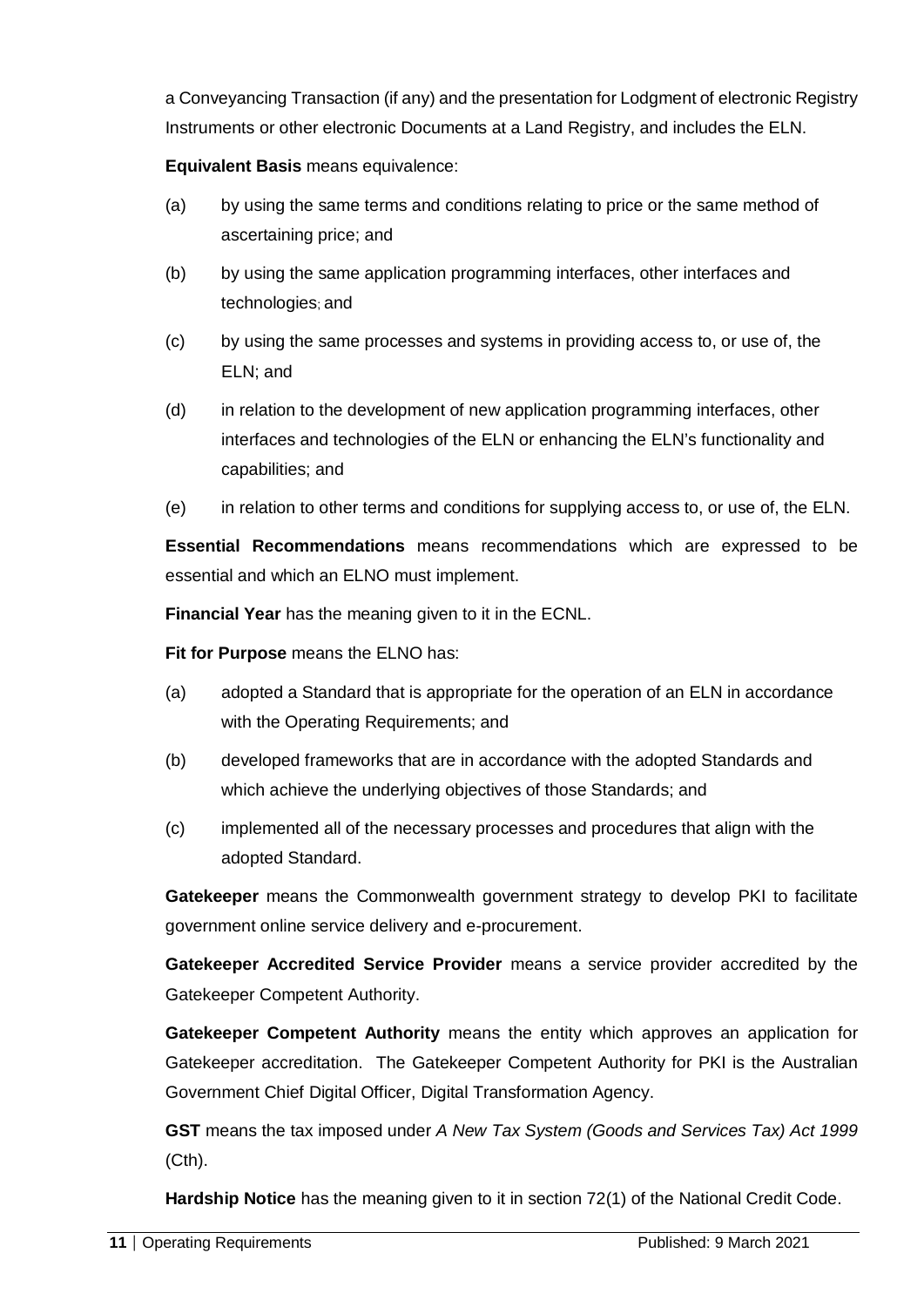#### **Incident** means:

- (a) any event which causes, or may cause, the provision or operation of the ELN by the ELNO to cease, be interrupted, or which causes or may cause a reduction in the service or the quality of the services provided by the ELNO; or
- (b) a Data Breach.

**Independent Certification** means a written certification by an Independent Expert:

- (a) signed by the Independent Expert; and
- (b) on the letterhead of the Independent Expert; and
- (c) given for the benefit of the Registrar; and
- (d) annexing a report of the Independent Expert into the matters the subject of the Independent Certification,

certifying that the ELNO or Potential ELNO has complied with the requirement of these Operating Requirements to which the certification relates.

**Incident Response Plan** means a plan or set of instructions used to assist the ELNO to respond to, recover from and limit adverse ongoing impacts of an Incident.

**Independent Expert** means a Person who is appropriately qualified, competent and insured and is:

- (a) not, or is not related to or associated with, the ELNO or Potential ELNO, or an Officer or employee of the ELNO or Potential ELNO; or
- (b) a contractor or agent of the ELNO or Potential ELNO who is able to demonstrate to the Registrar's satisfaction that any work to be undertaken as an Independent Expert is independent from any existing work being undertaken for the ELNO or Potential ELNO.

**Individual** has the meaning given to it in the ECNL.

**Information Fees** means fees for data provided by the Land Registry through the ELN.

**Information Report** means ancillary information about a Conveyancing Transaction delivered to a Land Registry or Duty Authority, or other government taxing, valuing or rating authority.

**Information Security Management System (ISMS)** means the system referred to in Operating Requirement 7.1.

**Insolvency Event** means, in relation to a Person, any of the following events:

(a) the Person is, or states that they are, unable to pay all the Person's debts, as and when they become due and payable, excluding a Hardship Notice; or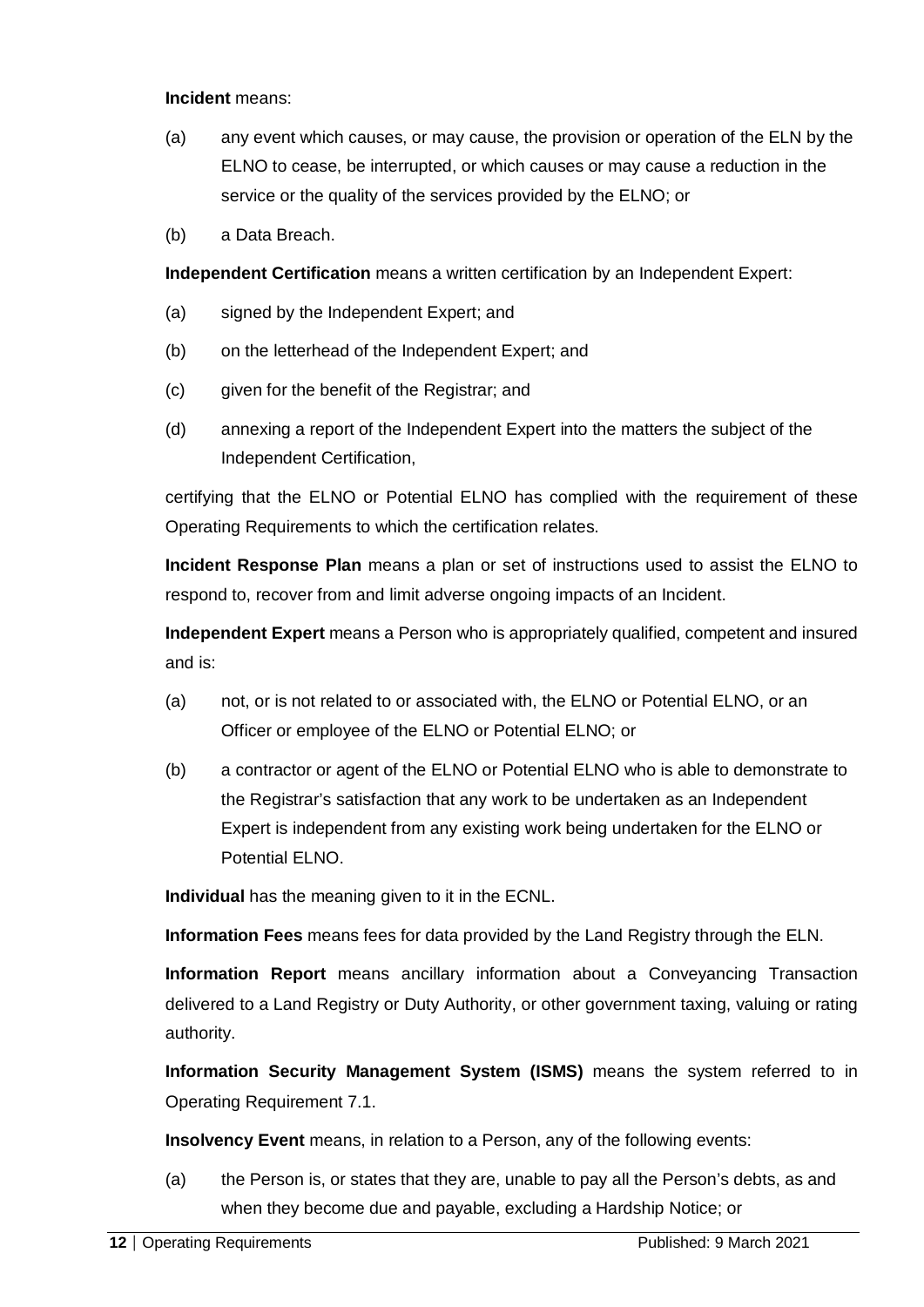- (b) the entrance into an arrangement, composition or compromise with, or assignment for the benefit of, all or any class of the Person's creditors or members or a moratorium involving any of them, excluding any changes made to a credit contract as a result of a Hardship Notice or a temporary arrangement to postpone a debt; or
- (c) the appointment of a receiver, receiver and manager, controller, administrator, provisional liquidator or liquidator or the taking of any action to make such an appointment; or
- (d) an order is made for the winding up or dissolution of the Person or a resolution is passed or any steps are taken to pass a resolution for its winding up or dissolution; or
- (e) something having a substantially similar effect to (a) to (d) happens in connection with the Person under the law of any Jurisdiction.

**Insurance Rules** means the rules set out in Schedule 6 of the Participation Rules, as amended from time to time.

**Integration** means system to system communication between the ELN and the system of a Person Wishing to Integrate or a Person who has Integrated, but does not include system to system communication through a Back End Infrastructure Connection.

**Intellectual Property Rights** includes any:

- (a) copyright; and
- (b) design, patent, trademark, semiconductor, or circuit layout (whether registered, unregistered or applied for); and
- (c) trade, business, company or domain name; and
- (d) know-how, inventions, processes, confidential information (whether in writing or recorded in any form); and

any other proprietary, licence or personal rights arising from intellectual activity in the business, industrial, scientific or artistic fields.

**Jeopardised** means put at risk the integrity of the Titles Register by fraud or other means.

**Jurisdiction** has the meaning given to it in the ECNL.

**Key** means a string of characters used with a cryptographic algorithm to encrypt and decrypt.

**Key Holder** means an Individual who holds and uses Keys and Digital Certificates on behalf of a Subscriber, or in his/her own right in the case of a Key Holder who is also a Subscriber.

**Key Pair** means a pair of asymmetric cryptographic Keys (one decrypting messages which have been encrypted using the other) consisting of a Private Key and a Public Key.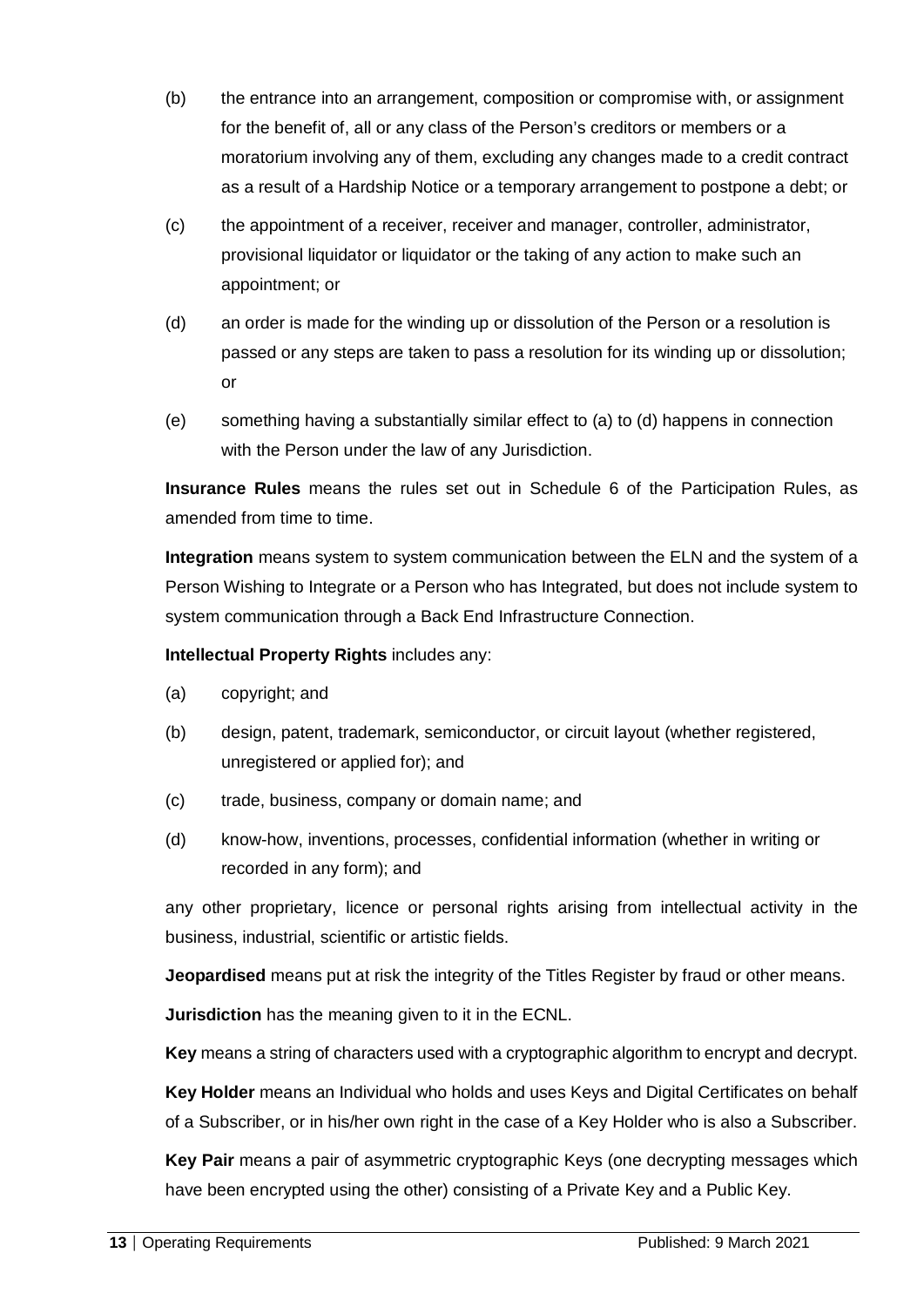**Land Information** means information provided by the Land Registry or information used to complete electronic Registry Instruments or other electronic Documents to be Lodged at the Land Registry.

**Land Registry** means the agency of a State or Territory responsible for maintaining the Jurisdiction's Titles Register and, where the responsibility has been delegated, it includes the delegate.

**Land Registry Fees** means Information Fees and Lodgment Fees.

**Land Registry System** means the Land Registry's system for accepting and processing electronic Registry Instruments or other electronic Documents presented for Lodgment using an ELN.

**Land Title Reference Verification** means a service to verify that a certificate of title or folio of the Titles Register (as applicable) the subject of a Conveyancing Transaction is valid and can be dealt with electronically through the ELN.

**Land Titles Legislation** has the meaning given to it in the ECNL.

**Law Practice** has the meaning given to it in the relevant legislation of the Jurisdiction in which the land the subject of the Conveyancing Transaction is situated.

**Licensed Conveyancer** means a Person licensed or registered under the relevant legislation of the Jurisdiction in which the land the subject of the Conveyancing Transaction is situated and in Western Australia is a real estate settlement agent for the purposes of the *Settlement Agents Act 1981* (WA).

**Local Government Organisation** means a local government council (however described) established under any Commonwealth, State or Territory law.

**Lodge** has the meaning given to it in the ECNL.

**Lodgment Fees** means fees due to a Land Registry for an electronic Registry Instrument or other electronic Document Lodged with the Land Registry by the ELNO on behalf of the Participating Subscribers.

**Lodgment Instructions** means a statement in electronic form which sets out the information required by the Registrar to accept an electronic Registry Instrument or other electronic Document for Lodgment.

**Lodgment Verification** means a service to verify that an electronic Registry Instrument or other electronic Document will be accepted for Lodgment by the Registrar or Land Registry if the Registry Instrument or other electronic Document data remains unchanged.

**Monthly Report** means the report referred to in Operating Requirement 18.1.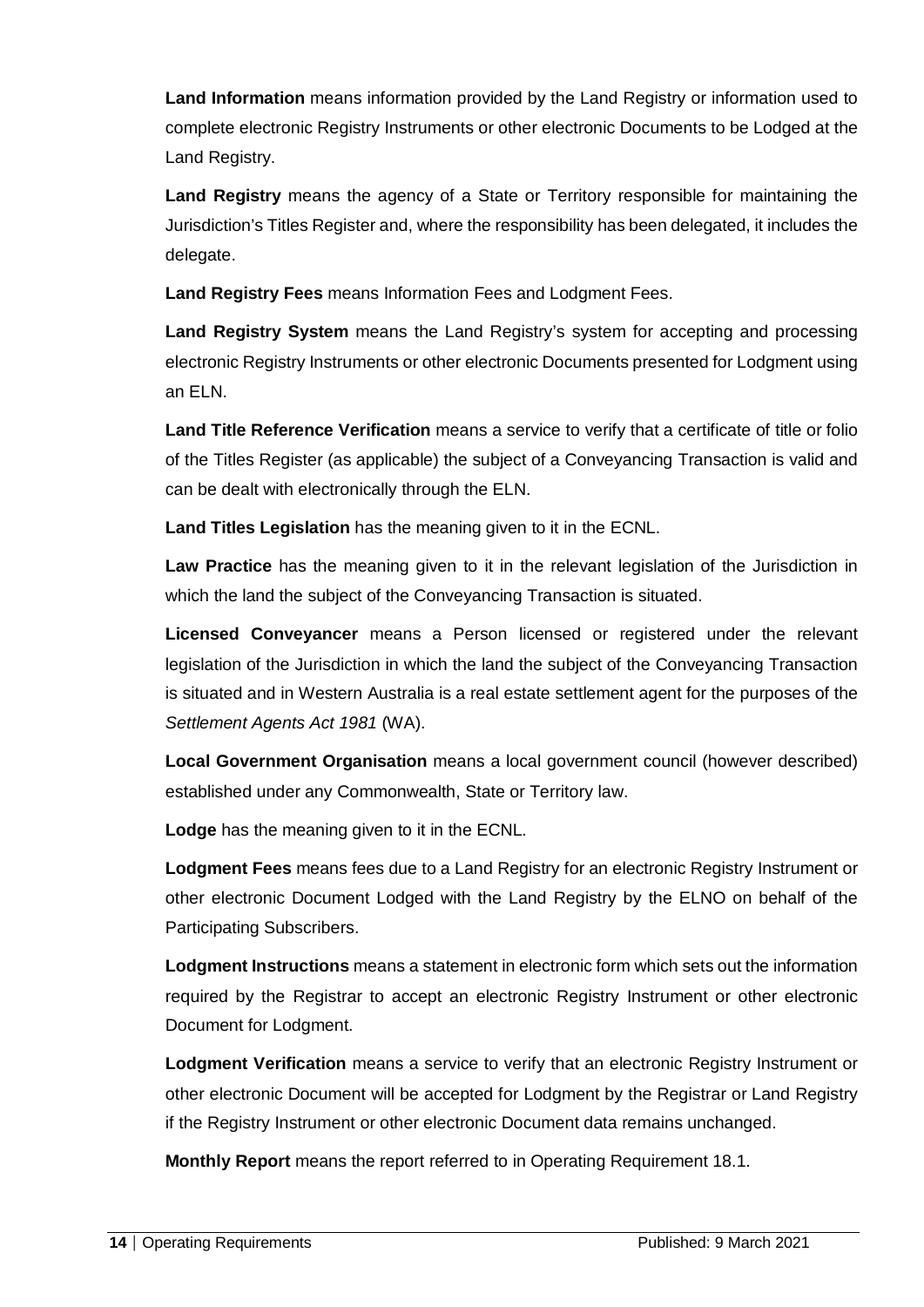**Mortgage** means a Document by which a Person charges an estate or interest in land as security.

**National Credit Code** has the meaning given to it in section 3 of the NCCP Act.

**No Change Certification** means:

- (a) where an ELNO or Potential ELNO was required to produce to the Registrar a Specified Document to demonstrate compliance with an Operating Requirement, a written certification made by the ELNO or Potential ELNO for the benefit of the Registrar that there has been no change to the Specified Document since the date it was produced to the Registrar and no occurrence or anything that would render the Specified Document incorrect, incomplete, false or misleading; or
- (b) where an ELNO or Potential ELNO was required to give to the Registrar a Self-Certification to demonstrate compliance with an Operating Requirement, a written certification made by the ELNO or Potential ELNO for the benefit of the Registrar that there has been no occurrence since the date the Self-Certification was made that would render the Self-Certification incorrect, incomplete, false or misleading; or
- (c) where an ELNO or Potential ELNO was required to obtain and provide to the Registrar an Independent Certification to demonstrate compliance with an Operating Requirement, a written certification made by the ELNO or Potential ELNO for the benefit of the Registrar that there has been no occurrence since the date the Independent Certification was made that would render the Independent Certification incorrect, incomplete, false or misleading.

**Non-Core Hours** means any time outside of Core Hours.

#### **Notifications** means:

- (a) all alerts, notifications and information received by the ELNO from the Registrar, the Land Registry, Subscriber or any other Person; and
- (b) all alerts, notifications and information sent by the ELNO to the Registrar, the Land Registry, Subscriber or any other Person,

in connection with a Conveyancing Transaction.

**Officer** means an Officer of a corporation as defined in the Corporations Act or an Officer of an entity as defined in the Corporations Act or a Person who makes, or participates in making, decisions that affect the whole, or a substantial part, of a government entity of the Commonwealth, a State or Territory, a Local Government Organisation or a Statutory Body.

**Operating Requirements**, as amended from time to time, has the meaning given to it in the ECNL.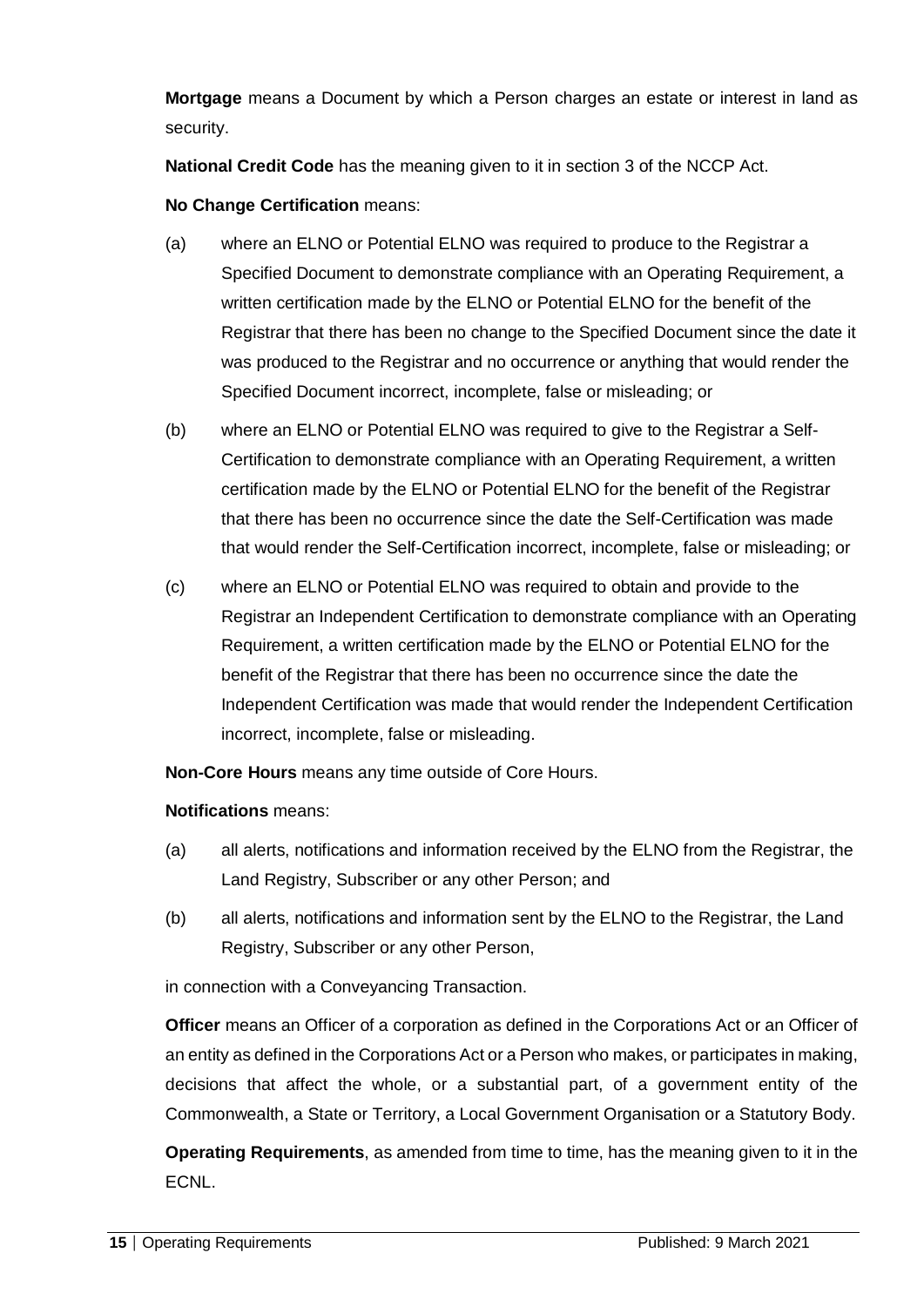**Participating Subscriber** means, for a Conveyancing Transaction, each Subscriber who is involved in the Conveyancing Transaction either directly because it is a Party or indirectly because it is a Representative of a Party.

**Participation Agreement**, as amended from time to time, has the meaning given to it in the ECNL.

**Participation Rules**, as amended from time to time, has the meaning given to it in the ECNL.

Party means each Person who is a party to an electronic Registry Instrument or other electronic Document in the Electronic Workspace for the Conveyancing Transaction, but does not include a Representative.

**Performance Levels** means the performance levels the ELNO is required to meet as set out in Schedule 2, as amended from time to time.

**Person** has the meaning given to it in the ECNL.

**Person Wishing To Integrate** means a Person who wishes to Integrate its system with the ELN.

**Person Who Has Integrated** means a Person who has Integrated its system with the ELN.

**Personal Information** has the meaning given to it in the *Privacy Act 1988* (Cth).

**PKI** (Public Key Infrastructure) means Gatekeeper compliant technology, policies and procedures based on public key cryptography used to create, validate, manage, store, distribute and revoke Digital Certificates.

**Potential ELNO** means a Person who has applied for Approval.

**Potential Subscriber** means a Person who has applied to be a Subscriber.

**Pricing Table** means the table of ELNO Service Fees prepared by the ELNO in accordance with the requirements set out in Operating Requirements 5.3(e) and 5.4, as amended from time to time.

**Priority Notice** has the meaning given to it in the Land Titles Legislation of the Jurisdiction in which the land the subject of the Conveyancing Transaction is situated.

**Privacy Laws** means all legislation, principles and industry codes relating to the collection, use, disclosure, storage or granting of access rights to Personal Information, including the *Privacy Act 1988* (Cth) and any State or Territory privacy legislation.

**Private Key** means the Key in an asymmetric Key Pair that must be kept secret to ensure confidentiality, integrity, authenticity and non-repudiation.

**Promptly** means without delay in light of the facts and circumstances.

**Public Key** means the Key in an asymmetric Key Pair which may be made public.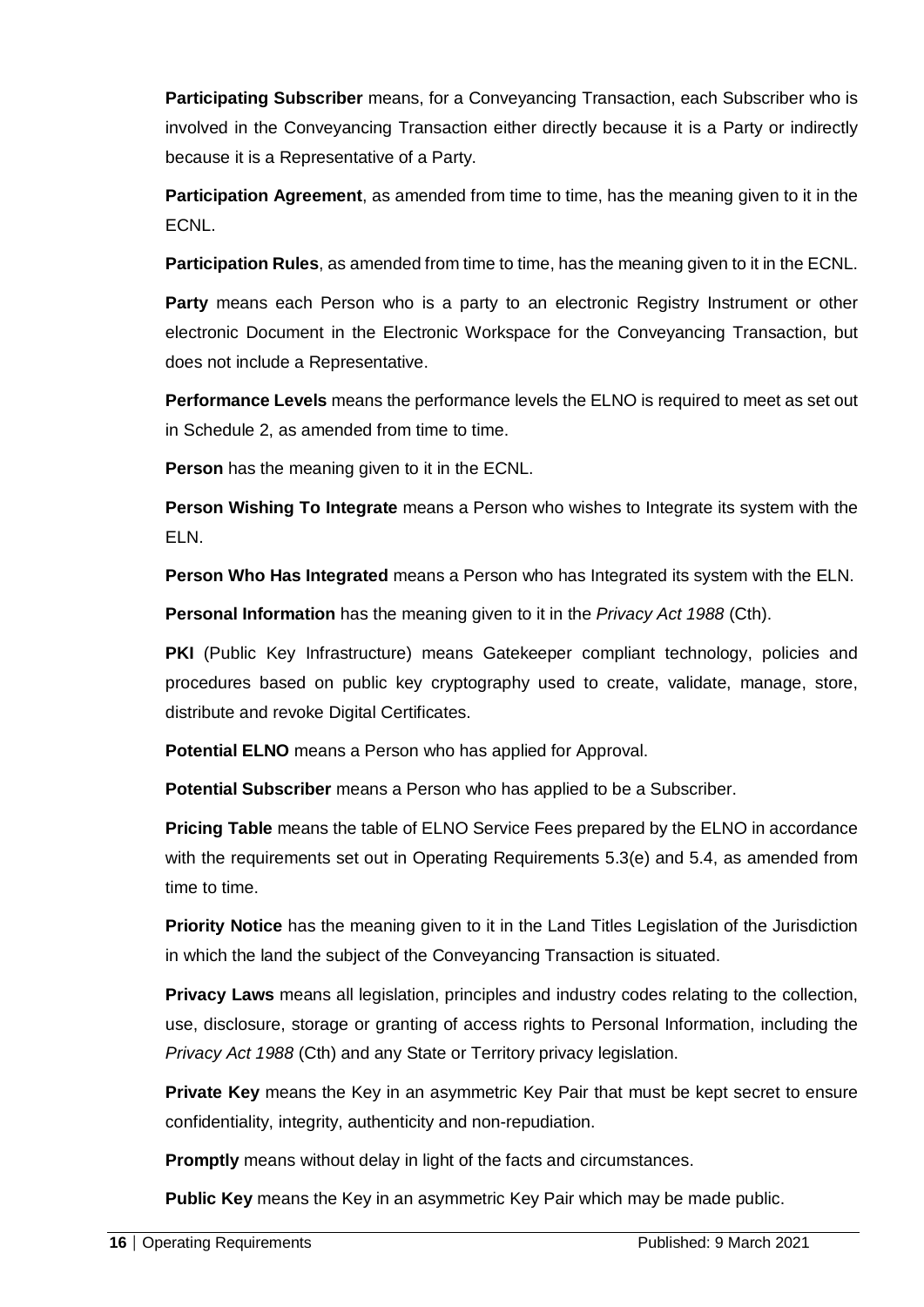**Record** has the meaning given to it in the ECNL.

**Registrar** has the meaning given to it in the ECNL.

**Registry Information Supply** means a service to supply data from the Titles Register or Land Registry.

**Registry Instrument** has the meaning given to it in the ECNL.

**Related Body Corporate** has the meaning given to it in the Corporations Act.

**Related Downstream or Upstream Service Provider** means a Related Entity or Downstream or Upstream Service business unit established under Operating Requirement 5.6.2 which supplies or proposes to supply a Downstream or Upstream Service.

**Related Entity** means a Related Body Corporate of the ELNO, a Related Party or a Related Body Corporate of a Related Party.

**Related Party** means the ELNO's principals, shareholders, Officers, employees or agents.

**Replacement Cost Value** means an amount calculated annually as the actual cost to replace the total assets of an ELNO, disclosed in the ELNO's audited financial statements and reports for the last Financial Year, at their pre-loss condition.

**Representative** means a Subscriber who acts on behalf of a Client.

**Risk Assessment** means a Document identifying, analysing and evaluating risks to an ELNO in its operation of the ELN, including any risks associated with using a Cloud Service.

**Risk Management Framework (RMF)** means the framework referred to in Operating Requirement 9.1 and includes, without limitation, a Risk Assessment and a Risk Treatment Plan.

**Risk Treatment Plan** means a Document setting out the process by which an ELNO will mitigate the risks identified in the Risk Assessment.

**Scheduled Maintenance** means those scheduled periods of time during Non-Core Hours during which an ELNO can perform maintenance to the ELNO's System.

**Security Item** means User Access Credentials, passphrases, Private Keys, Digital Certificates, Electronic Workspace identifiers and other items as specified from time to time.

**Self-Certification** means a written certification made by the ELNO or Potential ELNO for the benefit of the Registrar certifying that the ELNO or Potential ELNO has complied with the Operating Requirement to which the certification relates and including a description of what the ELNO or Potential ELNO has done to enable it to give the Self-Certification.

**Separation Plan** means a Document setting out a detailed description of how the ELNO complies with, or intends to comply with, Operating Requirement 5.6.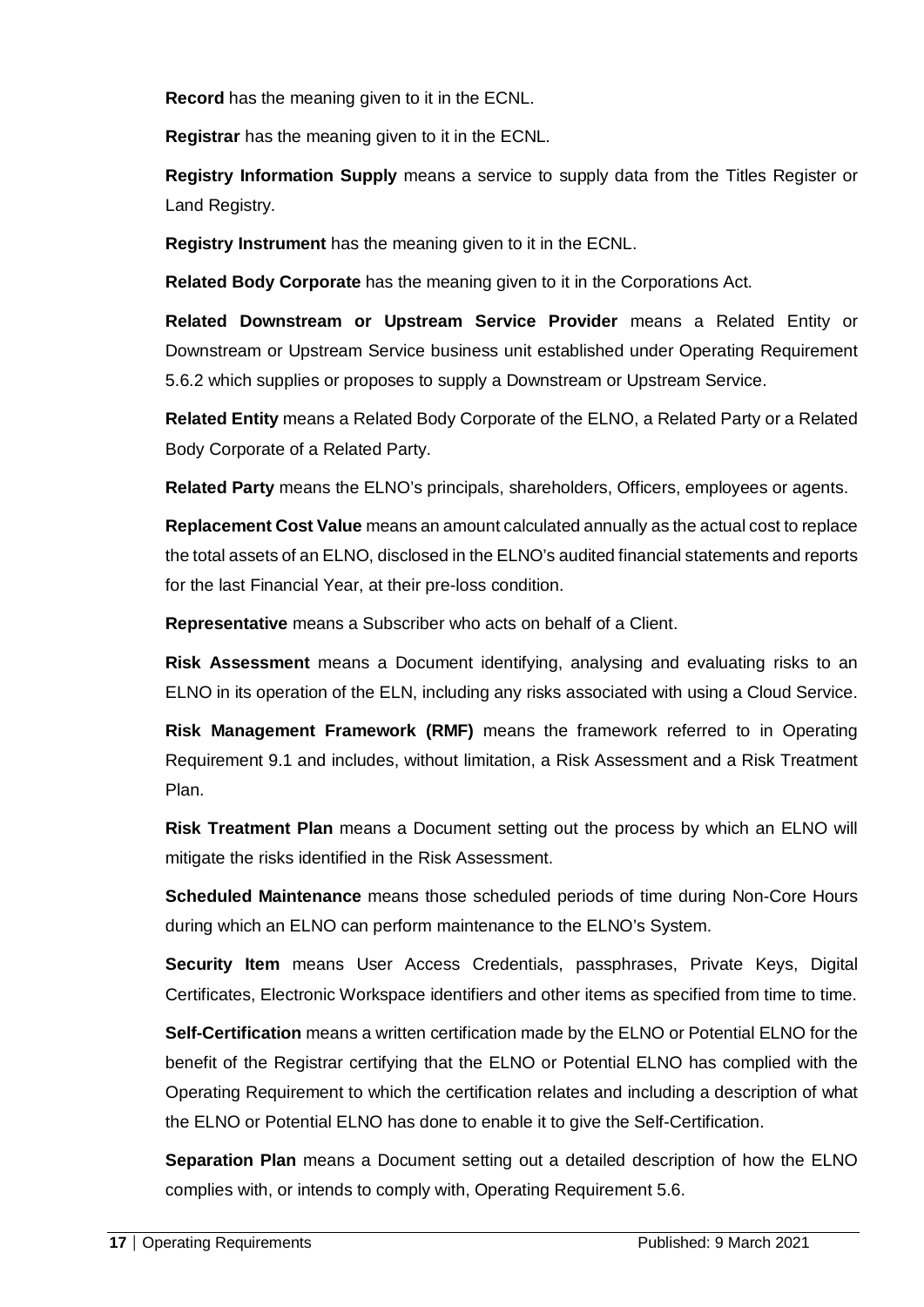**Service Organisation Controls 2 Type 2 Report (Soc 2 Type 2 Report)** means a report, by which an organisation's security controls are independently assessed by an accredited assessor, for assurance regarding any stored data's security, availability, processing integrity, confidentiality, and privacy.

**Settlement Transaction** means a Conveyancing Transaction that involves a financial settlement.

**Signer** means a User authorised by the Subscriber to Digitally Sign electronic Registry Instruments and other electronic Documents on behalf of the Subscriber.

**Specified Document** means a Document set out in Schedule 3 under the column heading "Document to be produced", as amended from time to time.

**Standard** means:

- (a) a current standard, (or in the absence of a standard, a handbook) published by Standards Australia Ltd, its successor or any national body having a similar function; or
- (b) where there is no current relevant standard published by Standards Australia Ltd, a current standard published by the International Organisation for Standardisation (ISO).

**Statutory Body** means a statutory authority, body or corporation including a State or Territory owned corporation (however described) established under any Commonwealth, State or Territory law.

**State** means New South Wales, Queensland, South Australia, Tasmania, Victoria and Western Australia.

**Subscriber** has the meaning given to it in the ECNL.

**Subscriber Administrator** has the meaning given to it in the Participation Rules.

**Subscriber Identity Verification Standard** means the standard for the verification of identity of Potential Subscribers set out in Schedule 7, as amended from time to time.

**Subscriber Registration Process** means a documented process for creating and managing the registration of Subscribers, including, without limitation, processes relating to:

- (a) a Subscriber's registration; and
- (b) a Subscriber's ongoing eligibility to be a Subscriber; and
- (c) any restriction, suspension, termination and resignation of a Subscriber.

**Subscriber Review Process** means a documented process for reviewing the compliance of Subscribers with the Participation Rules except: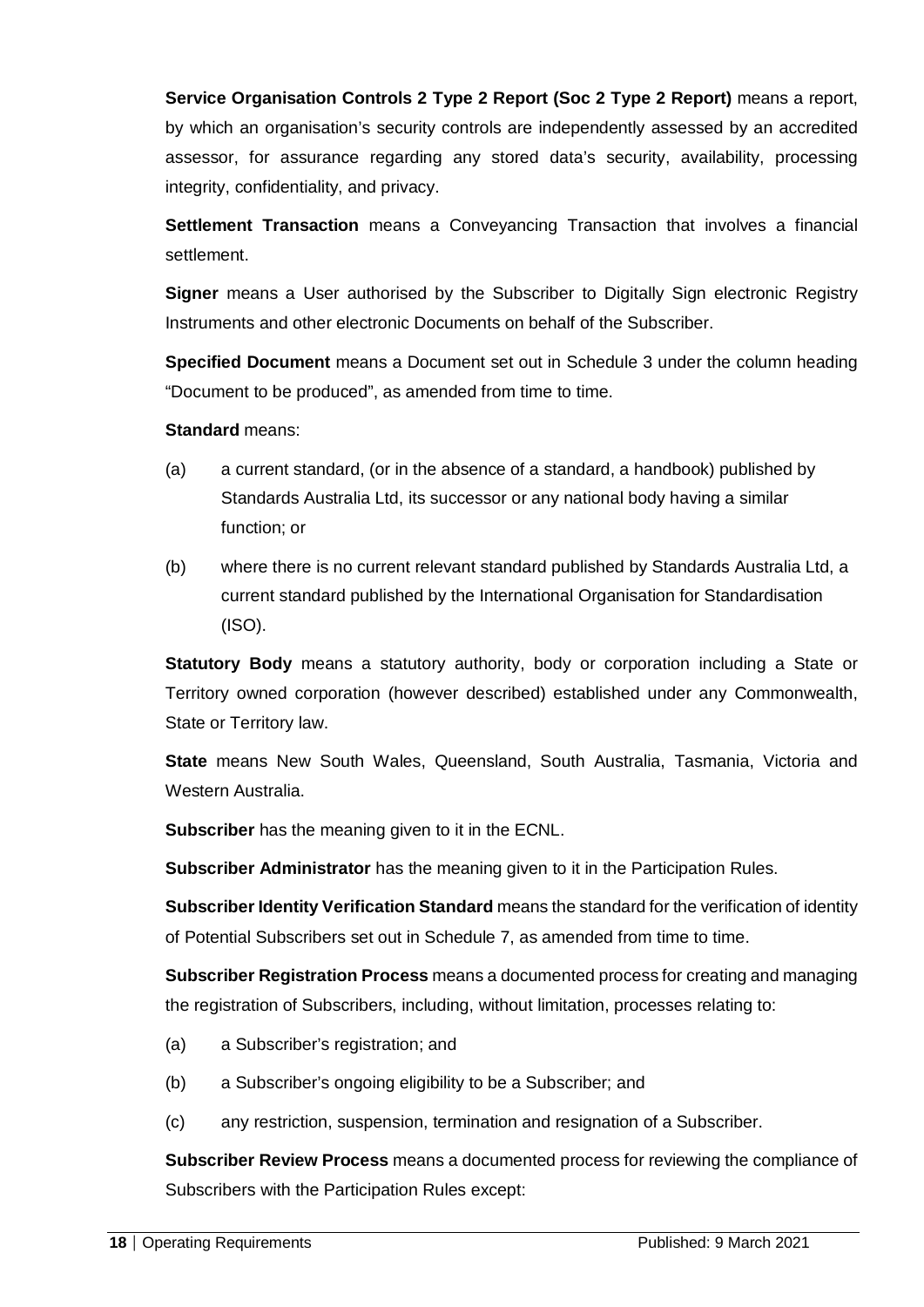- (a) where the Registrar has waived compliance with any Participation Rule in accordance with section 27 of the ECNL; or
- (b) the Participation Rules for which certifications are given,

including, without limitation, Subscribers' continuing satisfaction of the Eligibility Criteria.

**Supplier** means a Person that provides services to the ELNO in relation to the development, operation, maintenance and security of the ELN. This includes a Cloud Service Provider and any other Person that handles, stores or processes Land Information, but does not include a Land Registry, Duty Authority or the Australian Taxation Office.

**Suspension Event** means where the ELNO knows or has reasonable grounds to suspect that the Subscriber:

- (a) is in material breach of any of the Subscriber's obligations under the Participation Rules; or
- (b) has or may have acted fraudulently in a way which may impact on a Conveyancing Transaction; or
- (c) has or may have acted negligently in a way which may impact on a Conveyancing Transaction; or
- (d) poses a threat to the operation, security, integrity or stability of the ELN; or
- (e) has otherwise engaged in conduct contrary to the interests of other Subscribers or the Registrar, which may impact on a Conveyancing Transaction.

#### **Termination Event means where:**

- (a) the ELNO knows or has reasonable grounds to believe that the Subscriber:
	- (i) is in material breach of any of the Subscriber's obligations under the Participation Rules; or
	- (ii) has or may have acted fraudulently in a way which may impact on a Conveyancing Transaction; or
	- (iii) has or may have acted negligently in a way which may impact on a Conveyancing Transaction; or
	- (iv) poses a threat to the operation, security, integrity or stability of the ELN; or
	- (v) has otherwise engaged in conduct contrary to the interests of other Subscribers or the Registrar, which may impact on a Conveyancing Transaction; or
- (b) the Subscriber is subject to an order or directions of a court, tribunal, professional regulator or disciplinary body, which may impact on a Conveyancing Transaction.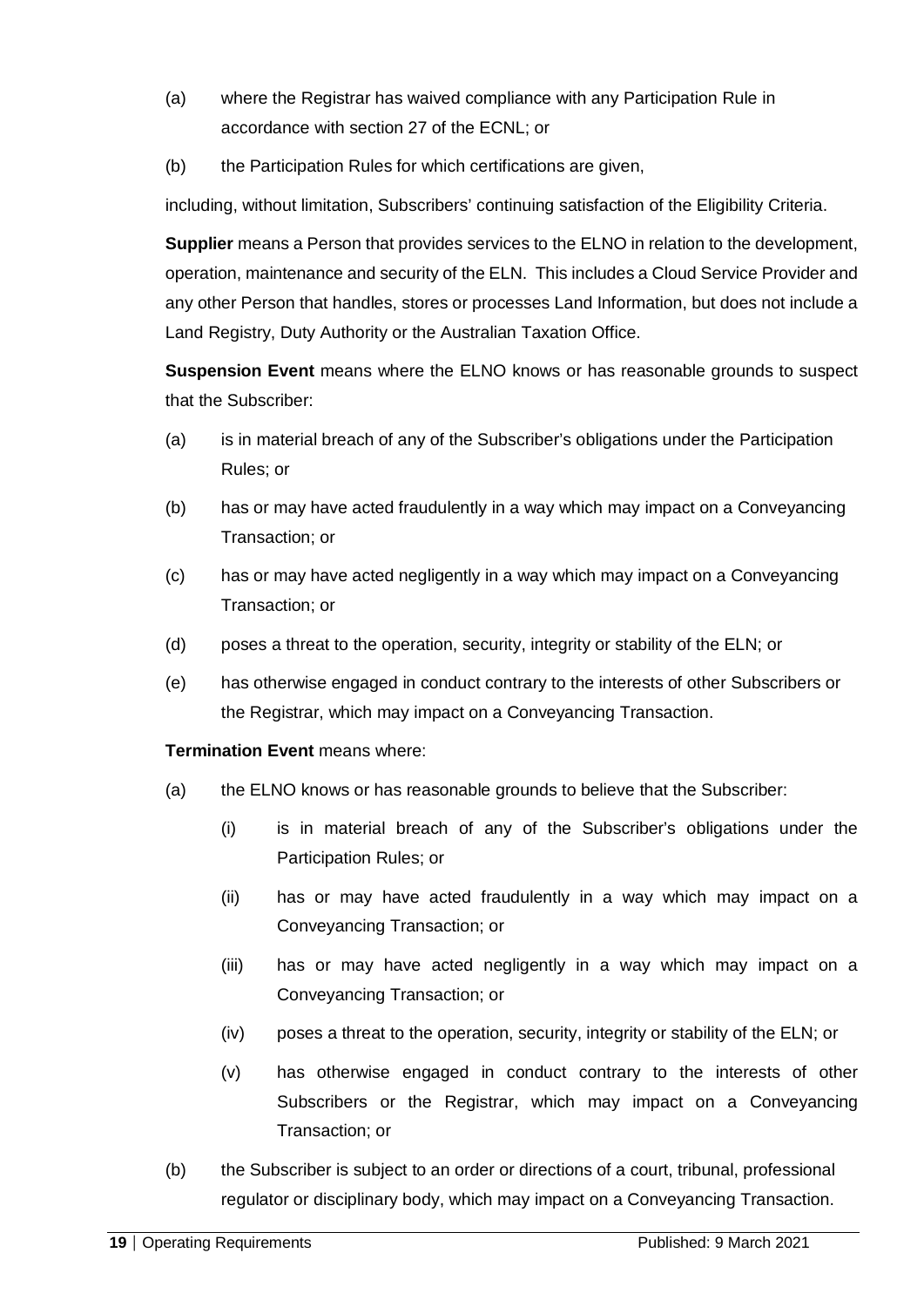**Territory** means the Australian Capital Territory and the Northern Territory of Australia.

**Test Plan** means a plan acceptable to the Registrar for the testing of the ELN.

**Title Activity Check** means, for a Conveyancing Transaction, the notification of any change to the information in the Titles Register relating to the land the subject of the Conveyancing Transaction.

**Titles Register** has the meaning given to it in the ECNL.

**Transaction Audit Records** means a comprehensive Record of key transactions occurring in or associated with an Electronic Workspace or the ELN including, without limitation:

- (a) changes made in an Electronic Workspace and which Subscriber made which changes to an Electronic Workspace; and
- (b) administrative action taken by or for a Subscriber in relation to its use of the ELN; and
- (c) other actions of Subscribers in an Electronic Workspace; and
- (d) changes in the status of an Electronic Workspace, electronic Registry Instruments or other electronic Documents within the Electronic Workspace; and
- (e) events relating to the security and integrity of the ELN.

**Transfer** means a Document that transfers an estate or interest in land.

**Transition Plan** means the plan referred to in Operating Requirement 21.1.

**Usage Anomaly Detection** means the identification of events, items or actions that do not conform to the expected pattern of usage.

**User** means an Individual who:

- (a) is a principal, Officer, employee, agent or contractor of the Subscriber and is authorised by a Subscriber to access and use the ELN on behalf of the Subscriber; or
- (b) has been appointed as the manager (however described) of the business of a Subscriber that is an Australian Legal Practitioner, Law Practice or Licensed Conveyancer, under any State or Territory law.

**Valid Digital Certificate** means a Digital Certificate issued by a Certification Authority that has not been revoked or suspended by the Certification Authority and remains operational.

**Withdrawal of Caveat** means a Document under the Land Titles Legislation which removes a Caveat.

**Workspace Data** means data in an Electronic Workspace.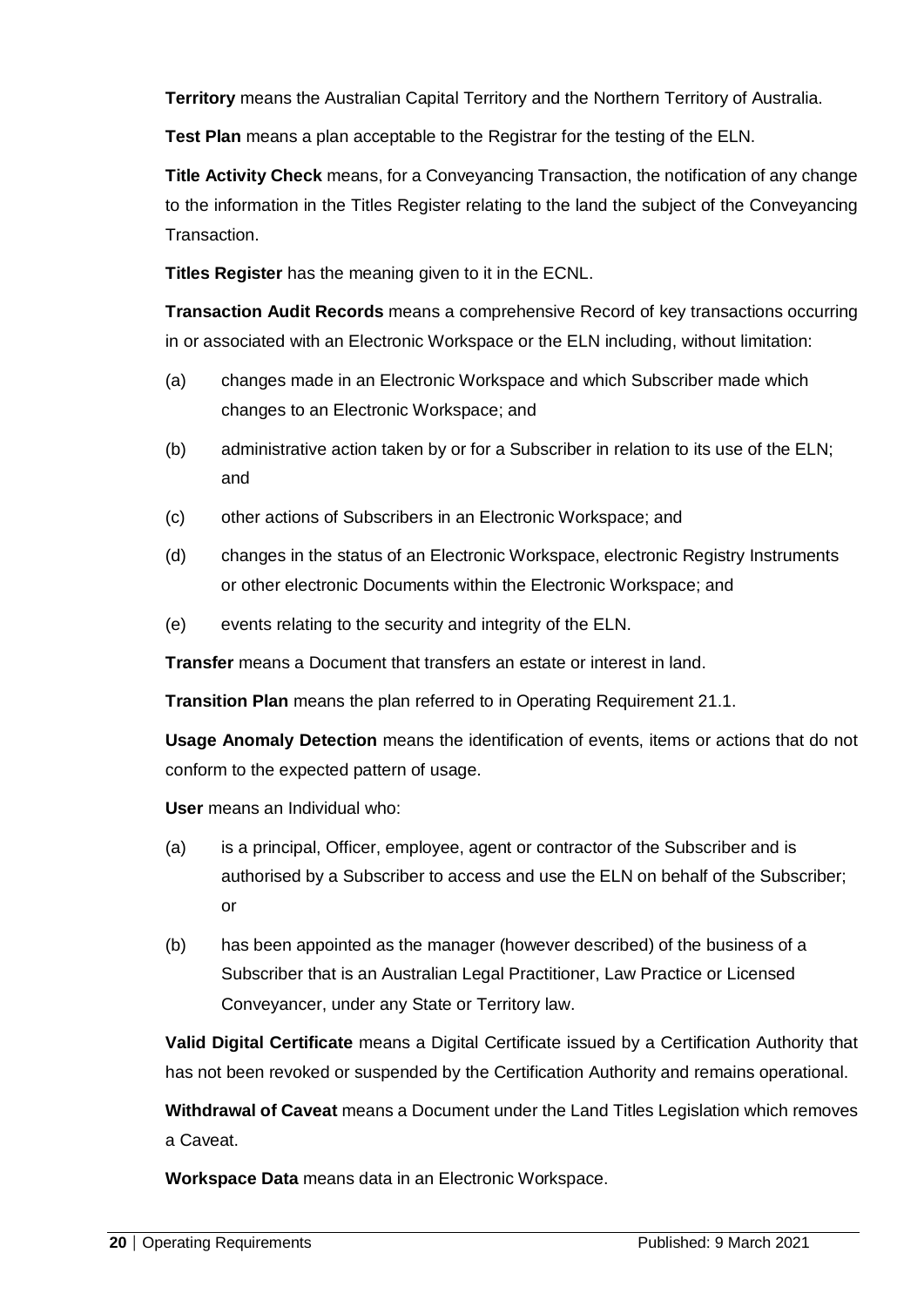#### <span id="page-20-0"></span>**2.2 Interpretation**

In these Operating Requirements, unless a contrary intention is evident:

- 2.2.1 A reference to these Operating Requirements is a reference to these Operating Requirements as amended, varied or substituted from time to time.
- 2.2.2 A reference to any legislation or to any provision of any legislation includes:
	- (a) all legislation, regulations, proclamations, ordinances, by-laws and instruments issued under that legislation or provision; and
	- (b) any modification, consolidation, amendment, re-enactment or substitution of that legislation or provision.
- 2.2.3 A word importing:
	- (a) the singular includes the plural; and
	- (b) the plural includes the singular; and
	- (c) a gender includes every other gender.
- 2.2.4 If any act pursuant to these Operating Requirements would otherwise be required to be done on a day which is not a Business Day then that act may be done on the next Business Day, and when an action is required by a party within a specified period of Business Days, the period will be deemed to commence on the Business Day immediately following the day on which the obligation is incurred.
- 2.2.5 Where a word or phrase is given a defined meaning, any other part of speech or grammatical form in respect of that word or phrase has a corresponding meaning.
- 2.2.6 A reference to two or more Persons is a reference to those Persons jointly and severally.
- 2.2.7 A reference to a requirement or schedule is a reference to a requirement of, or a schedule to, these Operating Requirements.
- 2.2.8 A reference to an Operating Requirement includes a reference to all of its subrequirements.
- 2.2.9 A reference to dollars is to Australian dollars.
- 2.2.10 Where general words are associated with specific words which define a class, the general words are not limited by reference to that class.
- 2.2.11 The Operating Requirement headings are for convenience only and they do not form part of these Operating Requirements.
- 2.2.12 The word "or" is not exclusive.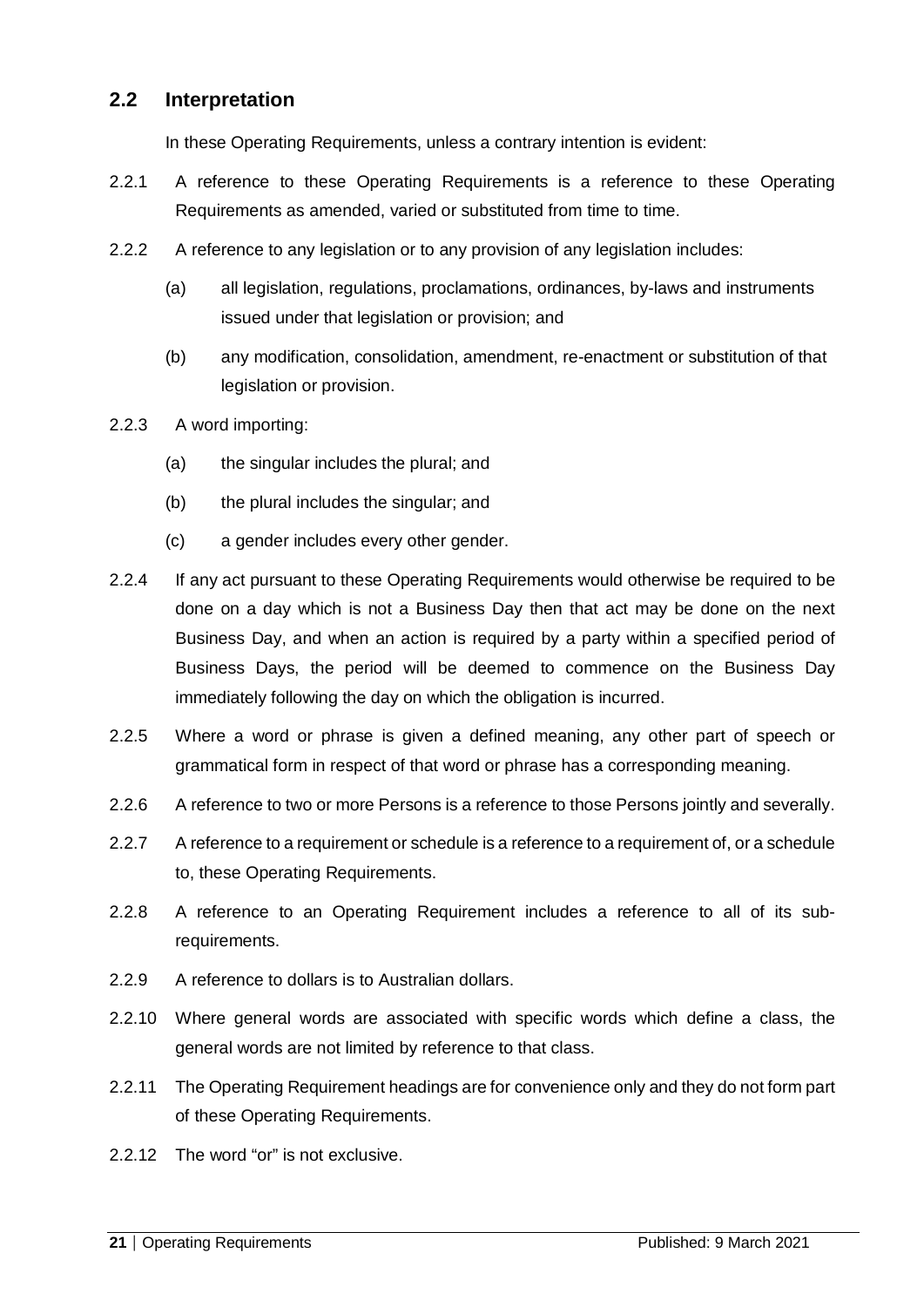2.2.13 Where there is any inconsistency between the description of an ELNO's obligations in an Operating Requirement and in a schedule to these Operating Requirements, the Operating Requirement will prevail to the extent of the inconsistency.

# <span id="page-21-0"></span>**3 COMPLIANCE WITH OPERATING REQUIREMENTS**

The FLNO or Potential FLNO must:

- (a) as a qualification for approval, be able to comply with these Operating Requirements at the time the ELNO or Potential ELNO applies for Approval; and
- (b) comply with these Operating Requirements and any conditions on the Approval whilst an Approval is held by the ELNO; and
- (c) continue to comply with Operating Requirements 19 and 21 after the ELNO ceases to hold an Approval,

unless the Registrar, in his or her absolute discretion, waives compliance by the ELNO with any Operating Requirement in accordance with section 27 of the ECNL.

# <span id="page-21-1"></span>**4 ELNO ELIGIBILITY CRITERIA**

#### <span id="page-21-2"></span>**4.1 ABN**

The ELNO must have an ABN and be registered for GST.

#### <span id="page-21-3"></span>**4.2 Status**

The ELNO must:

- (a) be a corporation registered under the Corporations Act; and
- (b) if it is a foreign body corporate, be registered under Division 2 of Part 5B.2 of the Corporations Act and obtain any necessary approvals under the *Foreign Acquisitions and Takeovers Act 1975* (Cth); and
- (c) ensure that the constituting Documents of the ELNO empower the ELNO to assume the obligations set out in these Operating Requirements and to do all things that it can reasonably contemplate will be required by these Operating Requirements.

# <span id="page-21-4"></span>**4.3 Character**

- 4.3.1 The ELNO must be of good corporate character and reputation and, without limitation, must:
	- (a) ensure that the ELNO is not and has not been subject to any of the matters listed below: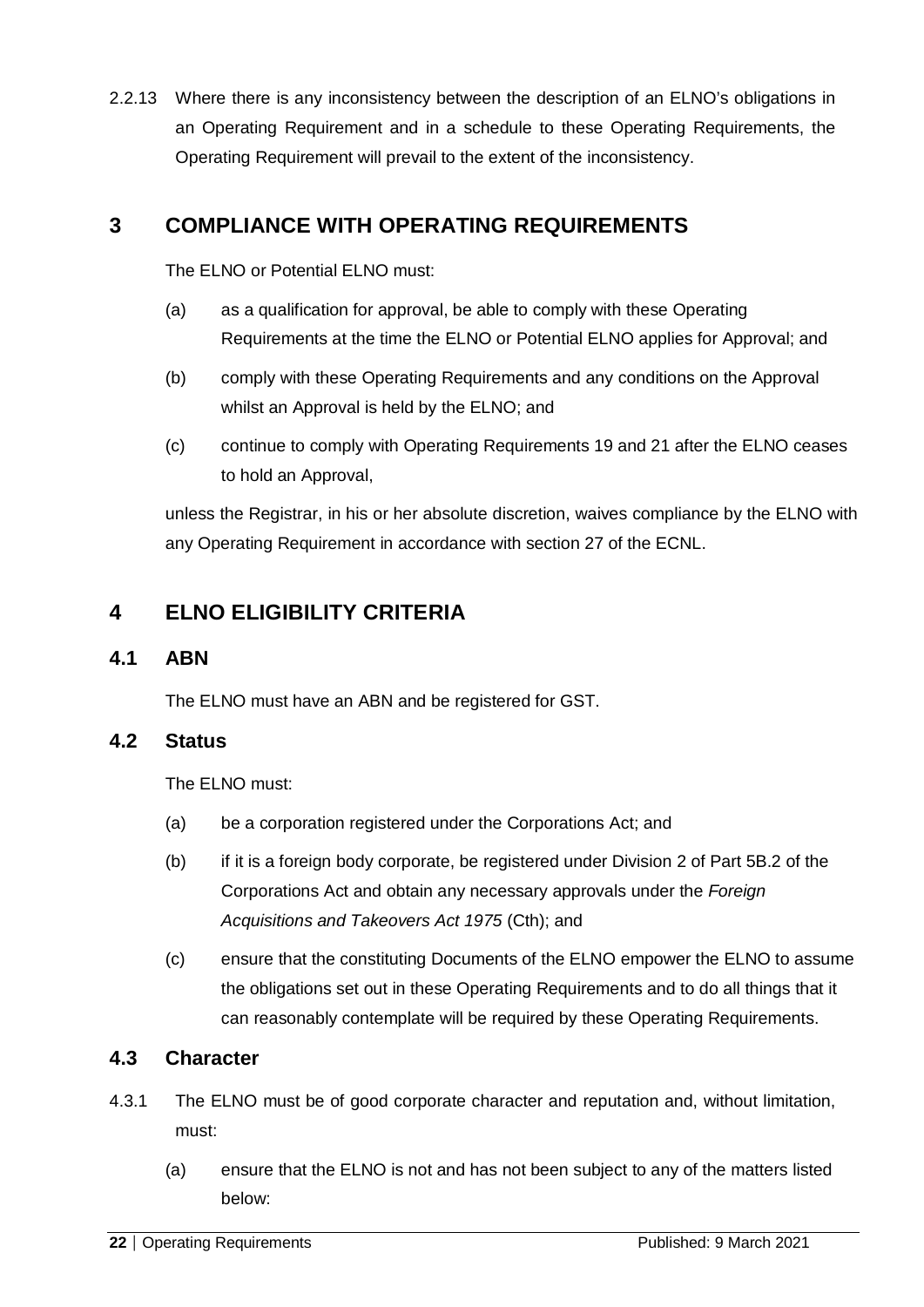- (i) an Insolvency Event within the last five years; or
- (ii) a conviction for fraud or an indictable offence or any offence for dishonesty against any law in connection with business, professional or commercial activities; or
- (iii) disqualification from managing a body corporate under the Corporations Act; or
- (iv) any fine, banning, suspension or other disciplinary measure for financial or professional misconduct; or
- (v) any determination of a disciplinary action of any government or governmental authority or agency, or any regulatory authority of a financial market or a profession, which may impact on the ELNO's ability to operate an ELN, or the integrity of the Titles Register; or
- (vi) any refusal of membership or revocation of membership of any financial markets, legal or accounting professional organisation or body on the grounds of financial or professional misconduct, fraud or dishonesty; or
- (vii) any refusal of an application to provide an electronic Lodgment service; or
- (viii) any current suspension of an Approval under Operating Requirement 20.1(a) (i), (ii) or (v) in any Jurisdiction; or
- (ix) any revocation of an Approval under Operating Requirement 20.1(a) (i), (ii) or (v) in any Jurisdiction; and
- (b) take reasonable steps to ensure that the ELNO's principals, Officers, employees, agents or contractors are not and have not been subject to any of the matters listed below:
	- (i) an Insolvency Event within the last five years; or
	- (ii) a conviction for fraud or an indictable offence or any offence for dishonesty against any law in connection with business, professional or commercial activities; or
	- (iii) disqualification from managing a body corporate under the Corporations Act; or
	- (iv) any fine, banning, suspension or other disciplinary measure for financial or professional misconduct; or
	- (v) any determination of a disciplinary action of any government or governmental authority or agency, or any regulatory authority of a financial market or a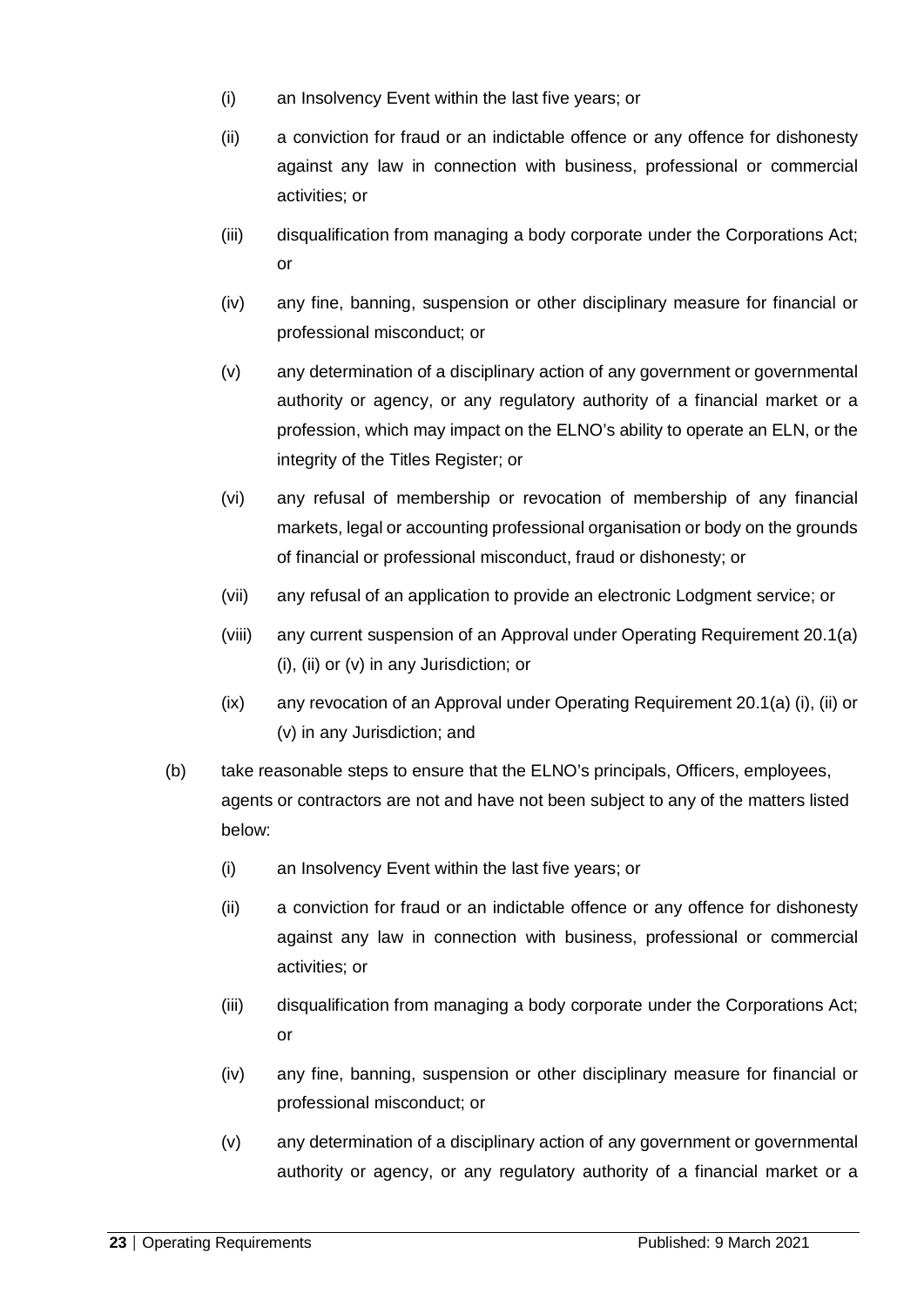profession, which may impact on the ELNO's ability to operate an ELN, or the integrity of the Titles Register; or

- (vi) any refusal of membership or revocation of membership of any financial markets, legal or accounting professional organisation or body on the grounds of financial or professional misconduct, fraud or dishonesty; or
- (vii) any refusal of an application to provide an electronic Lodgment service; and
- (c) take reasonable steps to ensure that the ELNO's principals, or Officers are not and have not been a principal, or an Officer of an ELNO that is or has been subject to any of the matters listed below:
	- (i) any refusal of an application to provide an electronic Lodgment service, unless that principal or Officer did not materially contribute to the refusal of the application; or
	- (ii) any current suspension of an Approval under Operating Requirement 20.1(a) (i), (ii) or (v) in any Jurisdiction, unless that principal or Officer did not materially contribute to the suspension of the Approval; or
	- (iii) any revocation of an Approval under Operating Requirement 20.1 (a) (i), (ii) or (v) in any Jurisdiction, unless that Officer did not materially contribute to the revocation of the Approval.
- 4.3.2 The ELNO must maintain contemporary best practice governance arrangements that are Fit for Purpose and regularly reviewed.

#### <span id="page-23-0"></span>**4.4 Financial resources**

The ELNO must demonstrate sufficient financial resources to meet its obligations under these Operating Requirements.

#### <span id="page-23-1"></span>**4.5 Technical resources**

The ELNO must demonstrate sufficient technical resources to meet its obligations under these Operating Requirements.

#### <span id="page-23-2"></span>**4.6 Organisational resources**

The ELNO must demonstrate sufficient organisational resources to meet its obligations under these Operating Requirements.

#### <span id="page-23-3"></span>**4.7 Insurance**

4.7.1 The ELNO must obtain the insurance policies required under these Operating Requirements on terms satisfactory to the Registrar in accordance with this Operating Requirement.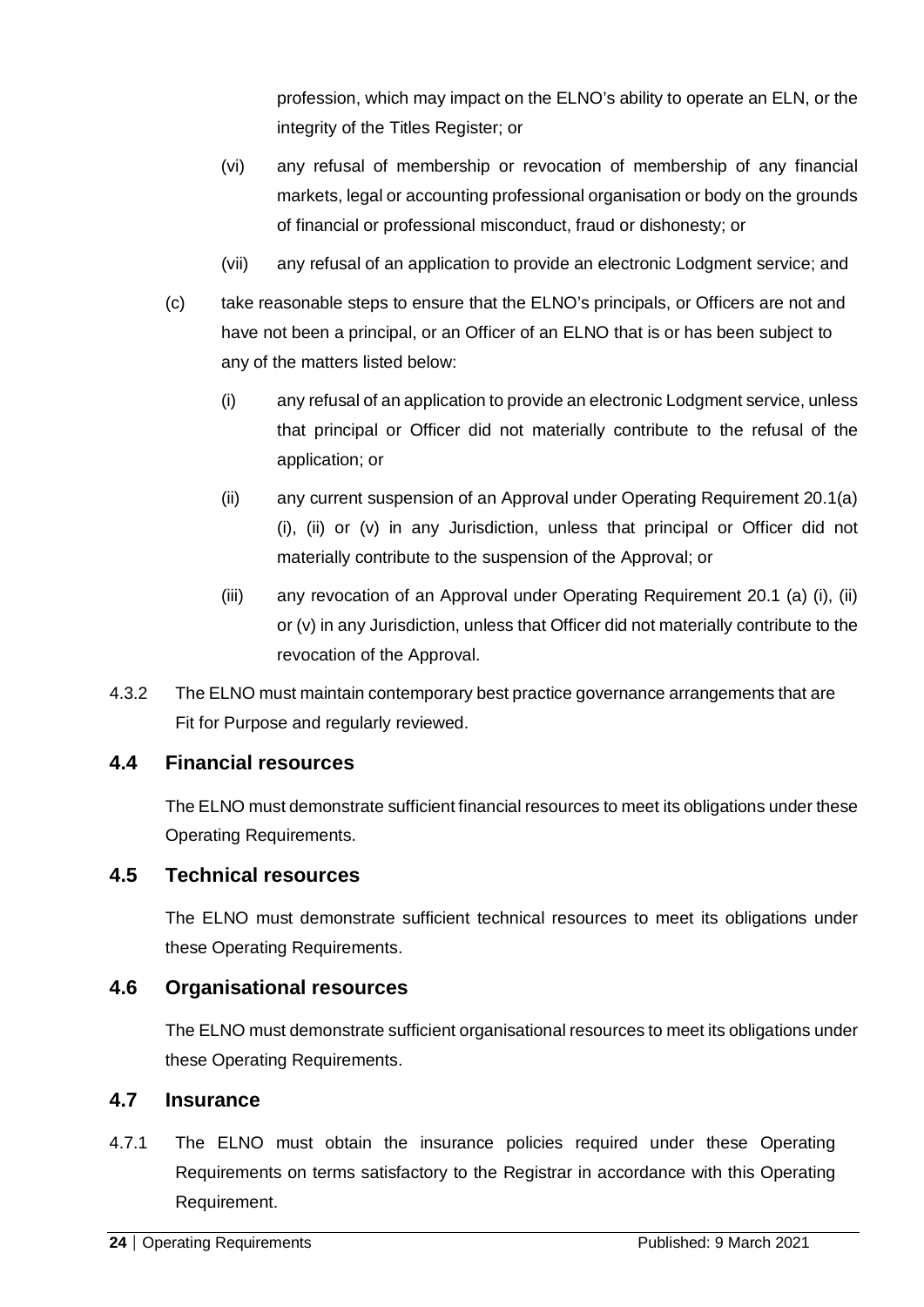- 4.7.2 The ELNO must maintain a policy of:
	- (a) professional indemnity insurance in an annual aggregate amount of not less than that set out in Item 1 in Schedule 1; and
	- (b) fidelity insurance in an annual aggregate amount of not less than that set out in Item 2 in Schedule 1; and
	- (c) public and product liability insurance in an annual aggregate amount of not less than that set out in Item 3 in Schedule 1; and
	- (d) asset insurance in an amount of not less than that set out in Item 4 in Schedule 1.
- 4.7.3 The ELNO must obtain its insurance policies from an Approved Insurer.
- 4.7.4 The ELNO must obtain policies of professional indemnity and fidelity insurance that cover the acts and omissions of its principals, Officers and employees.
- 4.7.5 The ELNO must ensure that any contractors to the ELNO maintain relevant and appropriate policies of insurance from an Approved Insurer to adequately cover the services provided by the contractor.
- 4.7.6 The ELNO must, as soon as practicable, inform the Registrar in writing of the occurrence of an event that may give rise to a claim under a policy of insurance required to be maintained under these Operating Requirements and must ensure that the Registrar is kept fully informed of subsequent action and developments concerning the claim.

# <span id="page-24-0"></span>**5 OPERATION OF ELN**

# <span id="page-24-1"></span>**5.1 Encourage widespread industry use**

The ELNO must encourage widespread industry use of the ELN. As a minimum, the Business Plan must set out the ELNO's:

- (a) specific plans to encourage the use of the ELN nationally and in the Jurisdiction; and
- (b) proposed service delivery model, including the proposed or actual customer base and anticipated market penetration; and
- (c) timings for the commencement of operations and the anticipated level of service, including matters such as ease of connection and access for different classes of users.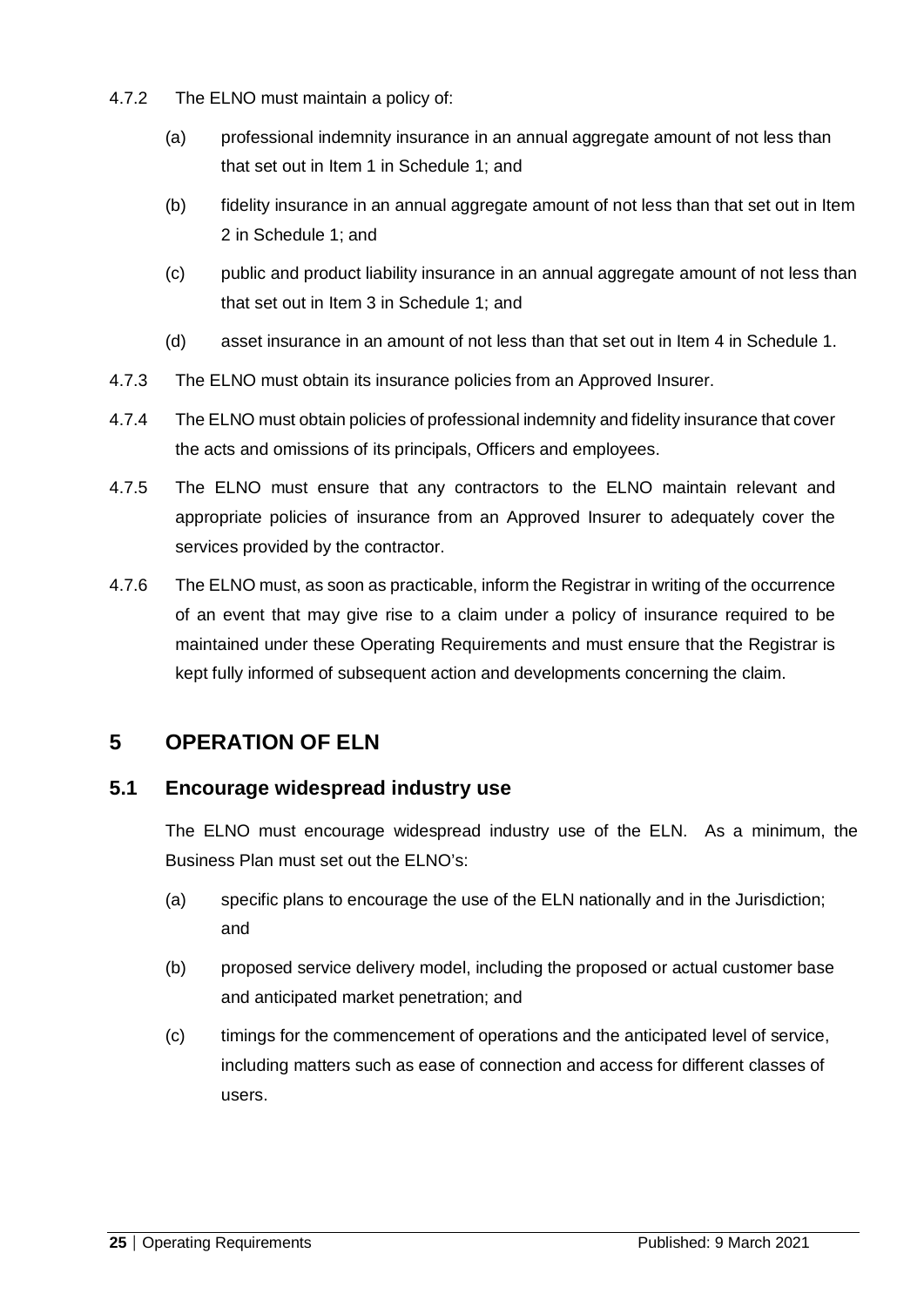# <span id="page-25-0"></span>**5.2 National system and electronic Registry Instrument and other electronic Document capability**

Recognising that the implementation of Operating Requirements 5.2(a), (b), (c) and (d) may be reasonably staged in accordance with the Business Plan, the ELNO must ensure that:

- (a) the ELN is available to each Land Registry in Australia capable of receiving electronic Registry Instruments and other electronic Documents from an ELN and to Subscribers in all States and Territories in Australia; and
- (b) the ELN enables, as a priority, the Lodgment of those of the following electronic Registry Instruments and other electronic Documents which are capable of Lodgment in the Jurisdiction:
	- (i) Transfer; and
	- (ii) Mortgage; and
	- (iii) Discharge/Release of Mortgage; and
	- (iv) Caveat; and
	- (v) Withdrawal of Caveat; and
	- (vi) Priority Notice; and
	- (vii) Extension of Priority Notice; and
	- (viii) Withdrawal of Priority Notice; and
	- (ix) associated Duty Authority notices; and
	- (x) administrative notices required to manage certificates of title; and
- (c) the ELN enables the Lodgment of any electronic Registry Instruments and other electronic Documents not listed in Operating Requirement 5.2(b), which are capable of Lodgment in the Jurisdiction; and
- (d) any additional functionality reasonably required by the Registrar is implemented in the ELN.

# <span id="page-25-1"></span>**5.3 General obligations**

The ELNO must:

- (a) have adequate arrangements for operating the ELN in a proper, competent, sustainable and efficient manner and maintain primary responsibility for the provision and operation of the ELN; and
- (b) exercise due skill, care and diligence in operating the ELN and in meeting its obligations under these Operating Requirements; and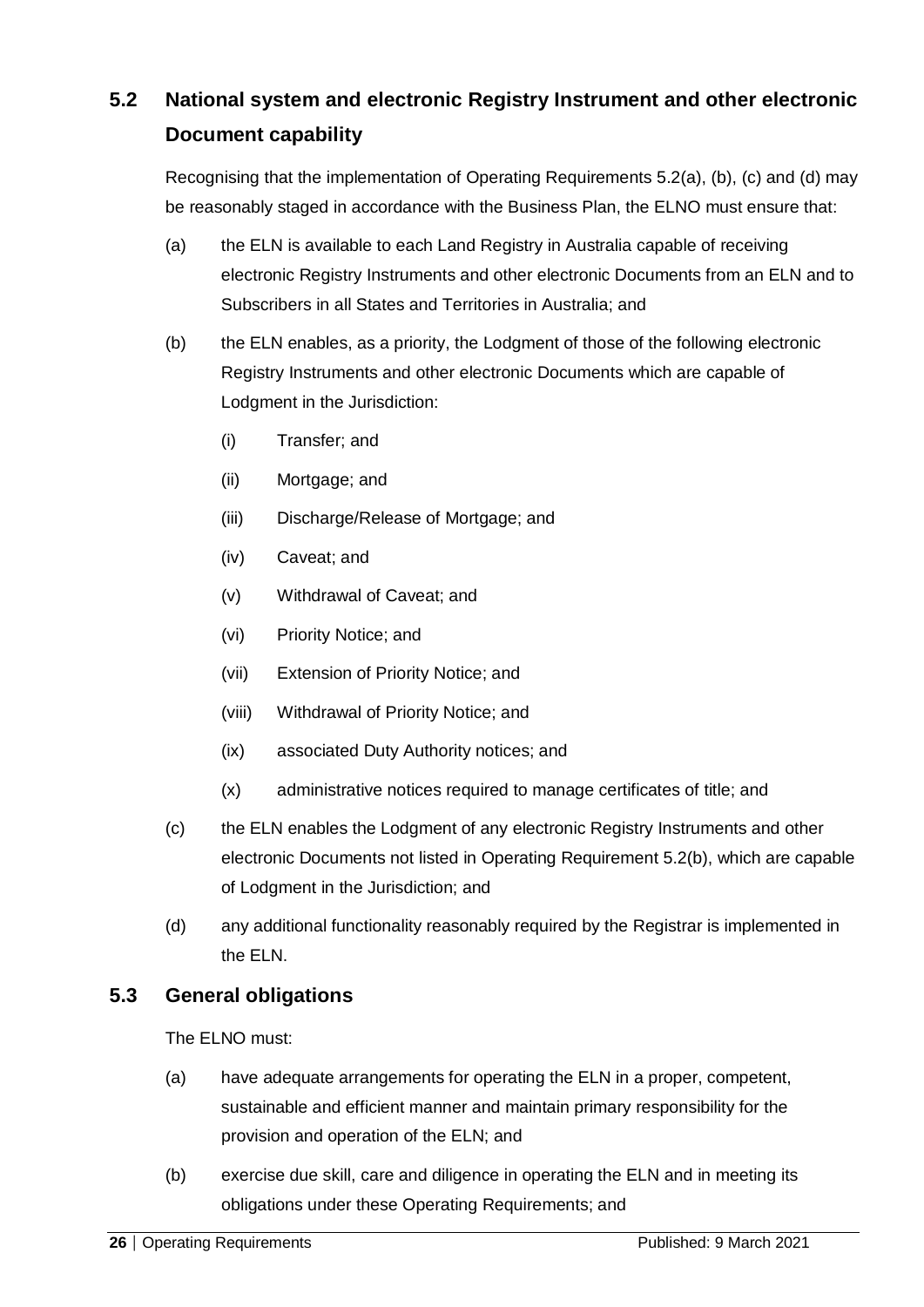- (c) minimise any disruption of or interference to any systems connected to the ELN for the purpose of conducting Conveyancing Transactions; and
- (d) obtain, maintain and comply with all necessary licences and regulatory approvals required by any appropriate authority to provide and operate the ELNO System; and
- (e) determine any ELNO Service Fees, according to a publicly available, equitable and transparent pricing policy and publish a Pricing Table in accordance with Operating Requirement [5.4;](#page-26-0) and
- (f) ensure that all of the ELNO's principals, Officers, employees, agents and contractors are:
	- (i) adequately trained to operate or access the ELN to the extent relevant in the manner authorised; and
	- (ii) aware of the ELNO's obligations under these Operating Requirements to the extent relevant; and
- (g) comply with all:
	- (i) applicable laws (including any applicable Privacy Laws and laws relating to Document and information collection, storage and retention); and
	- (ii) government policies as notified to the ELNO in writing; and
- (h) maintain confidentiality of all information provided to the ELNO in which the provider of the information would reasonably expect confidentiality to be maintained; and
- (i) comply with any reasonable direction given by the Registrar for the purpose of these Operating Requirements; and
- (j) Promptly notify the Registrar of all events relating to the ELNO or the ELN which have the potential to:
	- (i) affect the integrity of the Titles Register; or
	- (ii) pose a reputational risk to the ELN, the Titles Register or the Registrar; and
- (k) give such assistance to the Registrar, or a Person authorised by the Registrar, as the Registrar or the authorised Person reasonably requests in relation to the performance of the Registrar's functions and powers under the ECNL including, without limitation, reasonable access to the ELN and to the records of the ELNO; and
- (l) establish, implement, review and keep current a Business Plan.

# <span id="page-26-0"></span>**5.4 ELNO Service Fees**

5.4.1 The ELNO may charge ELNO Service Fees in accordance with its pricing policy.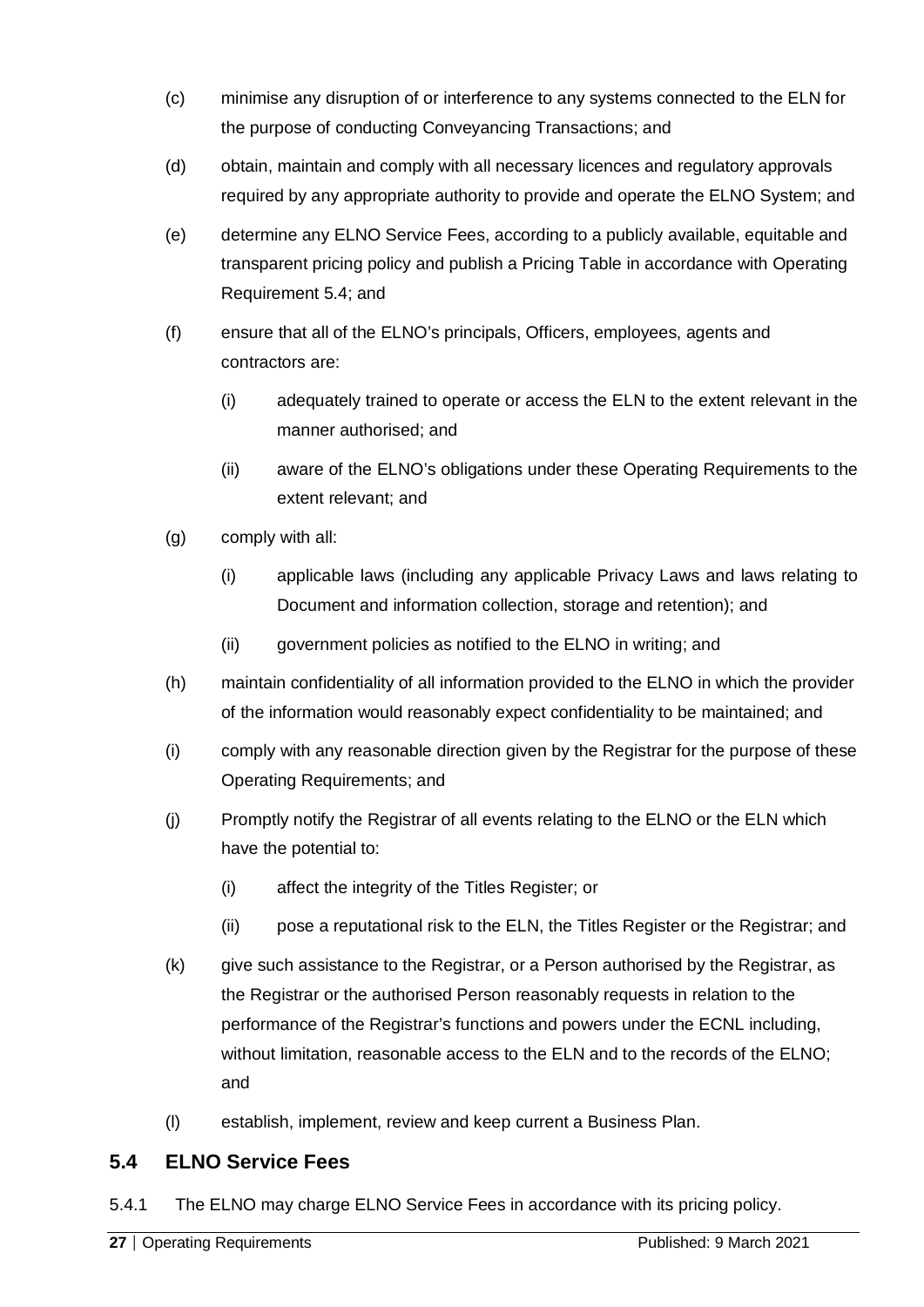#### 5.4.2 If the ELNO charges ELNO Service Fees, the ELNO must:

- (a) for each Financial Year, prepare and publish on its website its Pricing Table; and
- (b) not charge a fee greater than the amount specified in the published Pricing Table.
- 5.4.3 From 1 July 2019 to 30 June 2022, the ELNO may increase the ELNO Service Fees as listed in its Pricing Table, once every Financial Year on 1 July, provided that the percentage increase in the revised ELNO Service Fees does not exceed the percentage increase in the CPI for the immediately preceding March quarter when compared with the CPI for the March quarter of the previous year.
- 5.4.4 Notwithstanding Operating Requirement 5.4.3, the ELNO may, at any time, request the Registrar's approval, which may not be unreasonably withheld, for proposed changes to its Pricing Table, including, but not limited to, in the event:
	- (a) of any change to the amount of any insurance premium payable by the ELNO in respect of any insurance policy the ELNO is required to hold under Operating Requirement 4.7.2; or
	- (b) that a change in any law gives rise to a change in the ELNO's operating Costs; or
	- (c) that additional fees, charges or Costs are imposed on the ELNO by the Registrar, Land Registry or any other government agency.
- 5.4.5 Notwithstanding Operating Requirement 5.4.3 and 5.4.4, if the ELNO Service Fees include Information Fees, following a change in Information Fees, the ELNO may recalculate the ELNO Service Fees and change the Pricing Table to reflect the recalculated ELNO Service Fees.
- 5.4.6 The Pricing Table and any changes to it, must be published at least 20 Business Days, or as soon as reasonably practicable, before the Pricing Table, or the changes to it, take effect.

#### <span id="page-27-0"></span>**5.5 Integration**

- 5.5.1 If the ELNO offers or intends to offer Integration, the ELNO must:
	- (a) prepare, implement, monitor, review and keep current:
		- (i) a set of Integration terms and conditions, which set out the requirements for a Person Wishing To Integrate; and/or
		- (ii) where it is not reasonably possible to develop a set of Integration terms and conditions for a particular type, level or class of Integration, a set of principles upon which the Integration terms and conditions will be negotiated; and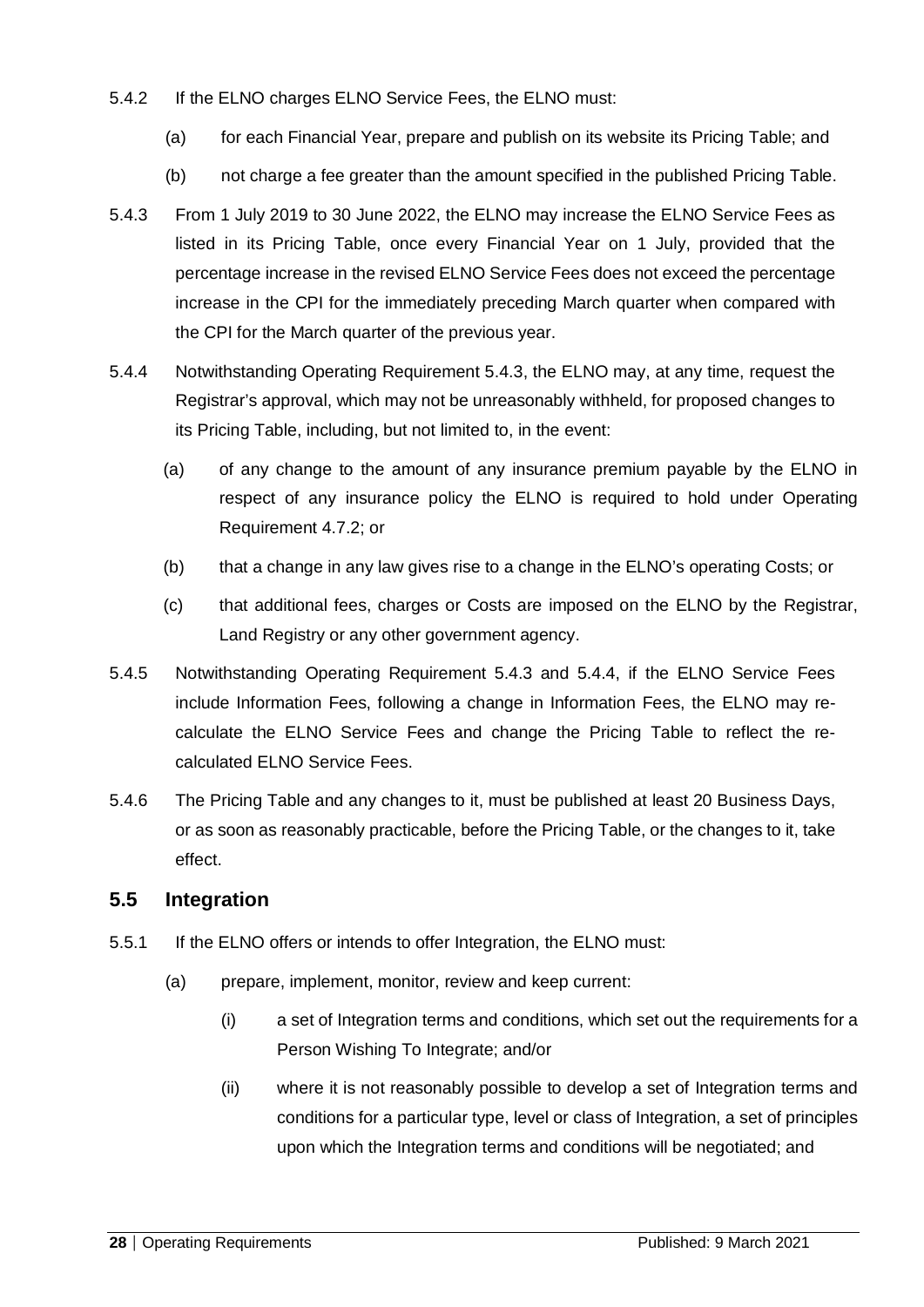- (b) publish on its website details of the process for a Person Wishing To Integrate to obtain a copy of the ELNO's Integration terms and conditions and/or principles; and
- (c) provide a copy of the ELNO's Integration terms and conditions and/or principles to any bona fide Person Wishing To Integrate who requests a copy and complies with the process published under Operating Requirement 5.5.1(b); and
- (d) maintain records of any requests made:
	- (i) for a copy of the ELNO's Integration terms and conditions and/or principles; and
	- (ii) to facilitate Integration,

including who made the request, whether each request was approved or refused, and the basis for refusal, where applicable.

- 5.5.2 Any Integration terms and conditions prepared or negotiated, and/or any principles prepared by the ELNO under Operating Requirement 5.5.1(a), must not contain any express or implied terms that could qualify, derogate from or otherwise prejudicially affect compliance with any of the ELNO's obligations under these Operating Requirements.
- 5.5.3 The ELNO must treat a Person Wishing To Integrate or a Person Who Has Integrated on an Equivalent Basis, subject only to differences which are attributable to the type, level or class of Integration with the ELN, provided that each Person Wishing To Integrate or Person Who Has Integrated has an equivalent opportunity to choose between those options compared with each other Person Wishing to Integrate or Person Who Has Integrated.

#### <span id="page-28-0"></span>**5.6 Separation**

- 5.6.1 If a Related Entity supplies or proposes to supply a Downstream or Upstream Service, the ELNO must not be involved in the supply or development of the Downstream or Upstream Service other than to the extent of providing access to, or use of, the ELN in accordance with Operating Requirement 5.5.
- 5.6.2 If the ELNO supplies or proposes to supply a Downstream or Upstream Service, the ELNO must establish a Related Entity or:
	- (a) establish an ELN business unit that is separate from a Downstream or Upstream Service business unit; and
	- (b) ensure the ELN business unit has control over and responsibility for:
		- (i) the provision and operation of the ELN; and
		- (ii) the performance of the functions and responsibilities of an ELNO under the ECNL and these Operating Requirements; and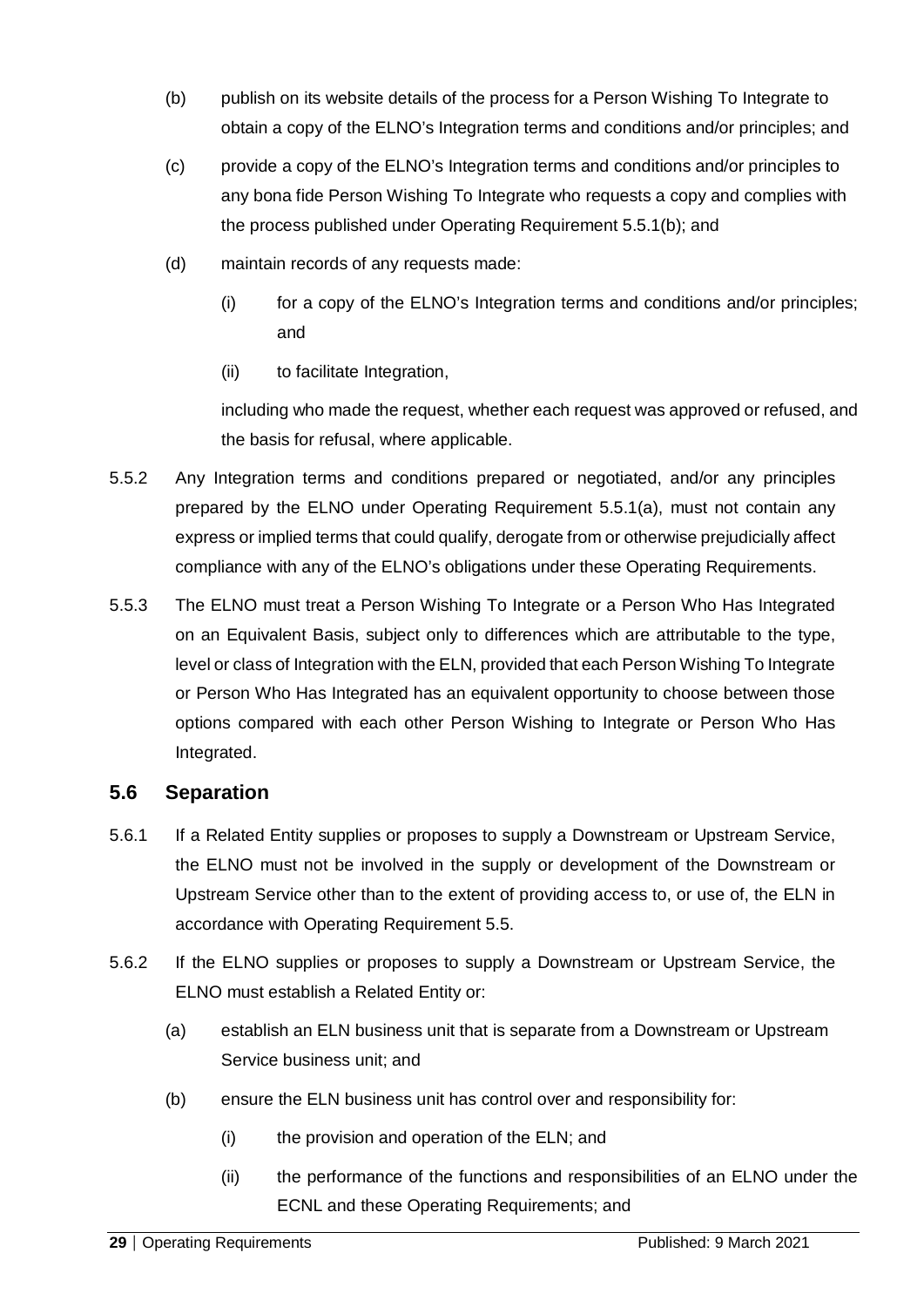- (iii) the ELNO's relationship with Subscribers and persons properly authorised by Subscribers to have access to, and use of, the ELN; and
- (iv) the ELNO's relationship with a Person Wishing To Integrate or a Person Who Has Integrated; and
- (c) ensure the Downstream or Upstream Service business unit has control over and responsibility for:
	- (i) promoting and supplying a Downstream or Upstream Service; and
	- (ii) customer support for a Downstream or Upstream Service; and
	- (iii) the ELNO's relationship with customers of a Downstream or Upstream Service; and
- (d) ensure the Downstream or Upstream Service business unit does not perform any of the required functions of the ELN business unit or vice versa.
- 5.6.3 If either Operating Requirement 5.6.1 or 5.6.2 applies, the ELNO must:
	- (a) not give, or operate in a manner which gives, an unfair commercial advantage to the Related Downstream or Upstream Service Provider; and
	- (b) deal with the Related Downstream or Upstream Service Provider on an arm's length basis; and
	- (c) prepare, publish, implement, review and keep current a Separation Plan which outlines how the ELNO will comply with this Operating Requirement, including how the ELNO will:
		- (i) manage the ELNO or ELN business unit independently from the Related Downstream or Upstream Service Provider; and
		- (ii) deal with confidential or commercially sensitive information of a Person Wishing To Integrate or a Person Who Has Integrated with the ELN to ensure that information is not available to, or able to be used by or for the benefit of, the Related Downstream or Upstream Service Provider; and
		- (iii) share personnel, systems and services, with the Related Downstream or Upstream Service Provider; and
		- (iv) implement suitable governance frameworks.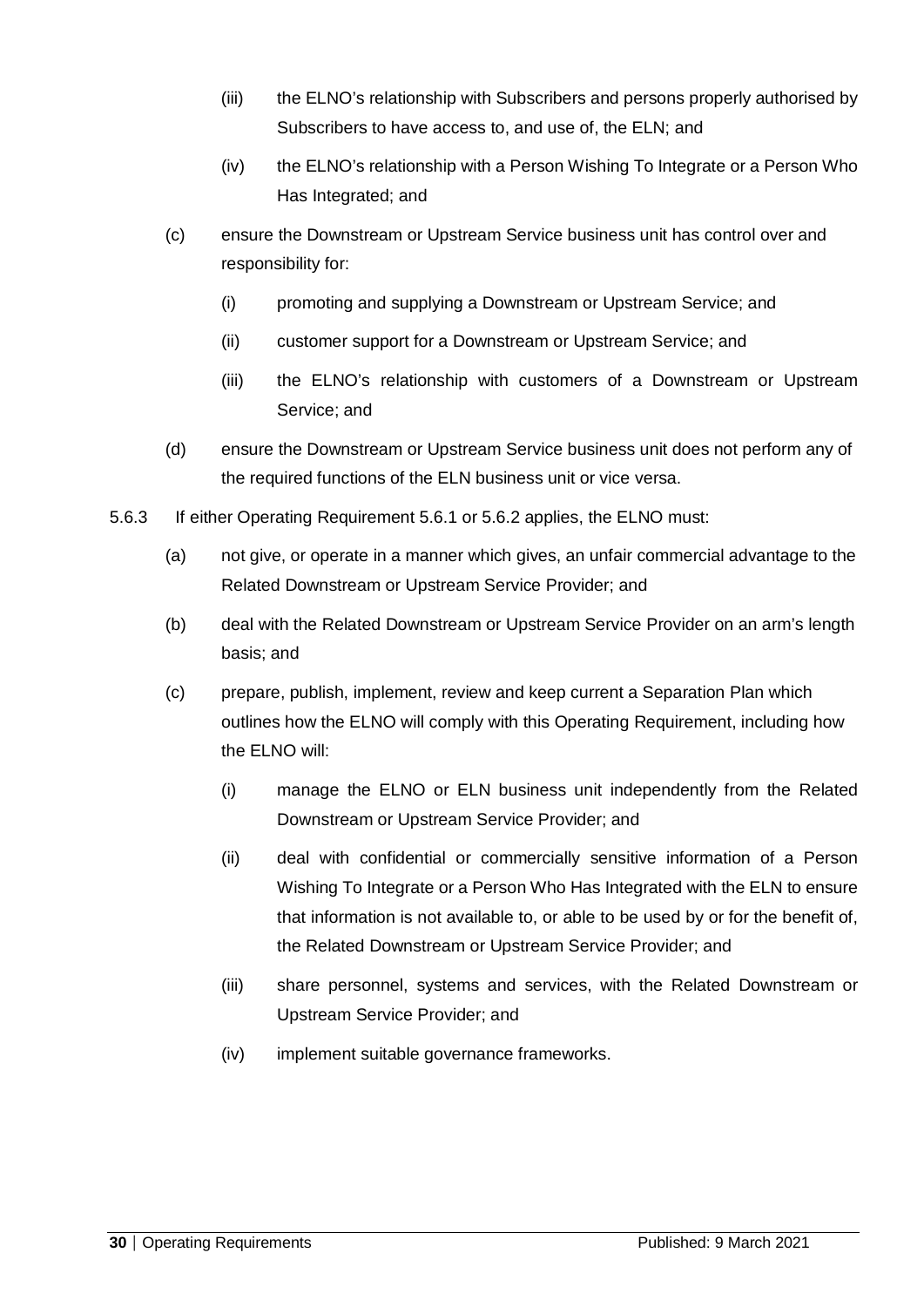# <span id="page-30-0"></span>**6 TESTING**

#### <span id="page-30-1"></span>**6.1 Initial Testing**

The ELNO must not commence operating the ELN without first undertaking testing of the ELN in accordance with the Test Plan and otherwise to the satisfaction of the Registrar.

#### <span id="page-30-2"></span>**6.2 Further Testing**

The ELNO must not implement any new functionality, which affects the Land Registry System, including implementing a new electronic Registry Instrument or other electronic Document, without first undertaking testing of the new functionality or new electronic Registry Instrument or other electronic Document in accordance with the Test Plan and otherwise to the satisfaction of the Registrar.

# <span id="page-30-3"></span>**7 OBLIGATIONS REGARDING SYSTEM SECURITY AND INTEGRITY**

#### <span id="page-30-4"></span>**7.1 Information Security Management System**

The ELNO must:

- (a) establish, implement, operate, monitor, review, maintain and keep current a documented Information Security Management System that is Fit for Purpose in relation to the ELNO's operations to ensure the security of the ELN; and
- (b) ensure that its Information Security Management System:
	- (i) takes into account the obligations of the ELNO in these Operating Requirements; including, where applicable and without limitation, the obligations in Operating Requirements, 7.11, 7.12, 19.1 and 19.2; and
	- (ii) includes a comprehensive Subscriber security policy with which Subscribers and Users must comply, the purpose of which is to assist Subscribers and Users to understand their obligations in relation to the security of the ELN and which addresses, without limitation,:
		- A. the technology required to enable Subscribers to access the ELN; and
		- B. the specification of virus protection software required to be installed on a Subscriber's computers; and
		- C. protection of Security Items; and
		- D. training and monitoring of Users in relation to a Subscriber's security obligations including, but not limited to, cyber security awareness training covering, as a minimum, secure use of the ELN and secure use of email and other electronic communication; and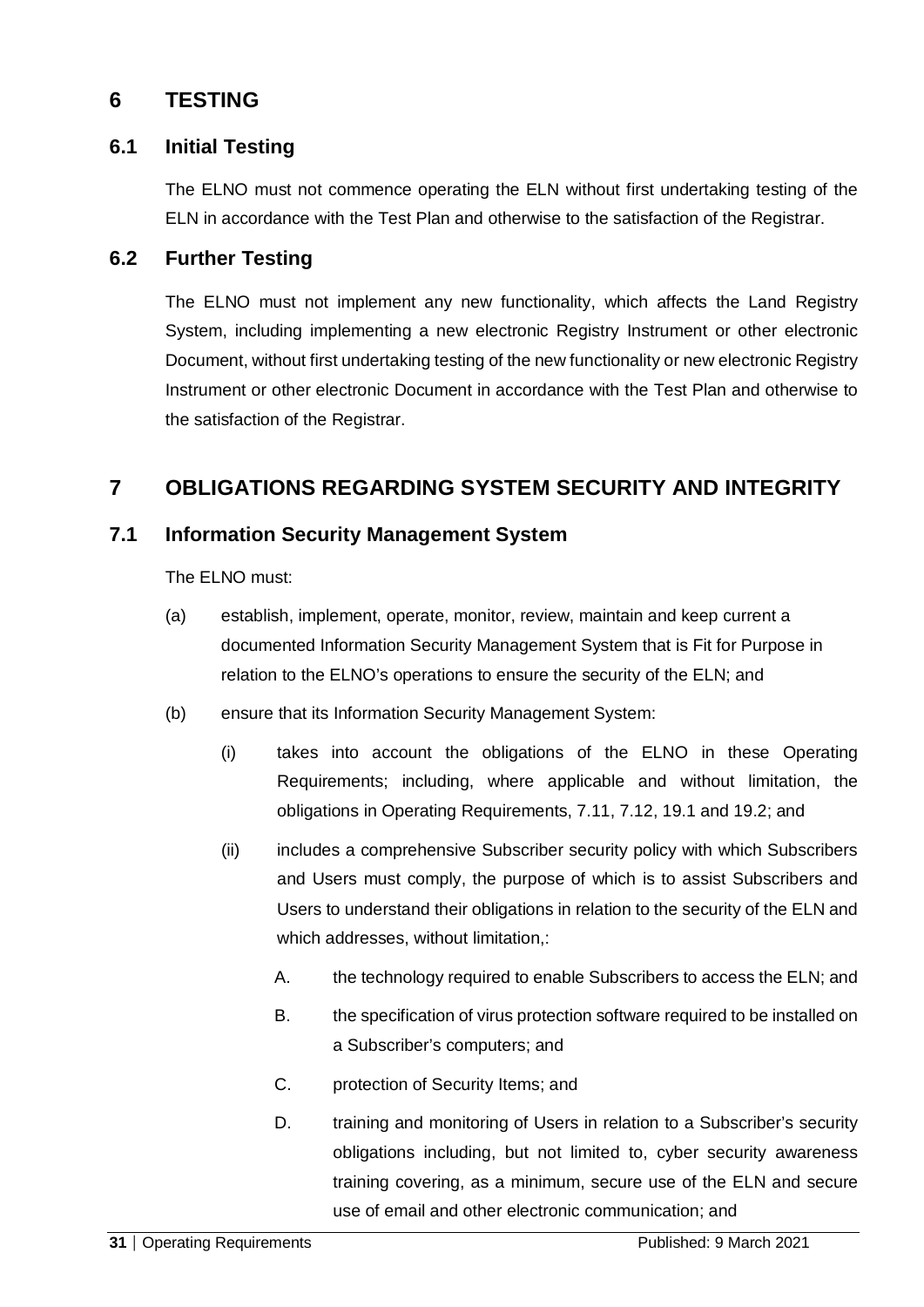- E. the process by which the ELNO will assist Subscribers and Users to understand the Subscriber security policy and their obligations in relation to the security of the ELN; and
- (iii) includes a set of Incident Response Plans; and
- (c) have its Information Security Management System regularly reviewed by an Independent Expert and implement, as a minimum, any Essential Recommendations of that Independent Expert; and
- (d) before implementing any material change to its Information Security Management System, obtain an Independent Certification relating to the change that the Information Security Management System will, after the making of the change, continue to be suitable, adequate and effective and otherwise Fit for Purpose, and provide it to the Registrar.

# <span id="page-31-0"></span>**7.2 Access to ELN**

- 7.2.1 Subject to Operating Requirements 7.2.2 and 7.2.3, the ELNO must ensure that only Subscribers registered in accordance with these Operating Requirements and the Participation Rules, or Persons properly authorised by Subscribers are able to access and use the ELN.
- 7.2.2 An ELNO will not breach Operating Requirement 7.2.1 if the ELNO permits a Subscriber to use application to application technology for accessing the ELN and data entry provided that the Subscriber does not use application to application technology for the function of Digital Signing or for Subscriber Administrator functions.
- 7.2.3 The ELNO must ensure that only Persons authorised by the ELNO have access to the ELN for administrative purposes.
- 7.2.4 The ELNO must provide access to the ELN on an Equivalent Basis to:
	- (a) Subscribers; and
	- (b) Users,

subject only to differences which are attributable to the type, level or class of Integration with the ELN, provided that each Subscriber or User has an equivalent opportunity to choose between those options compared with each other Subscriber or User.

# <span id="page-31-1"></span>**7.3 Security of ELN**

The ELNO must take reasonable steps to:

(a) ensure that data supplied to any system connected to the ELN is free from viruses, corruption and any other condition that may compromise any of those systems or any data stored by, or passing into or out of, the Land Registry System or any other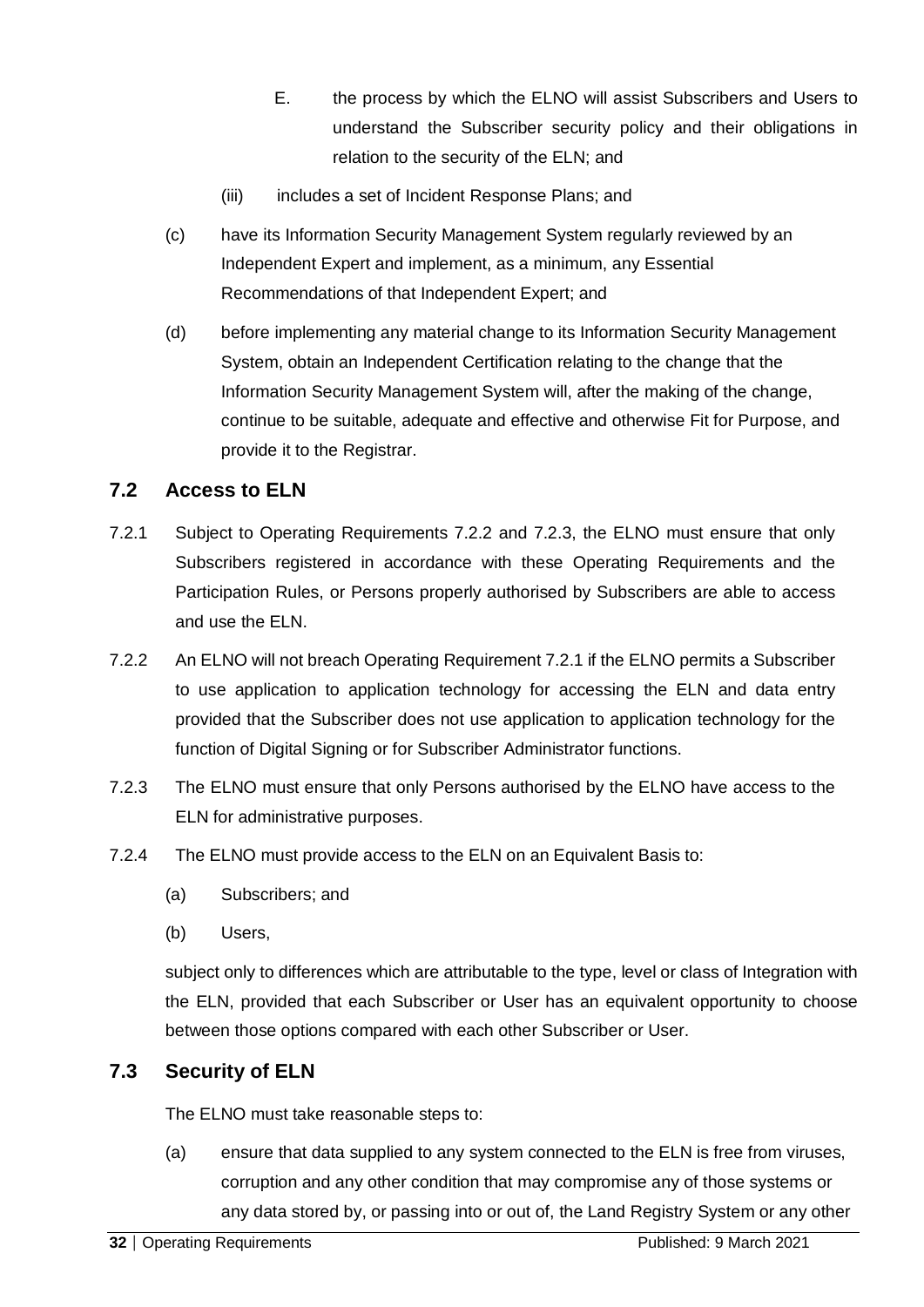systems connected to the ELN for the purposes of carrying out Conveyancing Transactions; and

- (b) prevent, trap, detect and remove any viruses, corruption and any other condition from its systems and data that may damage the Land Registry System, damage any systems connected to the ELN for the purposes of carrying out Conveyancing Transactions, or damage any data stored by the Land Registry; and
- (c) prevent unauthorised system use, intrusion and service denial and detect and remove unauthorised system additions or modifications, including by using Usage Anomaly Detection capability to detect and track unauthorised actions in the ELN; and
- (d) monitor, and take appropriate action after receiving security alerts from the Land Registry; and
- (e) do all things reasonably necessary to reduce systemic risk in the ELN and promote the overall stability of each system connected to the ELN for the purposes of carrying out Conveyancing Transactions; and
- (f) ensure that it does not do or omit to do anything that is likely to have an adverse effect on the operation, security, integrity or stability of the Land Registry System; and
- (g) ensure the ELNO has a legally binding agreement with any Supplier, which includes the following provisions:
	- (i) an undertaking by the Supplier to Promptly notify the ELNO if the Supplier becomes aware of any Incident that affects or may affect the ELN; and
	- (ii) an undertaking by the Supplier to carry out a cyber security due diligence review at least once a year, and to Promptly rectify any identified weaknesses; and
- (h) test any Incident Response Plans at least annually; and
- (i) Promptly follow the defined steps set out in any applicable Incident Response Plan in the event of an Incident.

# <span id="page-32-0"></span>**7.4 Data**

The ELNO must ensure that the ELN:

- (a) accurately presents and uses data received from a Land Registry or any other source; and
- (b) does not change data received from a Land Registry other than in accordance with an approval granted under Operating Requirement 19.3(b); and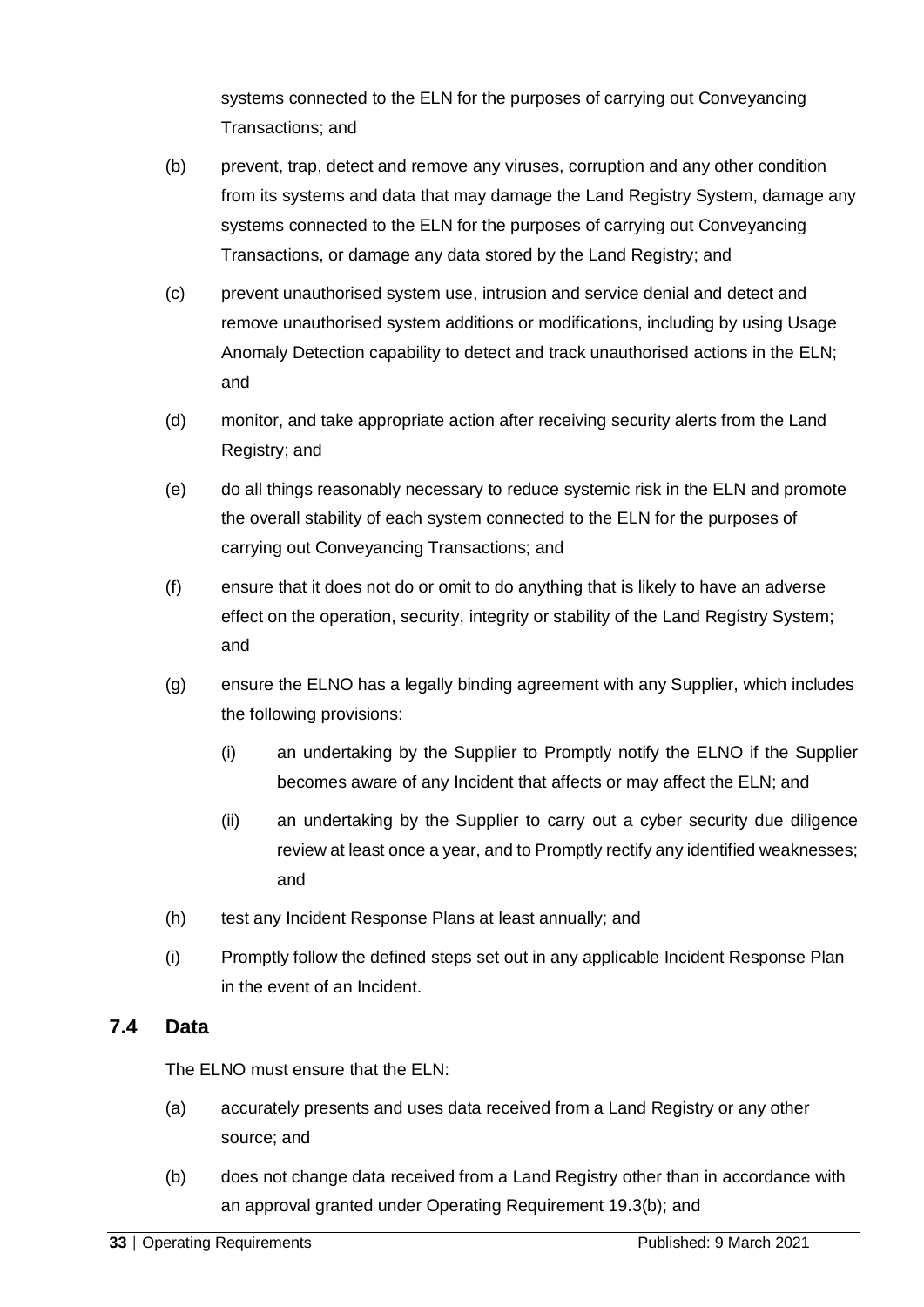(c) where the ELN checks, collates or processes data from a Land Registry, accurately checks, collates or processes that data.

# <span id="page-33-0"></span>**7.5 Protection of Land Information**

The ELNO must ensure that any computer infrastructure forming part of the ELNO System and in which Land Information is entered, stored or processed is located within the Commonwealth of Australia.

#### <span id="page-33-1"></span>**7.6 Digital Certificate regime**

- 7.6.1 The ELNO must ensure that, where a Digital Certificate is used to Digitally Sign an electronic Registry Instrument or other electronic Document, the Certification Authority is independent.
- 7.6.2 Without limiting Operating Requirement 7.6.1, the ELNO must:
	- (a) ensure that Digital Certificates used in the ELN:
		- (i) accord with the Gatekeeper PKI framework; and
		- (ii) are supplied by a Gatekeeper Accredited Service Provider; and
		- (iii) are issued under a Certificate Policy which:
			- A. identifies the Subscriber and its ABN; and
			- B. binds the Subscriber's Signer as Key Holder to the Subscriber including, without limitation, by naming the Subscriber's Signer in the Certificate Profile; and
	- (b) take reasonable steps to ensure that the ELNO System does not include any functionality which enables Subscribers or Users to breach Participation Rule 7.5.5; and
	- (c) take reasonable steps to implement functionality which prevents Subscribers and Users breaching Participation Rule 7.5.5, where reasonably possible.
- 7.6.3 Without limiting Operating Requirements 7.6.1 and 7.6.2, the ELNO must ensure that Subscribers can use Digital Certificates that are not restricted to closed environments or communities of interest to Digitally Sign electronic Registry Instruments or other electronic Documents, subject to any reasonable requirements in the ELNO's Subscriber security policy.

# <span id="page-33-2"></span>**7.7 Verifying Digital Signing**

The ELNO must ensure that the ELN has an effective means of: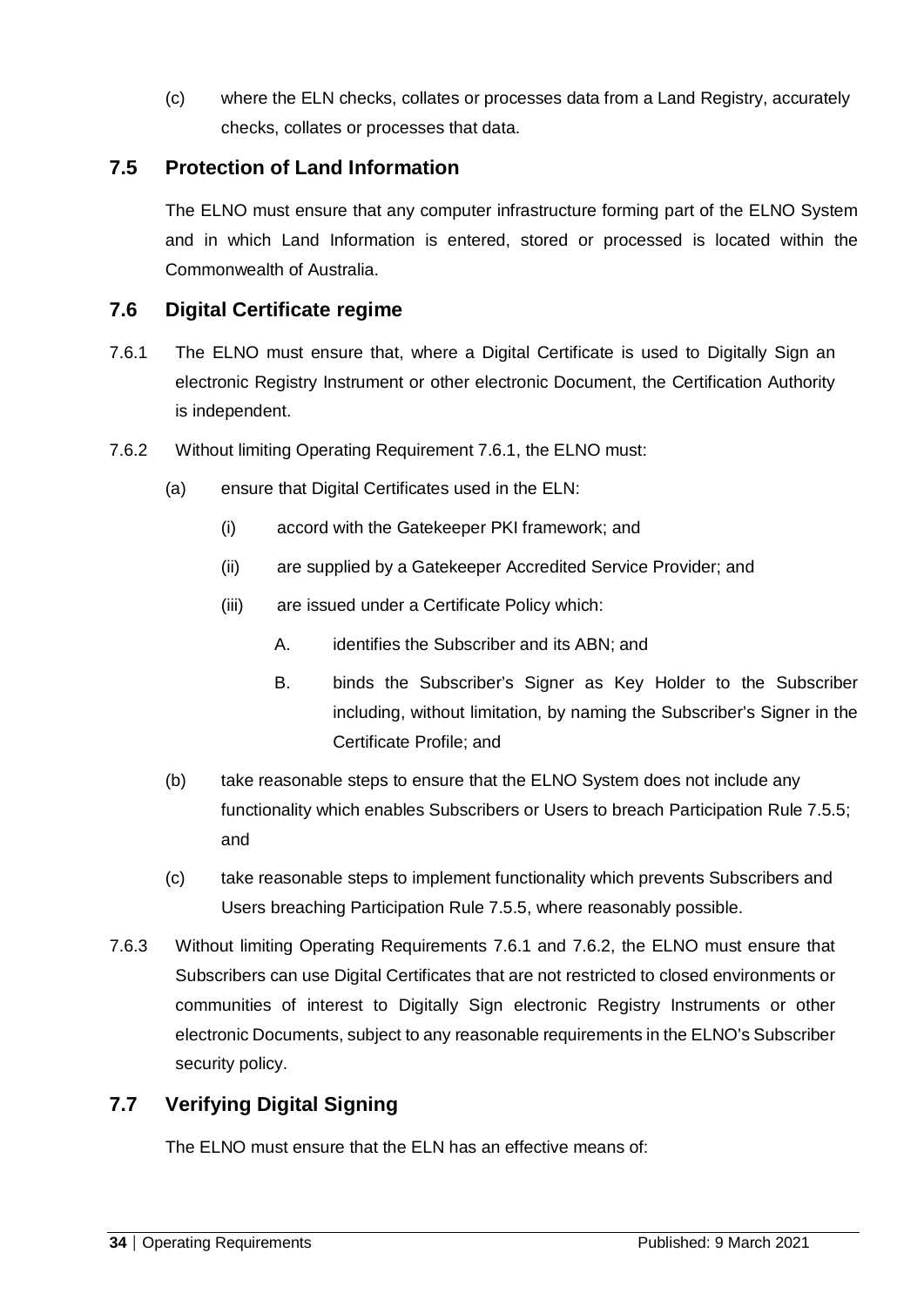- (a) verifying that any electronic Registry Instruments or other electronic Document required to be Digitally Signed has been executed using a Valid Digital Certificate of the Subscriber authorised to execute the electronic Registry Instruments or other electronic Document; and
- (b) verifying that at the time of Digitally Signing the Subscriber's registration as a Subscriber has not expired or been restricted, suspended or terminated; and
- (c) verifying that when an electronic Registry Instrument or other electronic Document is Digitally Signed, the Signer:
	- (i) has the signing rights being exercised; and
	- (ii) has not had their use of the ELN suspended or terminated or their signing rights suspended or terminated; and
- (d) providing the Registrar with data to verify the matters in Operating Requirements 7.7(a), (b) and (c) and the identity of the Signer.

# <span id="page-34-0"></span>**7.8 Verifying no alteration**

The ELNO must ensure that the ELN has an effective means of enabling the Registrar to verify that each Digitally Signed electronic Registry Instrument or other electronic Document presented to the Registrar has not been altered in any way since it was executed.

# <span id="page-34-1"></span>**7.9 Notification of Jeopardised Conveyancing Transactions**

The ELNO must immediately notify the Registrar and those of its Subscribers involved in any Conveyancing Transaction which it has reason to believe has been Jeopardised.

# <span id="page-34-2"></span>**7.10 Obligations in relation to Notification of Compromised Security Items**

Where a Subscriber notifies the ELNO that:

- (a) any of the Security Items of its Users have been or are likely to have been Compromised; or
- (b) the Subscriber is aware or suspects that any of its Private Keys have been used to Digitally Sign any electronic Registry Instruments or other electronic Documents without its authorisation or the authorisation of any Client on whose behalf the electronic Registry Instruments or other electronic Documents are purported to be Digitally Signed,

the ELNO must:

(c) prevent the presentation for Lodgment with the Registrar or Land Registry of those electronic Registry Instruments or other electronic Documents which the Subscriber advises the ELNO may be affected by the Compromise of the Security Items or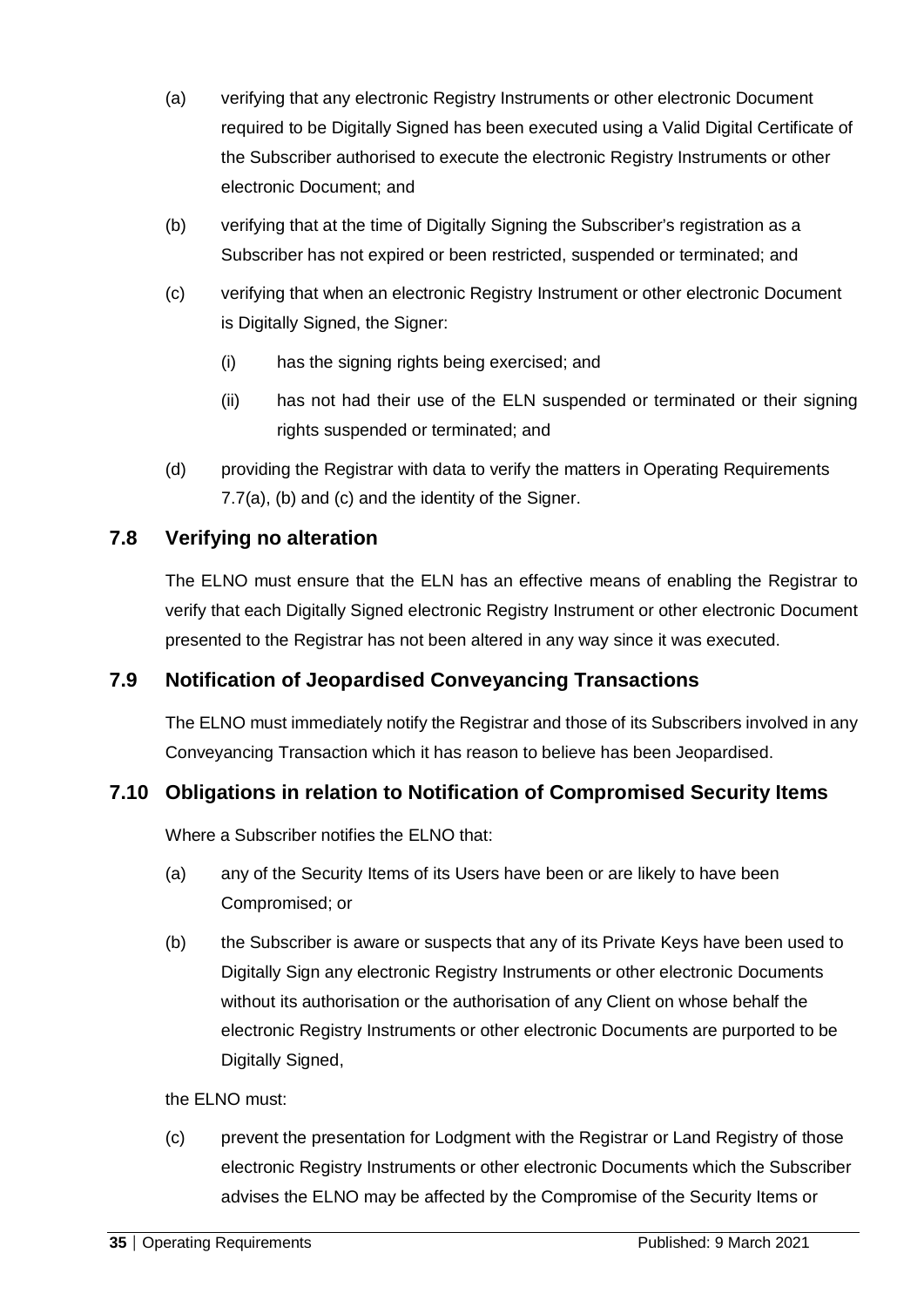Digitally Signed without the authority referred to in Operating Requirement 7.10(b); or

(d) if it is not possible to prevent the presentation for Lodgment, immediately notify the Registrar.

#### <span id="page-35-0"></span>**7.11 Data Breach Notification**

- 7.11.1 The ELNO must implement appropriate procedures and controls (including training) to detect Data Breaches and possible Data Breaches.
- 7.11.2 If the ELNO becomes aware of a Data Breach, or reasonably suspects that a Data Breach has occurred, the ELNO must:
	- (a) Promptly provide the Registrar and any affected Subscriber all details in respect of that event; and
	- (b) take all reasonable steps to investigate the event, contain the breach (if the event is a Data Breach) and mitigate against the adverse effect and harm arising from the event; and
	- (c) allow the Registrar to participate in any investigation and mitigation steps under Operating Requirement 7.11.2(b); and
	- (d) provide all assistance and support required by the Registrar to assess the risk of harm arising from the event, and to recover from the event; and
	- (e) implement such additional measures as are required to protect against a similar Data Breach in the future; and
	- (f) Promptly follow the defined steps set out in any applicable Incident Response Plan.

# <span id="page-35-1"></span>**7.12 Cloud Service**

- 7.12.1 The ELNO may use a Cloud Service for its ELN or to provision its ELN if all of the following are satisfied:
	- (a) the ELNO uses its reasonable endeavours to continuously mitigate any risks associated with using a Cloud Service as they are identified; and
	- (b) the Cloud Service only stores and processes Land Information in a secure computer infrastructure located within the Commonwealth of Australia; and
	- (c) the premises and systems used in connection with the provision and use of the Cloud Service are secure, having regard to the sensitive nature of the ELN and Land Information; and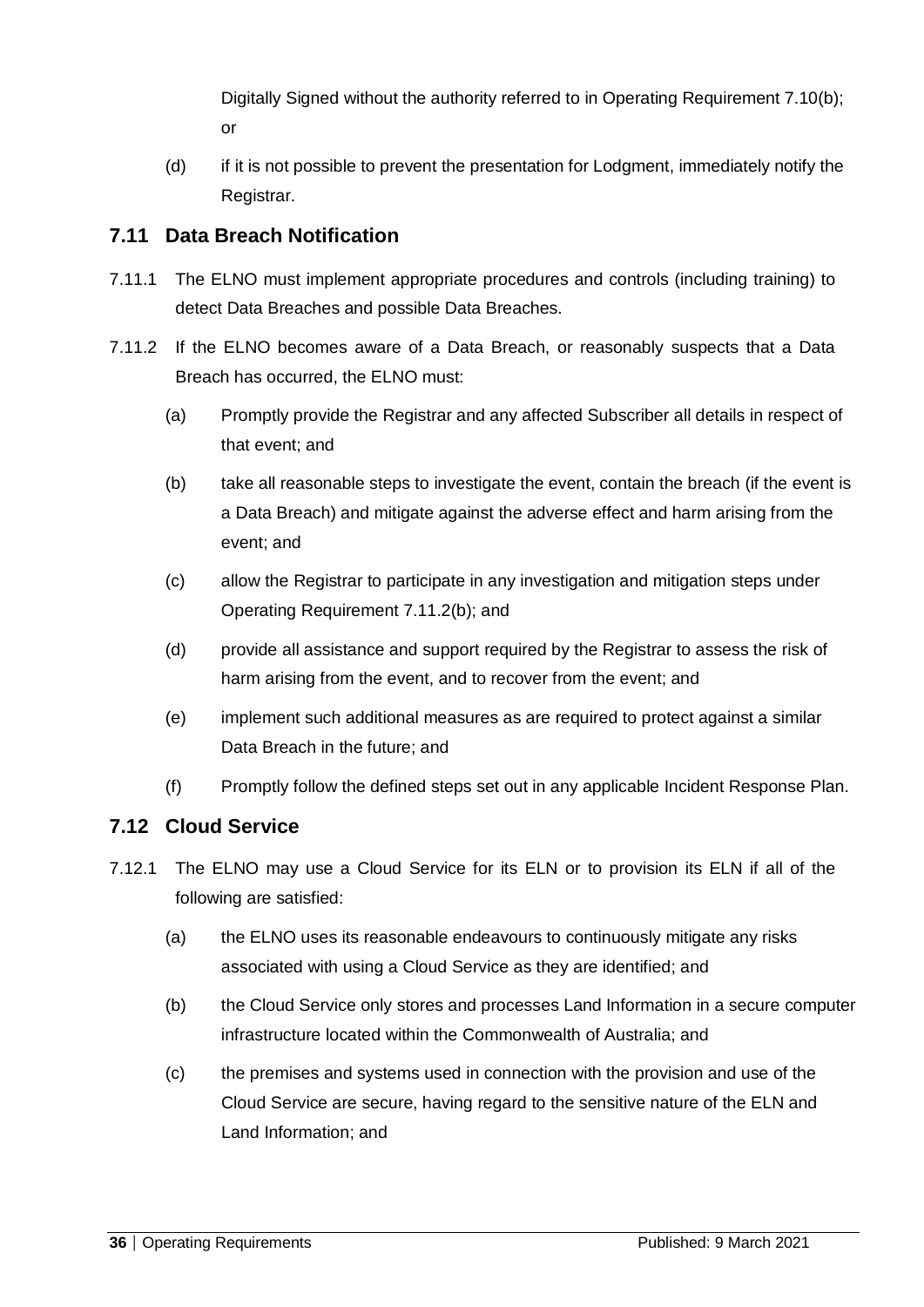- (d) the ELNO implements and uses security and encryption features and any complementary user entity controls that are appropriate to protect Land Information (including access control, encryption in transit and encryption at rest); and
- (e) the ELNO has a legally binding agreement with the Cloud Service Provider which includes an undertaking by the Cloud Service Provider to:
	- (i) maintain an information security program that complies with the ISO 27001 Standard (or such successor Standards) or such other alternative Standards as are substantially equivalent to ISO 27001; and
	- (ii) carry out an independent audit assessment of its controls and processes and their effectiveness at least once a year; and
	- (iii) provide a SOC2 Type 2 Report to the ELNO; and
	- (iv) carry out a vulnerability assessment and penetration testing of its systems and online services at least once a year; and
	- (v) Promptly take any action required to ensure the Cloud Service Provider's controls and processes are effective and rectify any identified weaknesses; and
- (f) the ELNO receives the SOC 2 Type 2 Report referred to in Operating Requirement 7.12.1(e)(iii).
- 7.12.2 The ELNO must notify the Registrar if the ELNO is using, intends to use, commences to use a Cloud Service, changes Cloud Service Provider or ceases to use a Cloud Service.

### **7.13 Vulnerability assessment and penetration testing**

The ELNO must ensure that:

- (a) at least once a year, an appropriately qualified independent security professional undertakes a vulnerability assessment and penetration testing of its ELNO System and any other systems and networks that store or process Land Information; and
- (b) where the independent security professional makes recommendations, those recommendations are expressed in writing as either Essential Recommendations or Desirable Recommendations; and
- (c) any Essential Recommendations are implemented Promptly.

## **8 SECURITY AND INTEGRITY OF TITLES REGISTER**

The ELNO must ensure that it does not do anything that is likely to diminish the overall security and integrity of the Titles Register or public confidence in the Titles Register.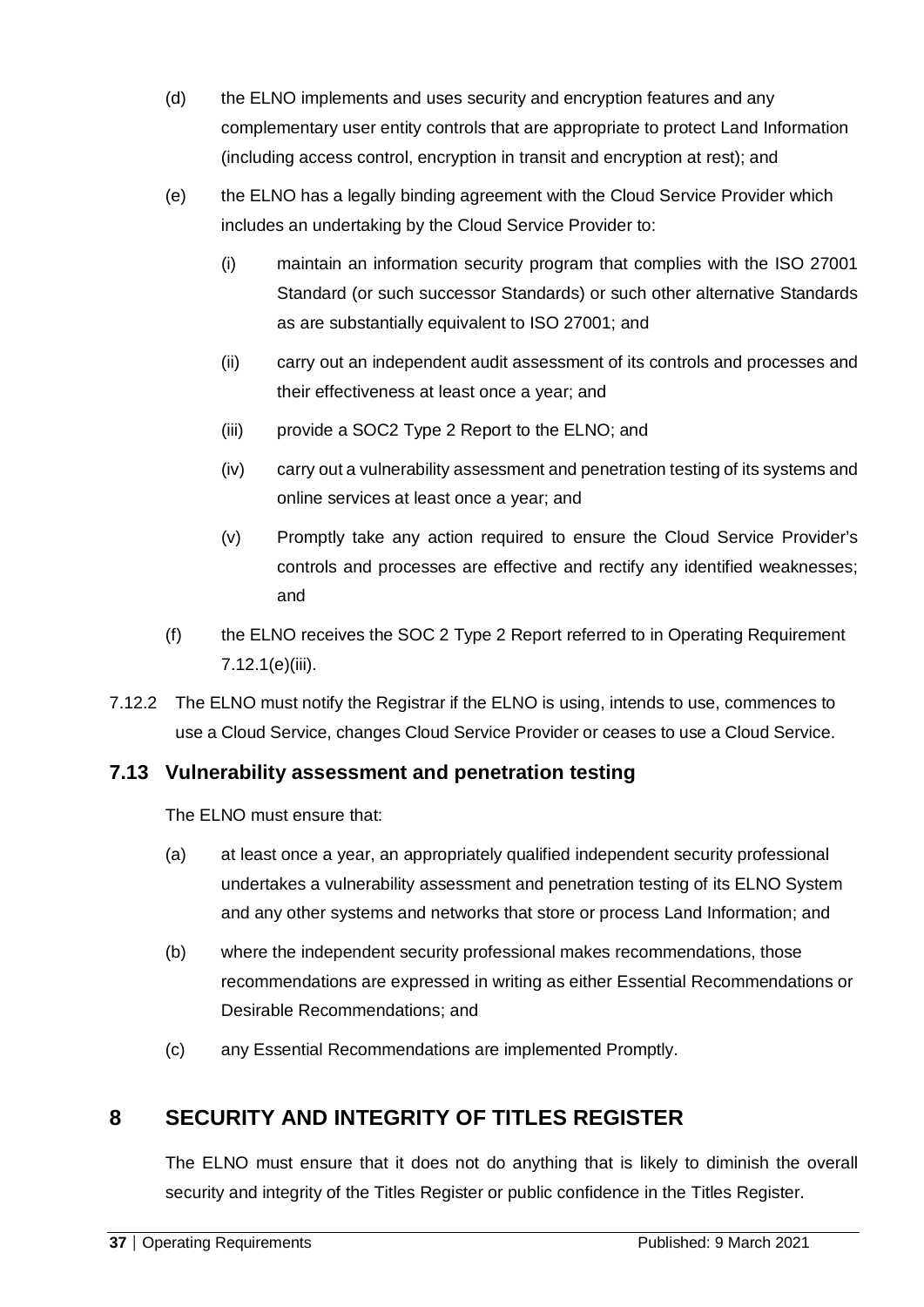## **9 RISK MANAGEMENT**

#### **9.1 Mitigate risk**

The ELNO must:

- (a) establish, implement, operate, monitor, review, maintain and keep current a documented Risk Management Framework that is Fit for Purpose to enable the identification, mitigation and management of risks in its operation of the ELN; and
- (b) have its Risk Management Framework regularly reviewed by an Independent Expert and implement, as a minimum, any Essential Recommendations of that Independent Expert.

#### **9.2 No increased risk of fraud or error**

Without limiting any other obligation under these Operating Requirements, the ELNO must use reasonable endeavours to ensure that the use of the ELN for the presentation for Lodgment of Conveyancing Transactions with the Registrar does not result in a greater risk of fraud or error in those Conveyancing Transactions compared to the risk of fraud or error for comparable Conveyancing Transactions Lodged in a paper medium.

## **10 MINIMUM SYSTEM REQUIREMENTS**

The ELNO must ensure that the ELN meets the minimum requirements determined by the Registrar, which must include as a minimum the requirements set out in this Operating Requirement.

### **10.1 Functionality**

The ELNO must ensure that the ELN:

- (a) provides sufficient functionality to enable:
	- (i) Subscribers to comply with the ECNL, Land Titles Legislation and the Participation Rules; and
	- (ii) the Registrar to comply with legislative obligations relevant to the service provided by the ELNO and policy requirements notified to the ELNO relevant to the service provided by the ELNO; and
	- (iii) the ELNO to comply with the ECNL, Land Titles Legislation and these Operating Requirements; and
- (b) is designed and provisioned:
	- (i) to be reliable, scalable and flexible; and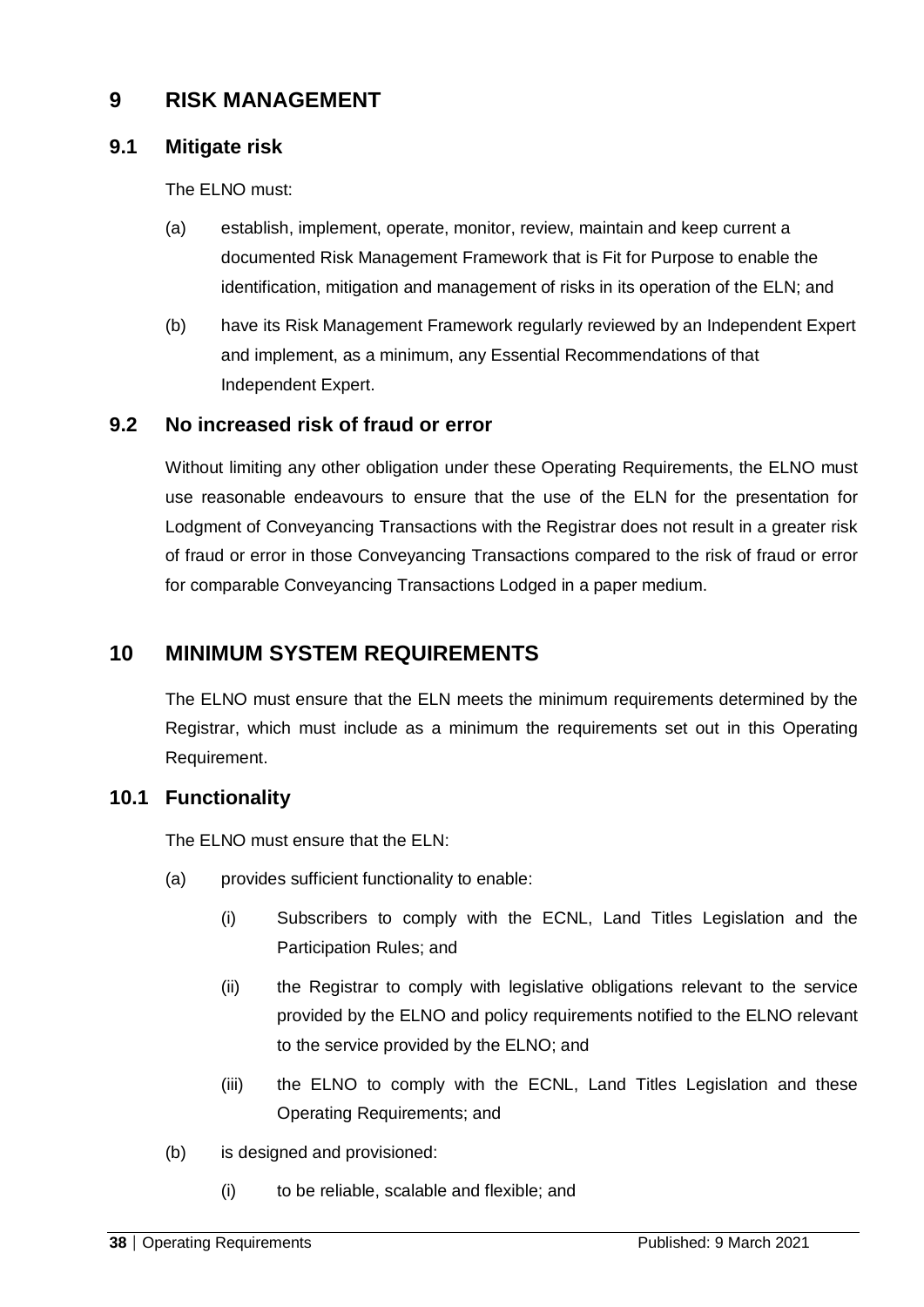- (ii) to use software that is fully supported by the provider of that software; and
- (iii) so that it is architecturally sound with its code design compliant with relevant industry standards; and
- (iv) so that it is compliant with any relevant industry standards relating to usability and accessibility.

#### **10.2 (Deleted)**

#### **10.3 Data Standard**

The ELN must use the Data Standard to present:

- (a) electronic Registry Instruments or other electronic Documents, including all component data items, for Lodgment; and
- (b) all system messages exchanged with a Land Registry.

#### **10.4 Apply Registrar's Business Rules**

The ELN must apply the Business Rules and must have an orderly means of implementing and testing the Business Rules.

#### **10.5 Services to enable assessment of integrity**

The ELNO must make available to its Subscribers services which assist Subscribers to assess each Conveyancing Transaction's integrity including, but not limited to, Land Title Reference Verification, Registry Information Supply, Lodgment Verification, Title Activity Check and a facility to enable the determination of the applicable Lodgment Fees for each electronic Registry Instrument or other electronic Document in a Conveyancing Transaction.

#### **10.6 Ability to unsign Digitally Signed Documents**

The ELNO must ensure that the ELN provides the functionality for an electronic Registry Instrument or other electronic Document Digitally Signed by a Subscriber to be unsigned by the Subscriber or its Signer up until the time the Electronic Workspace for the Conveyancing Transaction is locked in the ELN.

#### **10.7 Registry Instrument or other Document templates**

The ELNO must ensure that the correct Registry Instrument or other Document template supplied and determined by the Registrar is used by Subscribers.

#### **10.8 Presentation once financial settlement is irrevocable**

The ELNO must ensure that no electronic Registry Instrument or other electronic Document forming part of a Settlement Transaction is presented to the Registrar for Lodgment unless the financial settlement is irrevocable.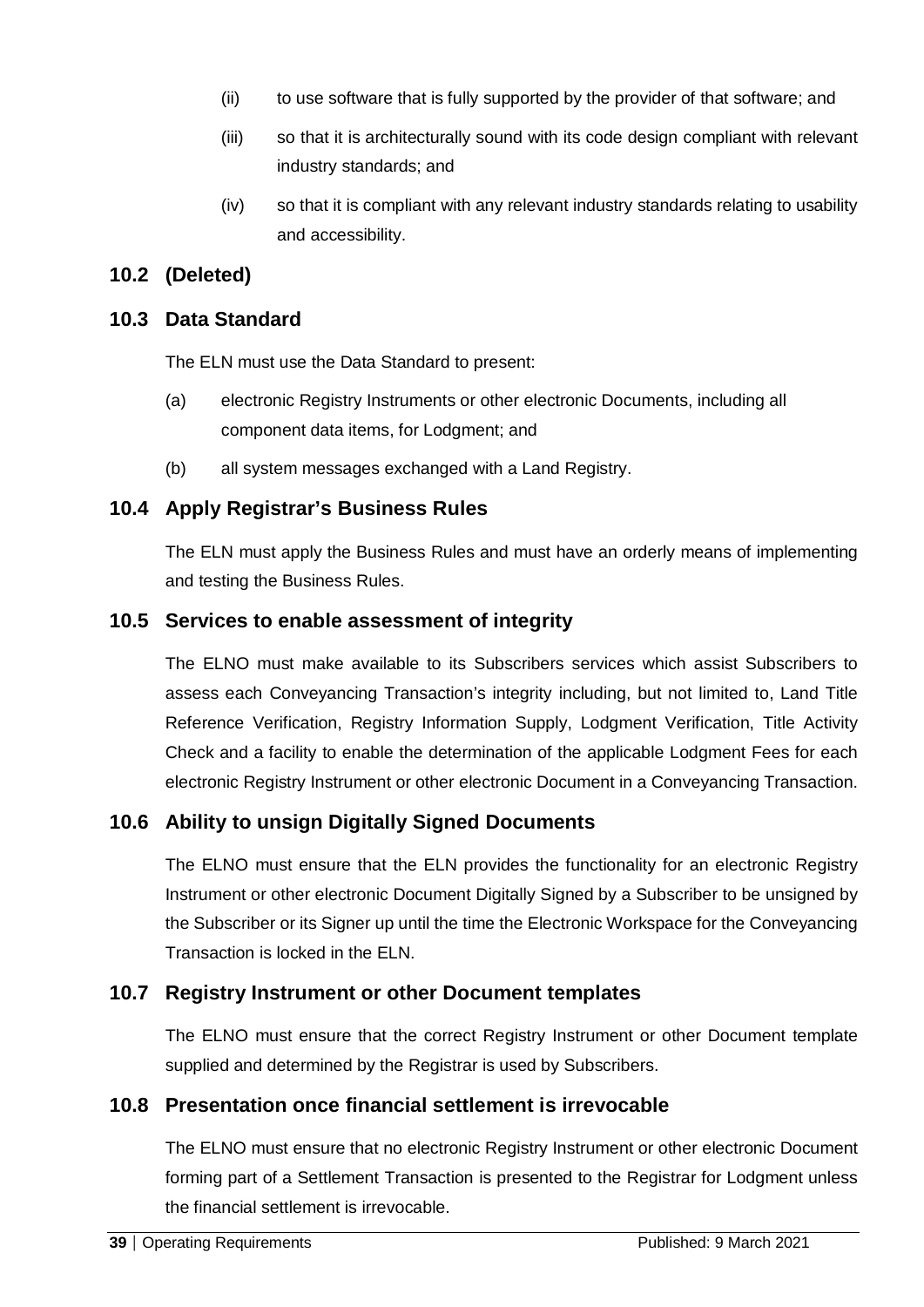## **10.9 Presentation following Duty payment or commitment**

The ELNO must ensure that no electronic Registry Instrument or other electronic Document is presented to the Registrar for Lodgment unless the electronic Registry Instrument or other electronic Document has been assessed for Duty and the Duty Authority is satisfied that, where applicable, the Duty has been paid or an irrevocable commitment to pay has been made to the Duty Authority.

### **10.10 Land Registry Fees**

The ELNO must:

- (a) ensure that no electronic Registry Instrument or other electronic Document is presented to the Registrar for Lodgment unless the Lodgment Fees have been collected by the ELNO or an irrevocable commitment to pay has been made to the ELNO; and
- (b) in the manner agreed with the Registrar, pay to the Registrar all Information Fees and remit to the Registrar all Lodgment Fees collected; and
- (c) provide all information required by the Registrar for the identification and reconciliation of all Land Registry Fees.

## **11 MINIMUM PERFORMANCE LEVELS**

#### **11.1 Performance Levels**

The ELNO must:

- (a) ensure that the ELNO System meets, as a minimum, the Performance Levels; and
- (b) monitor its performance against the Performance Levels and maintain records of that monitoring.

# **12 BUSINESS CONTINUITY AND DISASTER RECOVERY MANAGEMENT**

#### **12.1 Business Continuity and Disaster Recovery Management Program**

The ELNO must establish, implement, operate, monitor, review, maintain, test and keep current a documented, detailed and comprehensive Business Continuity and Disaster Recovery Management Program that is Fit for Purpose to ensure that in the event of an Incident the ELNO can continue to provide and operate the ELN, or so that disruption to the provision of or operation of the ELN will be minimised.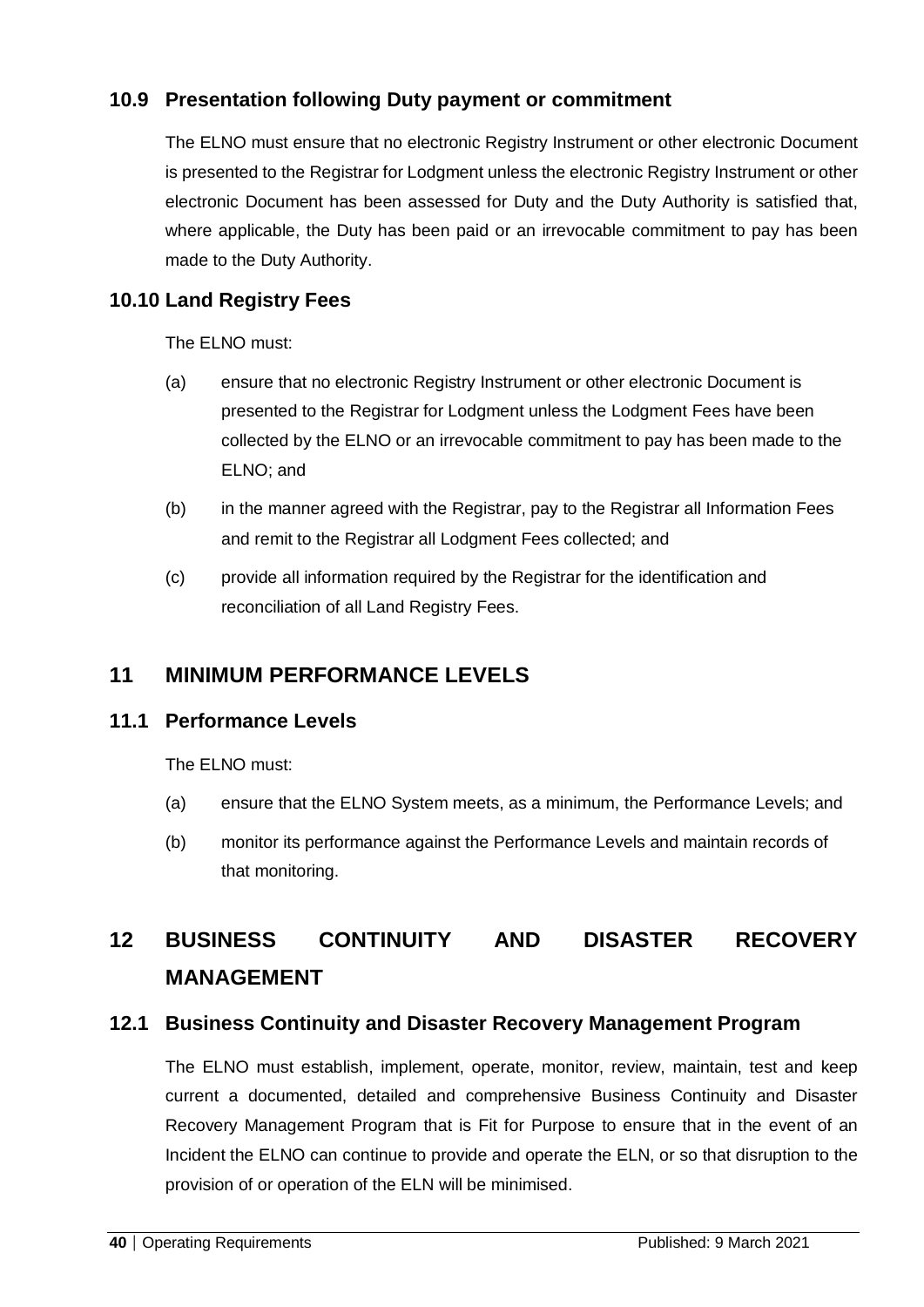#### **12.2 Review**

The ELNO must have its Business Continuity and Disaster Recovery Management Program regularly reviewed by an Independent Expert and implement, as a minimum, any Essential Recommendations of that Independent Expert.

### **13 CHANGE MANAGEMENT**

#### **13.1 Change Management Framework**

The ELNO must establish, implement, use, monitor, review, maintain and keep current a documented, detailed and comprehensive Change Management Framework to manage the making of any changes:

- (a) relevant to the ELNO's obligations under these Operating Requirements or a Subscriber's obligations under the Participation Rules in relation to the Subscriber's use of the ELN; or
- (b) to the operation of the ELNO System,

in a planned and managed or systematic fashion.

## **13.2 No changes other than in accordance with Change Management Framework**

The ELNO must not make any changes other than in accordance with the Change Management Framework.

#### **13.3 Implementation plan**

- 13.3.1 The ELNO must provide the Registrar with an implementation plan covering, as a minimum, a two year period and setting out:
	- (a) proposed future releases of the ELN, including to expand its functionality, improve its performance or introduce new electronic Registry Instruments or other electronic Documents; and
	- (b) details of when Back End Infrastructure Connections are scheduled; and
	- (c) the time at which each of those releases are scheduled for implementation; and
	- (d) the changes proposed to be introduced as part of each of those releases,

and must provide the Registrar with an updated version of the implementation plan Promptly after making any changes to the information set out in the plan.

13.3.2 The ELNO must implement and observe any changes to the implementation plan related to the ELN or the Back End Infrastructure Connection between the ELNO and the Land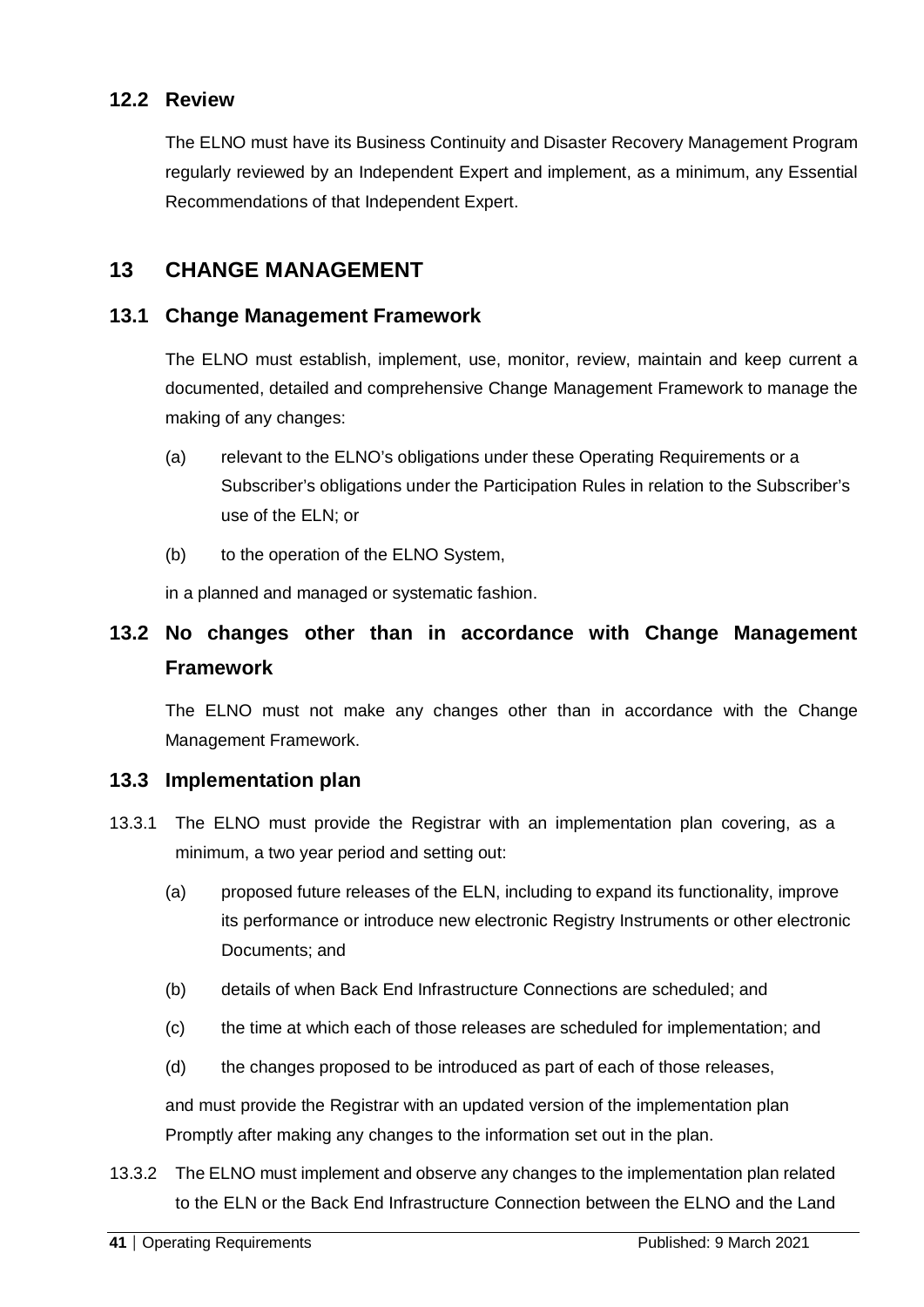Registry, reasonably requested by the Registrar in writing following good faith consultation between the Registrar and the ELNO.

## **14 SUBSCRIBERS**

#### **14.1 Subscriber registration**

- 14.1.1 The ELNO must establish, implement, review and keep current a Subscriber Registration Process.
- 14.1.2 The ELNO must only register a Subscriber:
	- (a) if the Potential Subscriber meets the Eligibility Criteria except where the Registrar has waived compliance with any Eligibility Criteria in accordance with section 27 of the ECNL; and
	- (b) if the ELNO has verified:
		- (i) the identity of the Potential Subscriber, and any Person(s) representing the Potential Subscriber in accordance with the Subscriber Identity Verification Standard; and
		- (ii) the authority of the Potential Subscriber, and any Person(s) representing the Potential Subscriber, to sign the Participation Agreement; and
	- (c) if the Potential Subscriber has entered into a Participation Agreement with the ELNO which includes an obligation on the Subscriber to comply with the Participation Rules; and
	- (d) if the ELNO has established that the Person(s) signing the Participation Agreement are one and the same as the Person(s) who have had their identity, and authority to act, verified; and
	- (e) who complies with the laws of the Jurisdiction in which the Subscriber intends to conduct Conveyancing Transactions.
- 14.1.3 The ELNO need not verify the identity of the Potential Subscriber, or any Person(s) representing the Potential Subscriber, in accordance with the Subscriber Identity Verification Standard if the ELNO:
	- (a) has complied with Operating Requirement 14.1.2(b)(i) within the previous two years; and
	- (b) takes reasonable steps to ensure it is dealing with the Potential Subscriber, or the Person(s) representing the Potential Subscriber.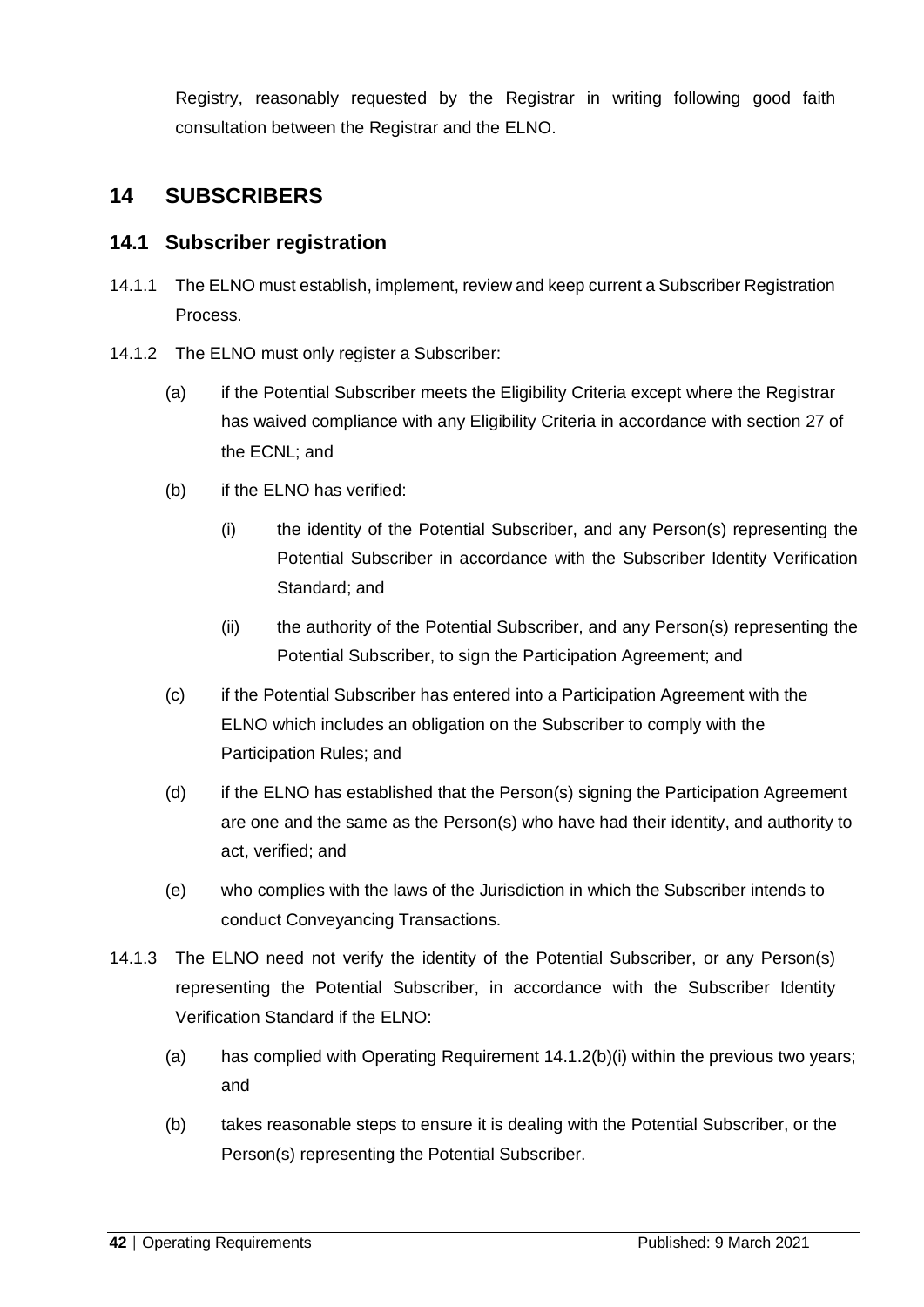## **14.2 Unreasonable barriers or refusal to accept Subscriber**

The ELNO must not:

- (a) impose any unreasonable barriers to applying to become a Subscriber or to making use of the ELN; or
- (b) unreasonably refuse to accept any applicant who is capable of meeting the Registrar's eligibility criteria for Subscribers set out in the Participation Rules.

#### **14.3 Maintain Subscriber and User register**

The ELNO must retain a register of all Persons registered as Subscribers (including a copy of each Participation Agreement) and Users. The register must include Subscribers whose registration has expired or been restricted, suspended or terminated (and details of when their registration expired or was restricted, suspended or terminated).

#### **14.4 Evidence of Subscriber insurance and verification of identify**

The ELNO must obtain and retain:

- (a) evidence to confirm that each Subscriber meets the Insurance Rules except where the Registrar has waived compliance with any Insurance Rule in accordance with section 27 of the ECNL; and
- (b) any material supporting verification of the:
	- (i) identity of the Subscriber or the Person(s) representing the Subscriber who signs the Participation Agreement; and
	- (ii) authority of the Person(s) representing the Subscriber to sign the Participation Agreement for the Subscriber.

#### **14.5 Participation Agreement and Participation Rules**

The ELNO must ensure that its Participation Agreement with each Subscriber does not contain any express or implied term that could qualify, derogate from or otherwise prejudicially affect any Subscriber obligation set out in the Participation Rules.

#### **14.6 Training**

The ELNO must make adequate training resources and information available to Subscribers and Users in relation to their use of the ELN with the intention that Subscribers and Users may:

(a) readily learn and understand how to use the ELN; and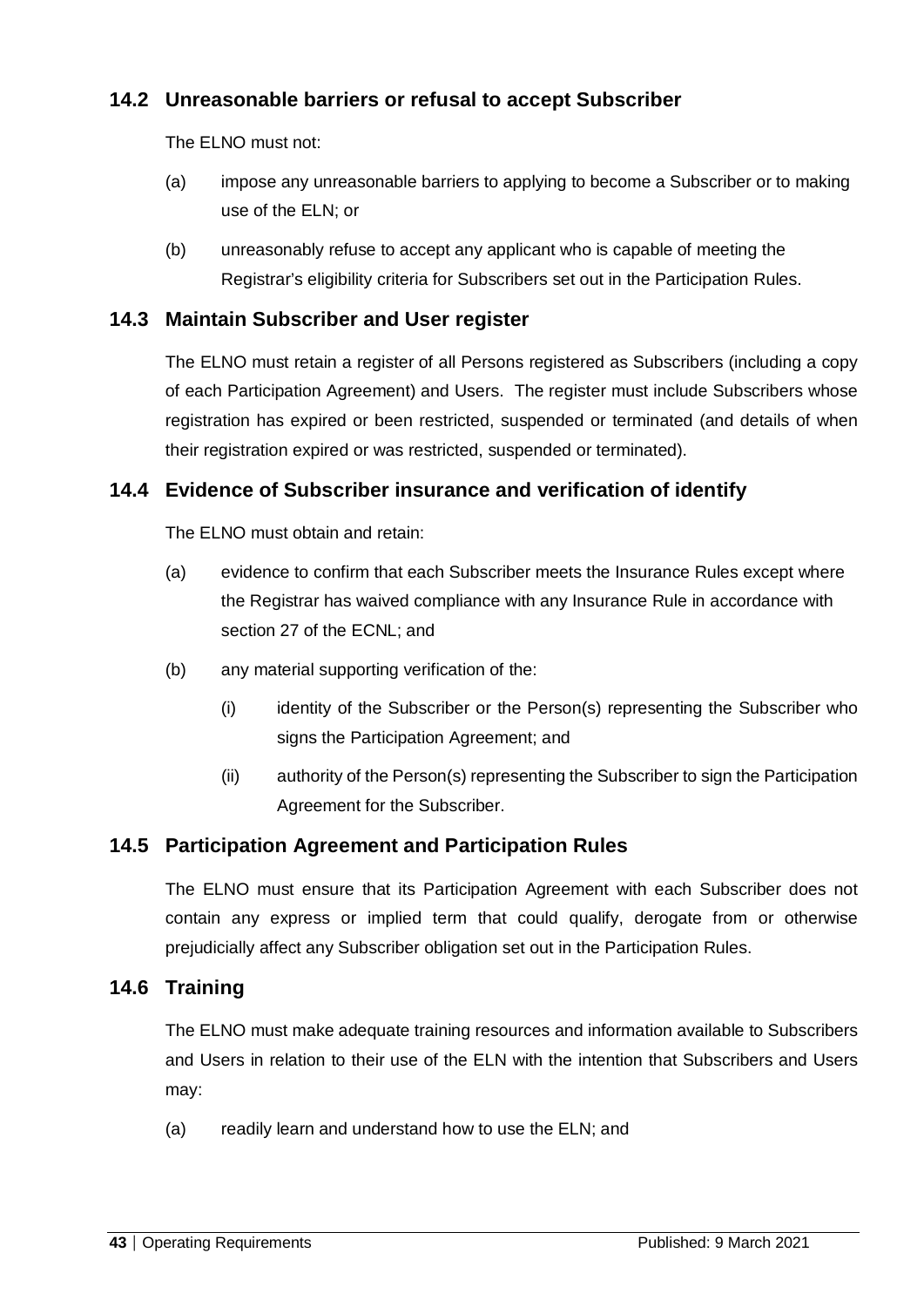(b) understand their security obligations including, but not limited to, cyber security awareness training covering, as a minimum, secure use of the ELN and secure use of email and other electronic communication.

#### **14.7 Review of Subscribers and suspension or termination**

The ELNO must:

- (a) establish, implement, review and keep current a Subscriber Review Process; and
- (b) if a review indicates a breach of the Participation Rules, actively assess and consider whether a Subscriber should be restricted, suspended or terminated or if a Subscriber's User's access to or use of the ELN should be restricted, suspended or terminated in light of the then current circumstances; and
- (c) take appropriate action in relation to the breach of the Participation Rules by a Subscriber including, where a Suspension Event or Termination Event occurs, the restriction, suspension or termination of the Subscriber's ability to act as a Subscriber in the Jurisdiction or a Subscriber's User's access to or use of the ELN; and
- (d) immediately notify the Registrar in writing if the ELNO knows or has reasonable grounds to suspect that a Subscriber has committed, is committing or is about to commit a Suspension Event or Termination Event or a breach of any of the obligations imposed on the Subscriber in respect of the ELN. The notification must include:
	- (i) the name of the Subscriber; and
	- (ii) the details of the material breach or impending material breach; and
	- (iii) the ELNO's reason for that belief; and
	- (iv) the nature of any action the ELNO has taken or intends to take; and
- (e) where it restricts, suspends, terminates (including when a Subscriber resigns) or reinstates a Subscriber's ability to act as a Subscriber in the Jurisdiction or a Subscriber's User's access to or use of the ELN, Promptly notify the Registrar of that restriction, suspension, termination or reinstatement.

# **14.8 ELNO must restrict, suspend or terminate Subscriber if directed by Registrar**

The ELNO must immediately restrict, suspend or terminate (as the case may be) the right of a Subscriber to participate as a Subscriber in a Jurisdiction if the ELNO receives a direction from the Registrar to do so.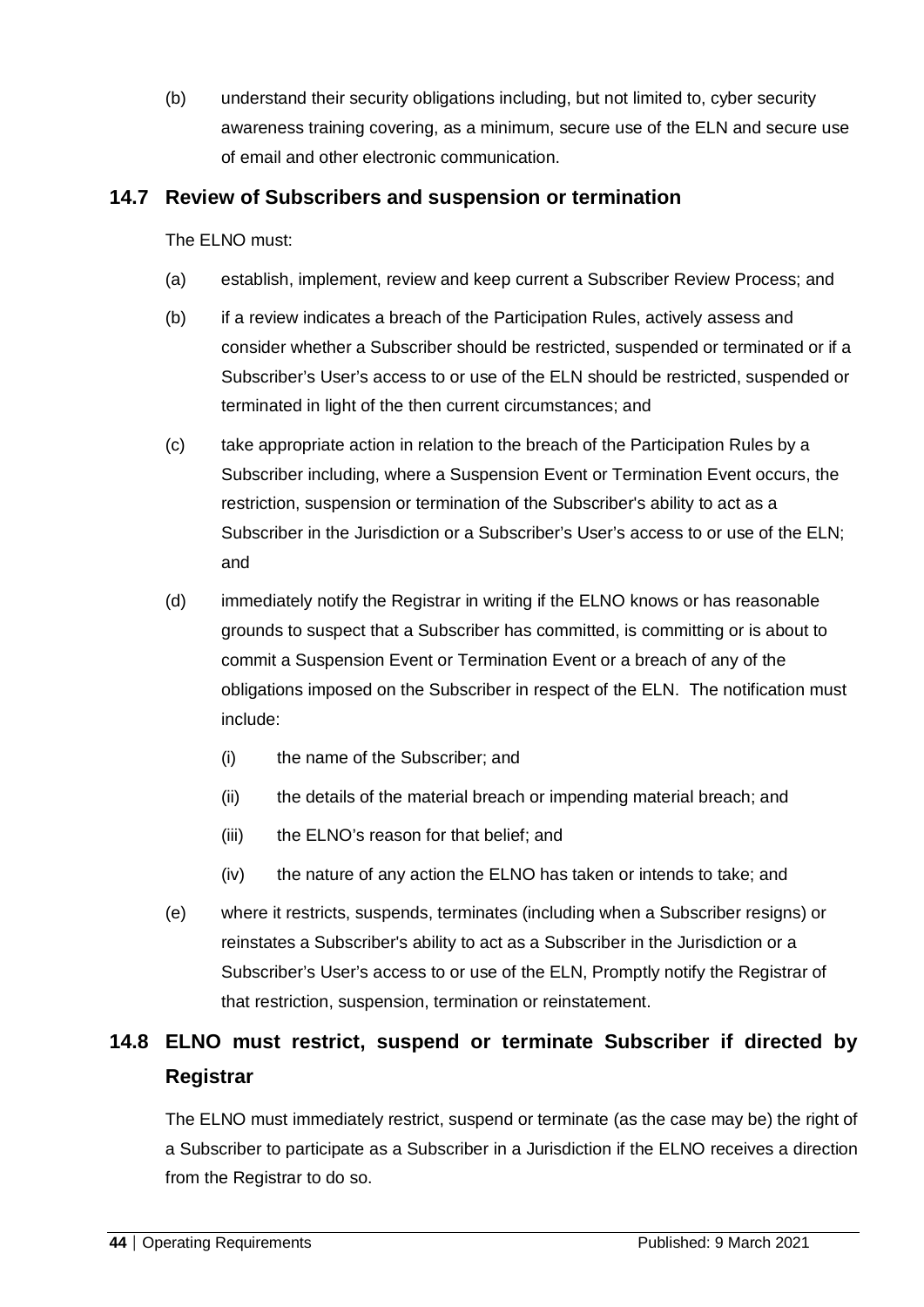## **14.9 Consequences of restriction, suspension or termination**

If a Subscriber's registration or access to, or use of, the ELN (or that of its User) expires or is restricted, suspended or terminated by the ELNO, the ELNO:

- (a) must ensure that the Subscriber (including any of its Users), from the time of the expiration, restriction, suspension or termination, cannot:
	- (i) in the case of restriction, access the ELN other than in accordance with the restriction; and
	- (ii) in the case of expiration, suspension or termination, access the ELN; and
- (b) may, if the ELNO is satisfied that no Party would be disadvantaged and that the Conveyancing Transaction should proceed, allow electronic presentation of any Electronic Workspace Documents that were Digitally Signed by the Subscriber before the expiration, restriction, suspension or termination (assuming that the Subscriber does not need to do anything more in order for electronic presentation to occur); and
- (c) may allow another Subscriber authorised by the relevant Party to take over the role of the Subscriber whose registration or access to, or use of, the ELN has expired or been restricted, suspended or terminated in any Conveyancing Transaction in which the Subscriber is a Participating Subscriber.

#### **14.10 ELNO must not be a Subscriber**

- 14.10.1 The ELNO must not be a Subscriber to the ELNO's ELN except for the purposes of testing the functionality of the ELN.
- 14.10.2 If a Related Entity of the ELNO intends to become a Subscriber or is a Subscriber to the ELNO's ELN, the ELNO must use an Independent Expert to:
	- (a) assess the Related Entity's application to become a Subscriber; and
	- (b) undertake the Subscriber Review Process of the Related Entity.

## **15 COMPLIANCE MONITORING AND REPORTING**

#### **15.1 Monitor compliance**

The ELNO must continually monitor its compliance with these Operating Requirements.

#### **15.2 Demonstrate compliance**

Without limiting Operating Requirement 15.5, the ELNO or Potential ELNO must demonstrate to the Registrar its compliance with an Operating Requirement by: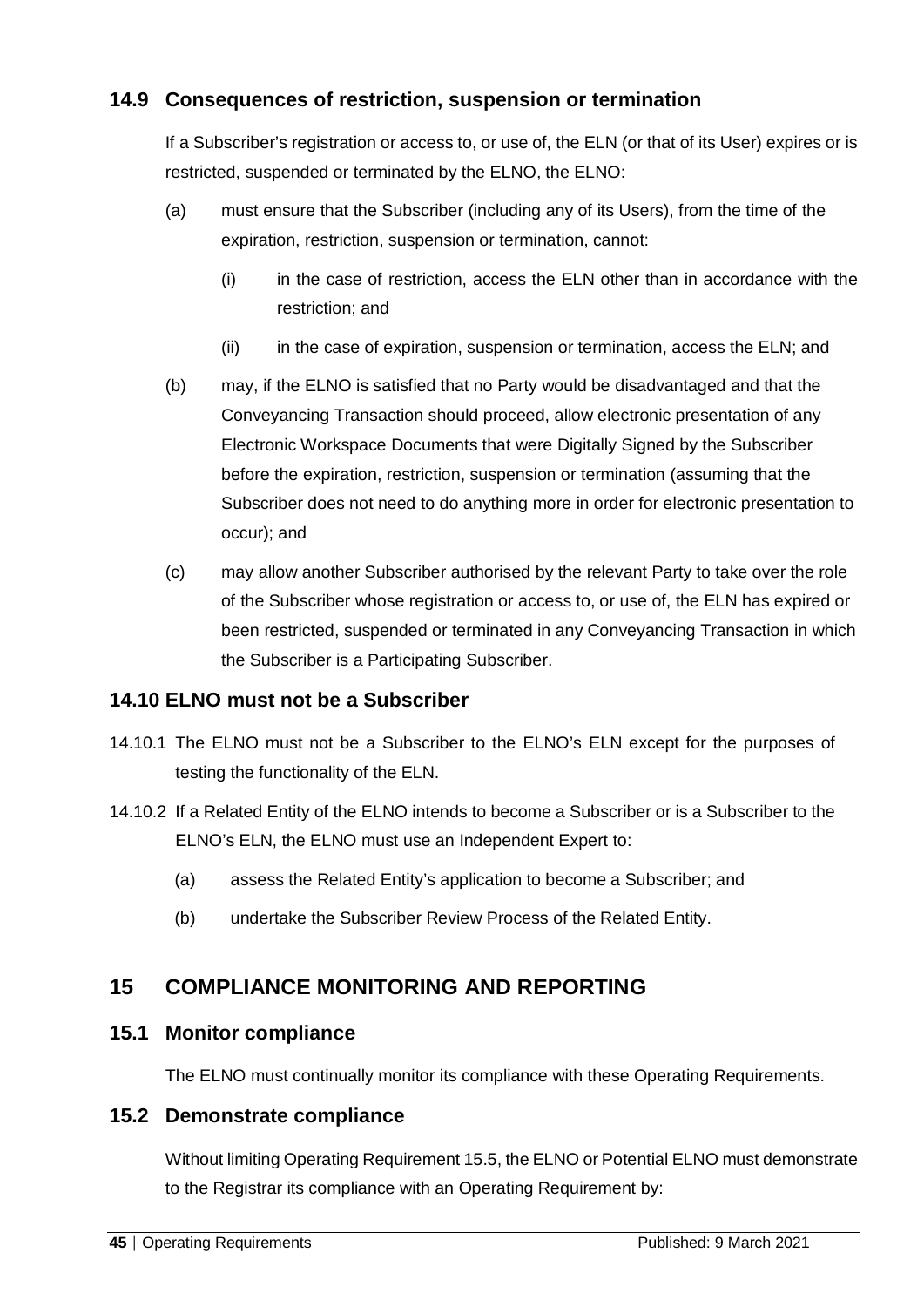- (a) producing to the Registrar a Specified Document; or
- (b) providing to the Registrar a Self-Certification; or
- (c) obtaining and providing to the Registrar an Independent Certification; or
- (d) providing to the Registrar a No Change Certification; or
- (e) publishing a Monthly Report,

as specified for an Operating Requirement in Schedule 3.

#### **15.3 Inability to give a No Change Certification**

If an ELNO or Potential ELNO is unable to give a No Change Certification to demonstrate to the Registrar its compliance with an Operating Requirement due to a change, occurrence or anything that would render a Specified Document, Self-Certification or Independent Certification incorrect, incomplete, false or misleading, the ELNO or Potential ELNO must instead:

- (a) produce to the Registrar the Specified Document; or
- (b) provide to the Registrar the Self-Certification; or
- (c) obtain and provide to the Registrar the Independent Certification,

that would otherwise have been required to demonstrate compliance with the Operating Requirement under the relevant preceding category in Schedule 3.

#### **15.4 When to demonstrate compliance**

Without limiting Operating Requirement 15.5, the ELNO or Potential ELNO must demonstrate to the Registrar its compliance with the Operating Requirements set out in:

- (a) Category One in Schedule 3, at the time the Potential ELNO applies for Approval or the ELNO applies for renewal of Approval; and
- (b) Category Two in Schedule 3:
	- (i) at least six months prior to the date notified by the ELNO or Potential ELNO to the Registrar as the date on which the ELNO or Potential ELNO intends commencing operation of the ELN, but not more than one year after the date that the Registrar notifies the ELNO or Potential ELNO that the ELNO or Potential ELNO has satisfactorily demonstrated compliance with the Operating Requirements set out in Category One in Schedule 3; and
	- (ii) at the time the ELNO applies for renewal of Approval except for compliance demonstrated under Operating Requirement 15.4(a); and
- (c) Category Three in Schedule 3: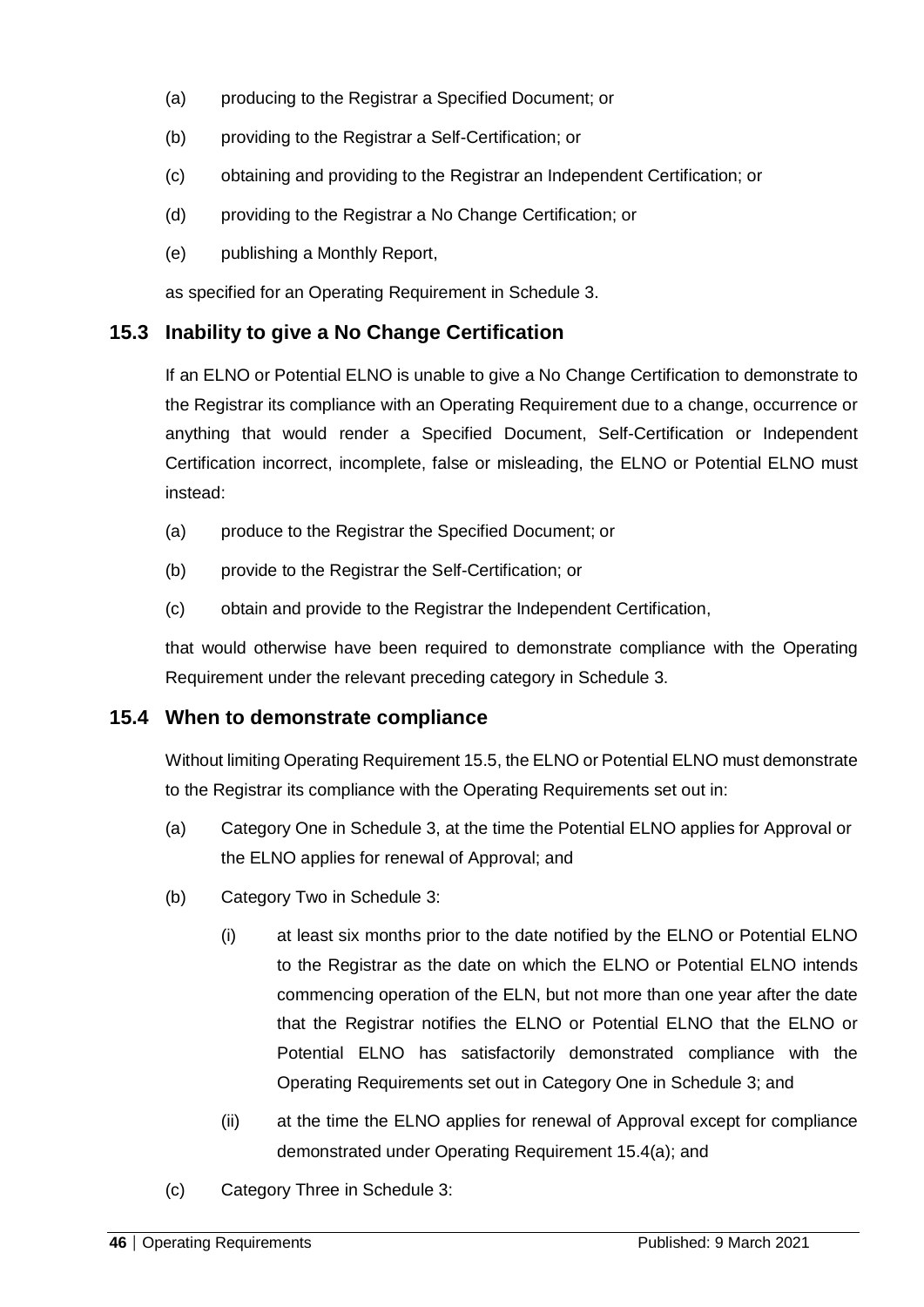- (i) annually as part of the ELNO's Annual Report; and
- (ii) at the time the ELNO applies for renewal of Approval except for compliance demonstrated under Operating Requirements 15.4(a) and 15.4(b)(ii); and
- (d) Category Four in Schedule 3, monthly in a Monthly Report.

#### **15.5 Demonstrate compliance at any time**

At any time on the written request of the Registrar, the ELNO must produce to the Registrar within 10 Business Days of that request, documented substantiation of its compliance with these Operating Requirements to the satisfaction of the Registrar.

#### **15.6 Provision of further information**

The ELNO or Potential ELNO must, at any time on the written request of the Registrar where the Registrar considers that the information contained in a Specified Document, a Self-Certification, an Independent Certification, a No Change Certification, a Monthly Report or an Annual Report warrants further investigation:

- (a) give to the Registrar further information; or
- (b) submit a further certification addressing the matter raised by the Registrar (the further certification being either a Self-Certification, No Change Certification or Independent Certification),

to the satisfaction of the Registrar by a reasonable date and time specified by the Registrar.

#### **15.7 Notice of non-compliance and remedy**

The ELNO must:

- (a) give written notice to the Registrar, as soon as practicable, if it becomes aware that it has breached or may in the future be no longer able to comply with these Operating Requirements; and
- (b) remedy any non-compliance with these Operating Requirements within 10 Business Days (or such other longer time determined in the absolute discretion of the Registrar having regard to the nature of the breach) from when it becomes aware that it has breached these Operating Requirements; and
- (c) take such action as is necessary in order to avoid a breach in circumstances where the ELNO becomes aware that it may in the future be no longer able to comply with these Operating Requirements.

#### **15.8 Remediation of non-compliance**

Subject to Operating Requirement 15.9, if the ELNO fails to demonstrate compliance with matters dealt with in Operating Requirement 15.4(d) on two consecutive occasions, the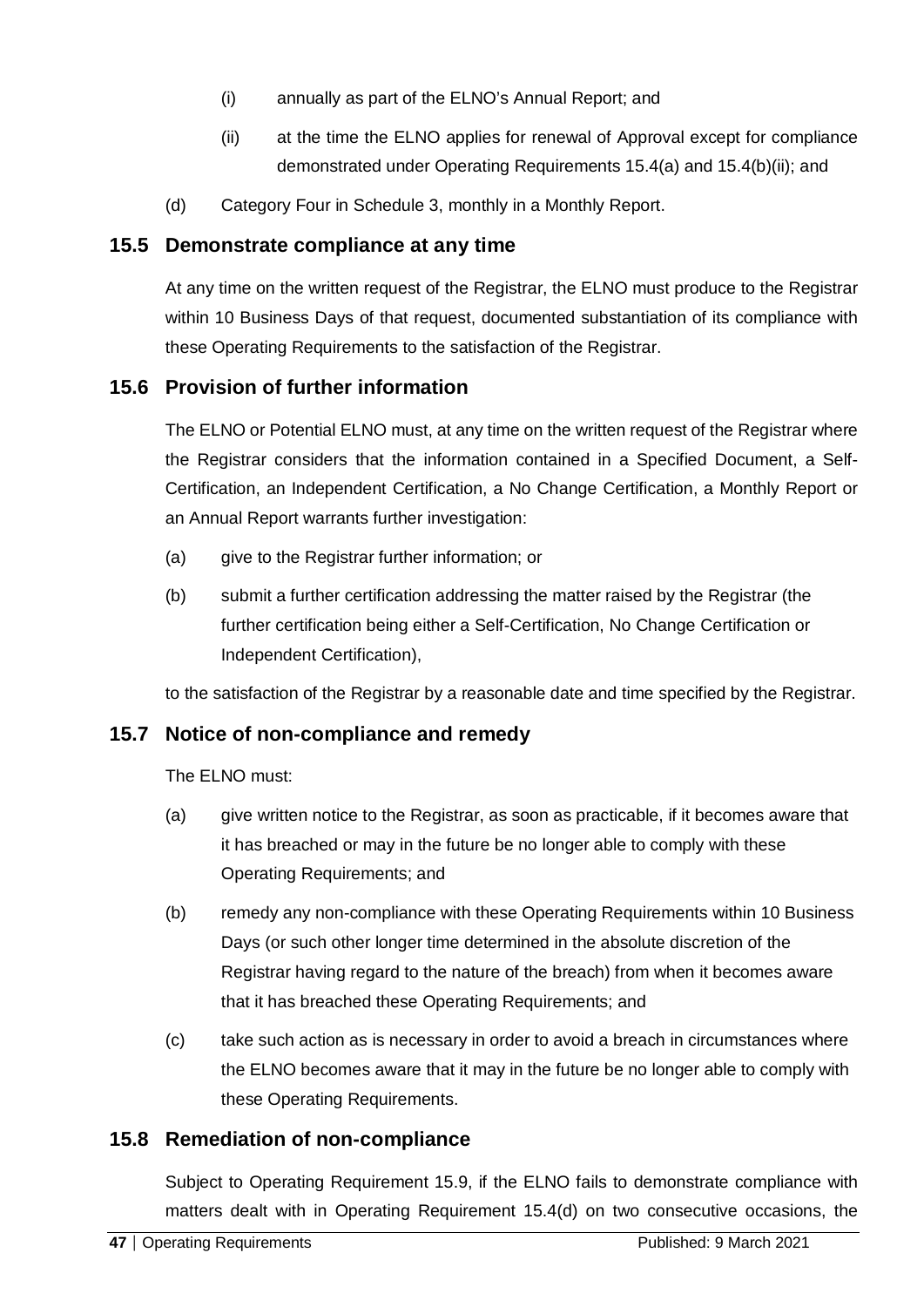ELNO must prepare and provide to the Registrar a remediation action plan and implement the action plan forthwith.

### **15.9 Remediation of serious non-compliance**

Where the Registrar gives written notice to the ELNO that the Registrar considers that noncompliance by the ELNO with any requirement under these Operating Requirements is of a serious nature, the ELNO must prepare and provide to the Registrar, within the time specified in the notice, a remediation action plan and implement that action plan.

### **15.10 ELNO may provide certified copies of original documents**

Where an ELNO is required to provide a Document to the Registrar to evidence compliance with an Operating Requirement and is unable to provide the original of the Document, the ELNO may provide a copy of the original Document certified as a true copy by a principal or Officer of the ELNO.

## **16 INDEPENDENT CERTIFICATION**

### **16.1 Approval of Independent Expert**

The FLNO or Potential FLNO must ensure that:

- (a) before an Independent Certification is given by an Independent Expert, the ELNO or Potential ELNO obtains the written approval of the Registrar to the proposed Independent Expert; and
- (b) sufficient information regarding the qualifications and competence and insurance coverage of the proposed Independent Expert is provided by the ELNO or Potential ELNO to the Registrar at least three months prior to the time at which the Independent Certification must be given to enable the Registrar to determine the Independent Expert's suitability or otherwise to provide the Independent **Certification**

### **16.2 Assistance**

The ELNO or Potential ELNO must give all reasonable assistance required by the Independent Expert referred to in Operating Requirement 16.1 to prepare the certification and must, at the request of the Independent Expert direct third parties to make available all information the Independent Expert requires in order to prepare the certification.

### **16.3 Essential and Desirable Recommendations**

The ELNO must ensure that where it is required under these Operating Requirements to have something regularly reviewed by an Independent Expert: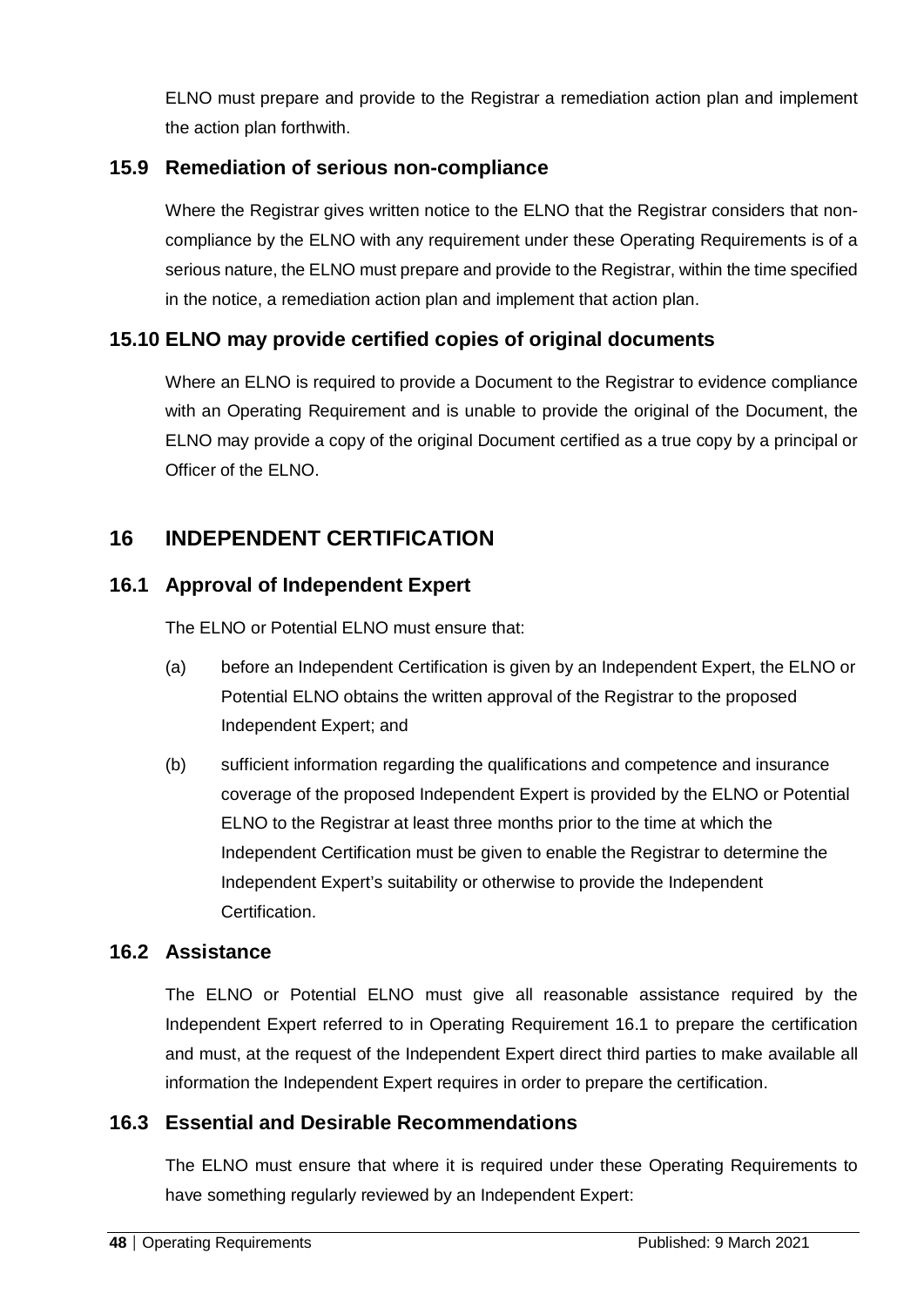- (a) the Independent Expert makes recommendations which are expressed in writing as either Essential Recommendations or Desirable Recommendations; and
- (b) any Essential Recommendations are implemented.

# **16.4 Inclusion of Essential Recommendations in Independent Expert's Certification**

The ELNO must ensure that where it is required to obtain and provide an Independent Certification to demonstrate compliance with an Operating Requirement any Essential Recommendations are disclosed in the relevant Independent Expert's Certification.

## **17 COMPLIANCE EXAMINATION**

The ELNO must, where the Registrar conducts under the ECNL a Compliance Examination in relation to the ELNO, comply with section 33 of the ECNL and the Compliance Examination Procedure.

## **18 REPORTS**

#### **18.1 Monthly Report**

The ELNO must:

- (a) within 10 Business Days of the expiration of each month in which the ELNO operates the ELN, publish on its website and provide to the Registrar a Monthly Report relating to the ELNO's compliance with the Operating Requirements set out in Category Four in Schedule 3; and
- (b) ensure that the ELNO's Monthly Reports remain on the ELNO's website for a period of at least one year.

### **18.2 Annual Report**

- 18.2.1 Subject to Operating Requirement 18.2.2, an ELNO must, within three months after the end of the Financial Year, give the Registrar an Annual Report for that Financial Year on the extent to which the ELNO complied with its obligations as an ELNO under these Operating Requirements.
- 18.2.2 Where an ELNO commences operation of the ELN on or within three months before the end of a Financial Year, an ELNO must, within three months after the end of the next Financial Year, give the Registrar an Annual Report for that Financial Year on the extent to which the ELNO complied with its obligations as an ELNO under these Operating Requirements.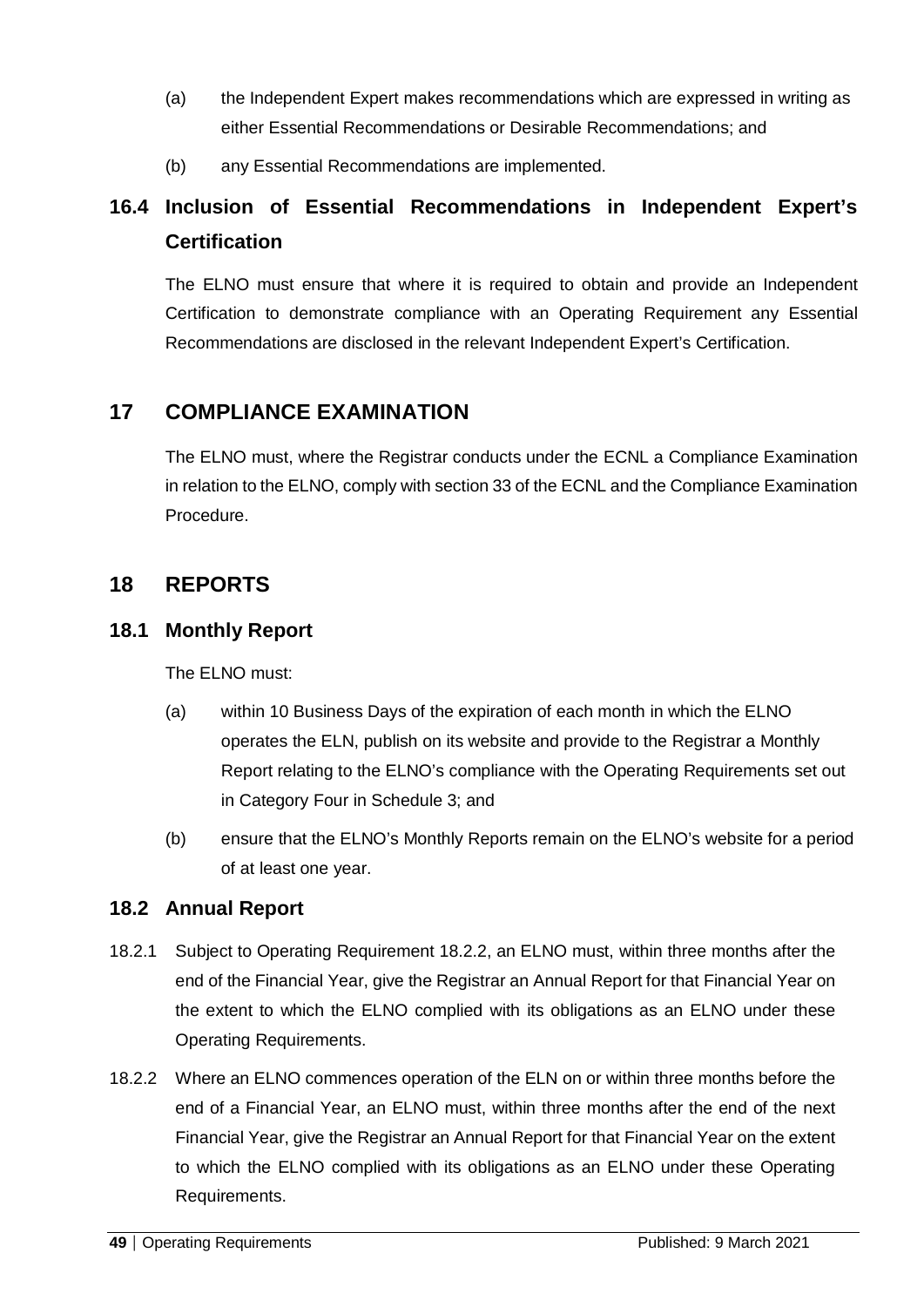- 18.2.3 The ELNO must ensure that the Annual Report includes:
	- (a) where Operating Requirement 18.2.1 applies, a description of the activities that ELNO has undertaken in the Financial Year; and
	- (b) where Operating Requirement 18.2.2 applies, a description of the activities that ELNO has undertaken in the Financial Year and the period from which the ELNO commenced operation of the ELN; and
	- (c) the Specified Documents, Self-Certifications, No Change Certifications and Independent Certifications required to demonstrate the ELNO's compliance with the Operating Requirements set out in Category Three in Schedule 3; and
	- (d) a description of what action the ELNO has taken or intends to take and the timeframe within which the action is intended to be taken to implement the Essential Recommendations of the Independent Expert; and
	- (e) an analysis of the extent to which the ELNO considers its activities have not resulted in full compliance with all its obligations under these Operating Requirements.

## **19 DATA AND INFORMATION OBLIGATIONS**

#### **19.1 Retention**

The ELNO must indefinitely retain and retrieve and provide to the Registrar within 10 Business Days of the Registrar's request to provide:

- (a) all Workspace Data; and
- (b) all Electronic Workspace Documents, whether:
	- (i) Digitally Signed or not; or
	- (ii) Lodged or not with the Registrar or the Land Registry; and
- (c) all Notifications; and
- (d) for each Subscriber, each Document and Record received or created by the ELNO in connection with the Subscriber's or User's registration in the ELN.

### **19.2 Generation and retention of Transaction Audit Records**

The ELNO must generate and indefinitely retain Transaction Audit Records and retrieve and provide Transaction Audit Records or any part of Transaction Audit Records to the Registrar within 10 Business Days of the Registrar's request to provide Transaction Audit Records.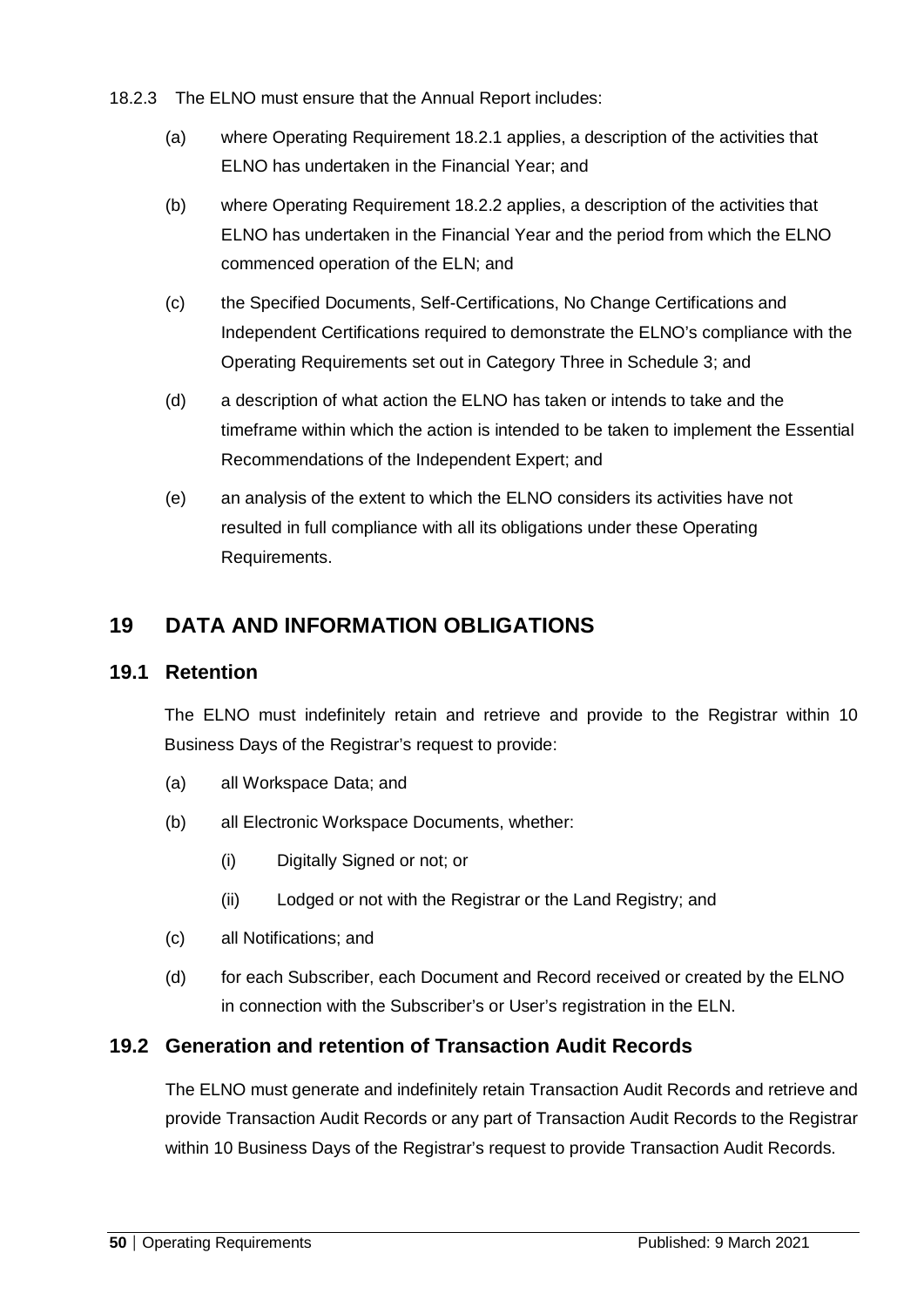### **19.3 Use**

The ELNO must not, without the prior approval of the Registrar, which may not be unreasonably withheld:

- (a) store any Land Information (or any part of any Land Information) on the ELN or on any other database, except for the purpose of facilitating the presentation for Lodgment of an electronic Registry Instrument or other electronic Document with the Land Registry or complying with Operating Requirement 19.1 and 19.2; or
- (b) modify or alter any Land Information for a Conveyancing Transaction; or
- (c) do anything that allows or causes another Person to modify or alter any part of Land Information provided by the Land Registry; or
- (d) use, reproduce or disclose (or do anything that allows or causes another Person to do any of these things) any Land Information for a Conveyancing Transaction, other than that required or requested by Subscribers to the Electronic Workspace in which the Land Information appears; or
- (e) create data or other products which are the same as or substantially similar to the Land Information or include the Land Information, or reverse assemble, reverse compile, reverse engineer or recreate or rework the Land Information in any way or otherwise re-use the Land Information for the benefit of the ELNO, Subscribers or third parties.

#### **19.4 Provide information to Subscribers**

The ELNO must provide to Subscribers the following alerts and notices issued by a Land Registry or Registrar to the ELNO:

- (a) those relating to an amendment of the ECNL, Participation Rules or these Operating Requirements; and
- (b) those given in response to an emergency situation as referred to in the ECNL or relating to the security, integrity or stability of the Titles Register; and
- (c) notice of any direction given by the Registrar to the ELNO relating to a Subscriber or Subscribers; and
- (d) those relating to the provision and operation of the ELN by the ELNO where the alerts or notices are marked by the Land Registry or the Registrar as "For Communication to Subscribers"; and
- (e) other alerts and notices as reasonably required by the Registrar and where the alerts or notices are marked by the Land Registry or the Registrar as "For Communication to Subscribers".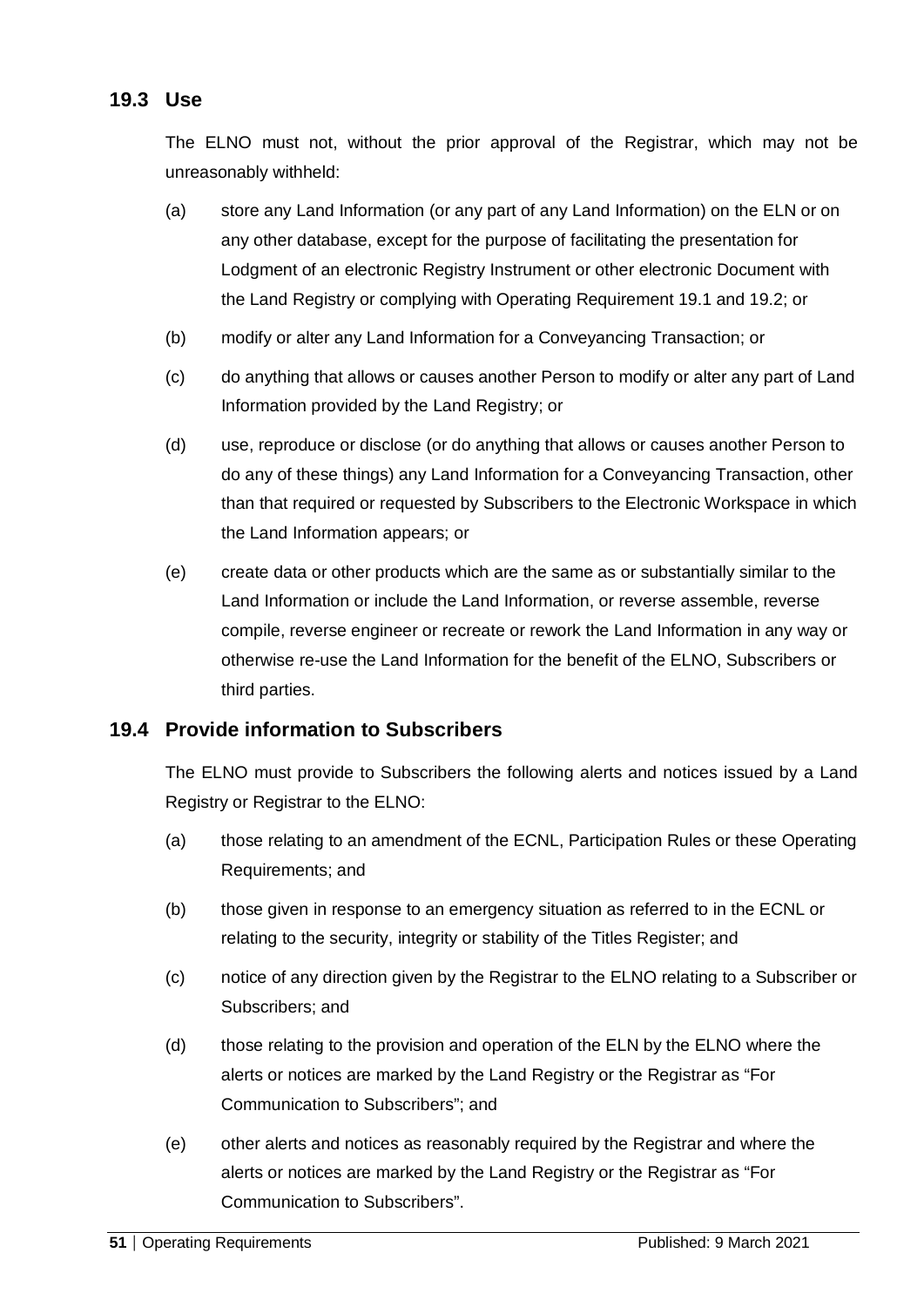## **19.5 Intellectual Property Rights**

The ELNO:

- (a) acknowledges that Intellectual Property Rights in all data and information contained in the Titles Register or supplied by the Registrar is owned either by the Registrar, Land Registry or the State or Territory; and
- (b) acknowledges that nothing in these Operating Requirements creates in or transfers to an ELNO any Intellectual Property Rights in the Land Information; and
- (c) must not do or omit to do anything which might invalidate or be inconsistent with the Intellectual Property Rights of the Registrar, Land Registry or the State or Territory; and
- (d) must, to the extent permitted by law, Promptly notify the Registrar if the ELNO knows or has reasonable grounds to suspect that there has been an infringement of the Intellectual Property Rights of the Registrar, Land Registry or the State or Territory and, where possible, take any action in relation to the ELN to prevent the infringement from reoccurring; and
- (e) must, at the expense of the Registrar, take all steps the Registrar reasonably requires to assist the Registrar in maintaining the validity and enforceability of the Intellectual Property Rights of the Registrar, Land Registry or the State or Territory.

## **20 REGISTRAR'S POWERS**

### **20.1 Suspension or revocation of ELNO's Approval**

The Registrar may

- (a) suspend (for a period determined by the Registrar) or revoke an ELNO's Approval:
	- (i) if the ELNO is in material breach of these Operating Requirements; or
	- (ii) if any representation or warranty made by the ELNO relating to the operation of the ELN, compliance with these Operating Requirements or otherwise made to the Registrar is proved to be false, misleading, deceptive, incomplete or inaccurate in any material respect; or
	- (iii) if an Insolvency Event occurs in respect of the ELNO; or
	- (iv) if any Officer of the ELNO involved in the operation of the ELN is convicted of a criminal offence or is disqualified under the Corporations Act from managing a corporation and the ELNO fails to remove that Person from his or her office immediately after the conviction is made, delivered or recorded; or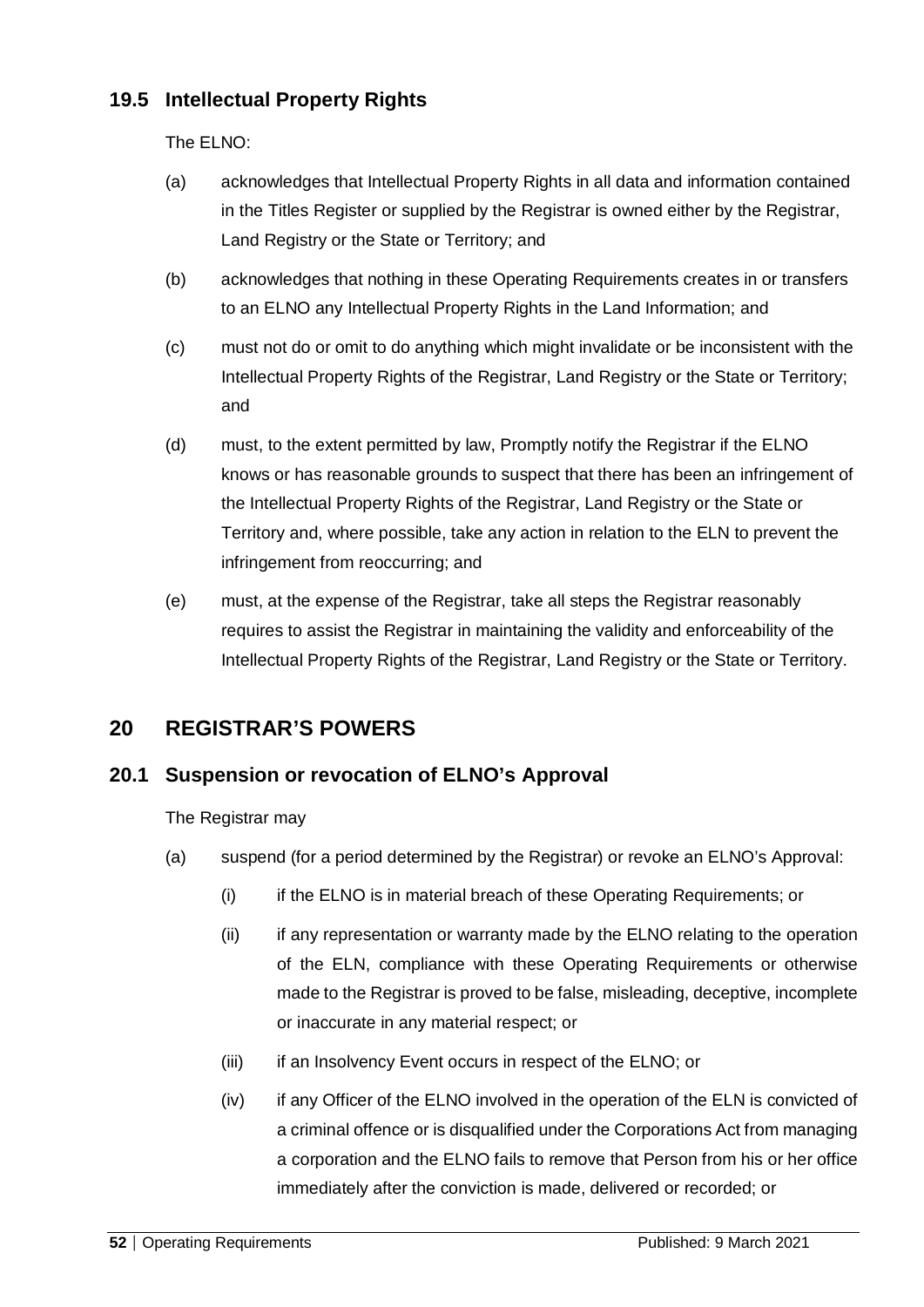- (v) if the Registrar considers that there is an ongoing threat to the integrity of the Titles Register that requires the suspension or revocation of the ELNO's Approval; or
- (vi) if the ELNO ceases or threatens to cease operating the ELN or a substantial part of the ELN; or
- (vii) if an ELNO fails, without reasonable excuse, to comply with a notice served under the Compliance Examination Procedure; or
- (viii) if an ELNO fails, without reasonable excuse, to enable the electronic Registry Instruments and other electronic Documents set out in Operating Requirement 5.2(b) within either:
	- A. five years of the date the ELNO commences operation of the ELN in any Jurisdiction; or
	- B. two years of the date that a Jurisdiction becomes capable of receiving those electronic Registry Instruments or other electronic Documents,

whichever is the later; and

- (b) revoke an ELNO's Approval:
	- (i) if the ELN is not operating, without reasonable excuse, within two years of the grant of the ELNO's Approval; or
	- (ii) if the ELNO's Approval is not reinstated within a reasonable time following a suspension of the Approval.

## **21 BUSINESS AND SERVICES TRANSITION**

### **21.1 Transition Plan**

The ELNO must establish, operate, monitor, review, maintain and keep current a documented, detailed and comprehensive Transition Plan relating to the ELNO's cessation of the providing of and operation of the ELN in place at all times to ensure that the ELN can continue to operate at all times with minimal disruption to the Registrar or the Land Registry or Subscribers in the circumstances where the Transition Plan is implemented.

### **21.2 Minimum requirements of a Transition Plan**

The ELNO must ensure that its Transition Plan provides, as a minimum, for:

- (a) notice to the Registrar and all Subscribers of the timing and reason for disengagement; and
- (b) the orderly winding down of the ELNO System, facilities and services; and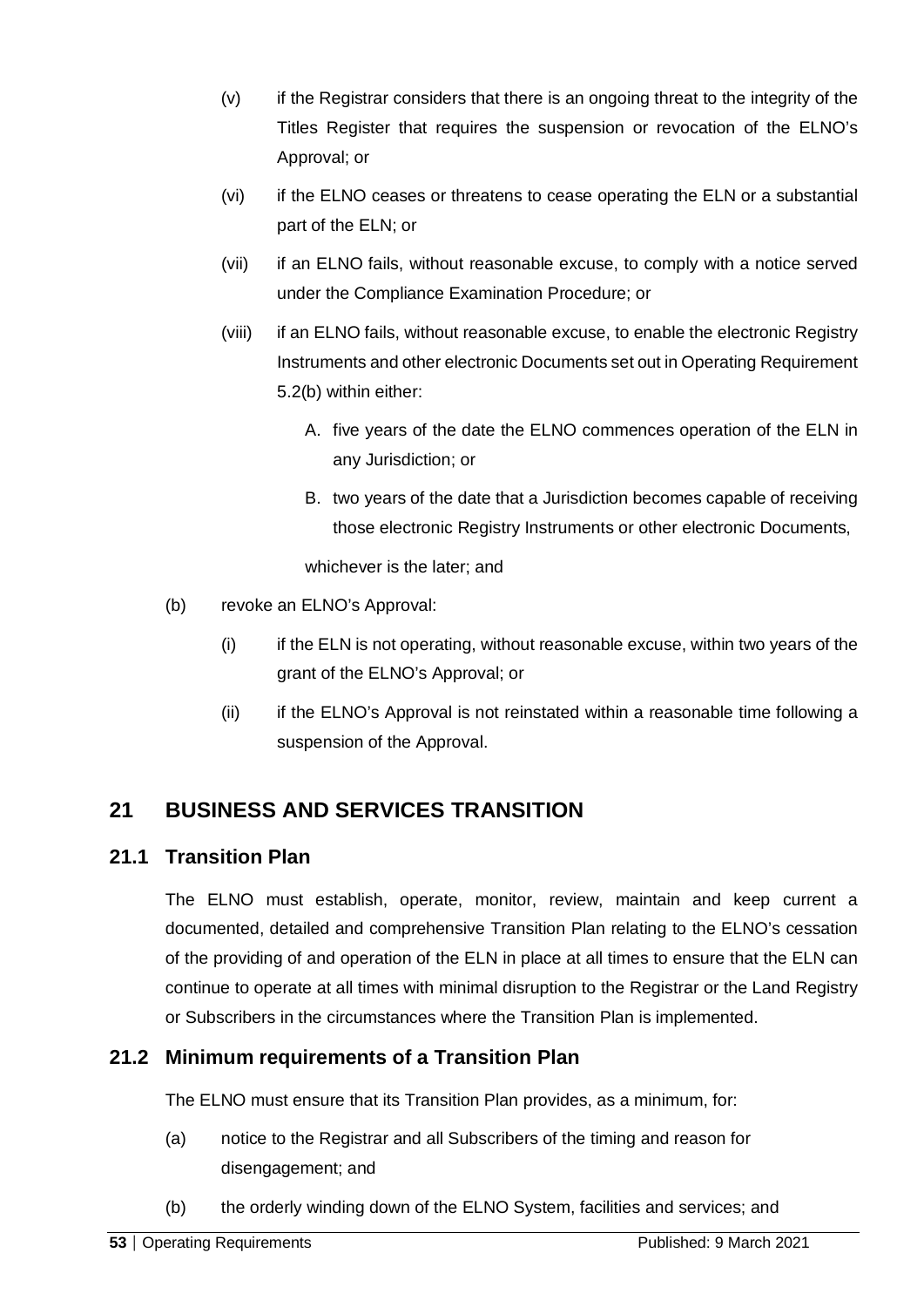- (c) the manner of finalising any incomplete Conveyancing Transactions; and
- (d) the transfer of all retained Records to the Registrar or at the direction of the Registrar; and
- (e) the transfer of all licences and Intellectual Property Rights to the Registrar or at the direction of the Registrar.

### **21.3 (Deleted)**

### **21.4 Implementation of Transition Plan**

The ELNO must implement the Transition Plan:

- (a) One year prior to cessation, if the ELNO intends to cease or ceases to operate:
	- (i) the ELN for any reason; or
	- (ii) any service or services provided by the ELNO which is, in the Registrar's opinion, material to the operation of the ELN; or
- (b) immediately, if the ELNO's Approval is revoked by the Registrar; or
- (c) from the date the Registrar gives written notice to the ELNO that the Registrar does not intend renewing the ELNO's Approval, if the Approval is not renewed by the Registrar.

## **22 AMENDMENT OF OPERATING REQUIREMENTS**

The ELNO must comply with any amendment made to these Operating Requirements by the Registrar pursuant to the Amendment to Operating Requirements Procedure.

## **23 ADDITIONAL OPERATING REQUIREMENTS**

The ELNO must comply with the Additional Operating Requirements, if any.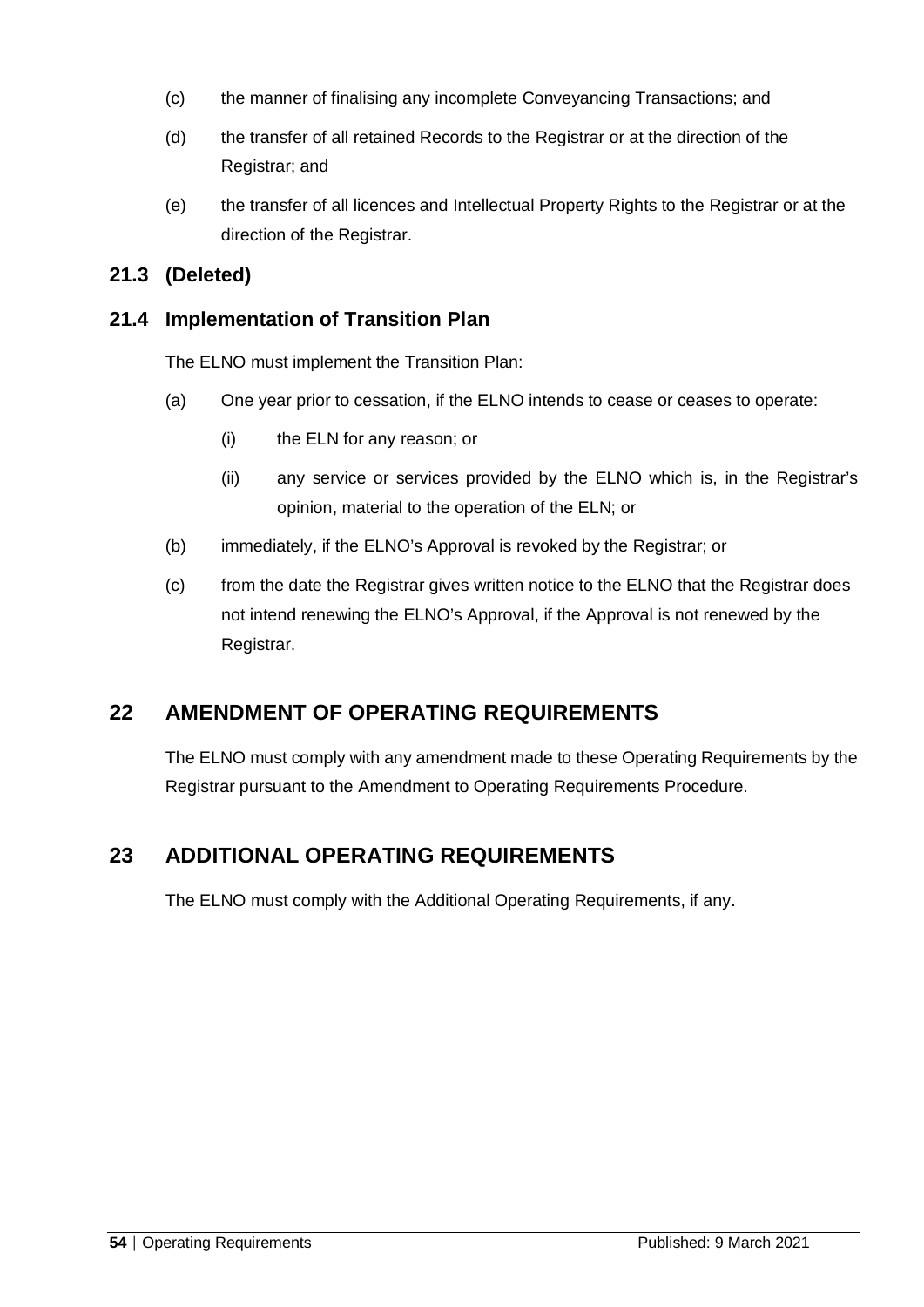# **SCHEDULE 1 – INSURANCE**

| 1            | Professional indemnity insurance       | \$20,000,000                  |
|--------------|----------------------------------------|-------------------------------|
| $\mathbf{2}$ | <b>Fidelity insurance</b>              | \$20,000,000                  |
| 3            | Public and product liability insurance | \$10,000,000                  |
| 4            | Asset insurance                        | <b>Replacement Cost Value</b> |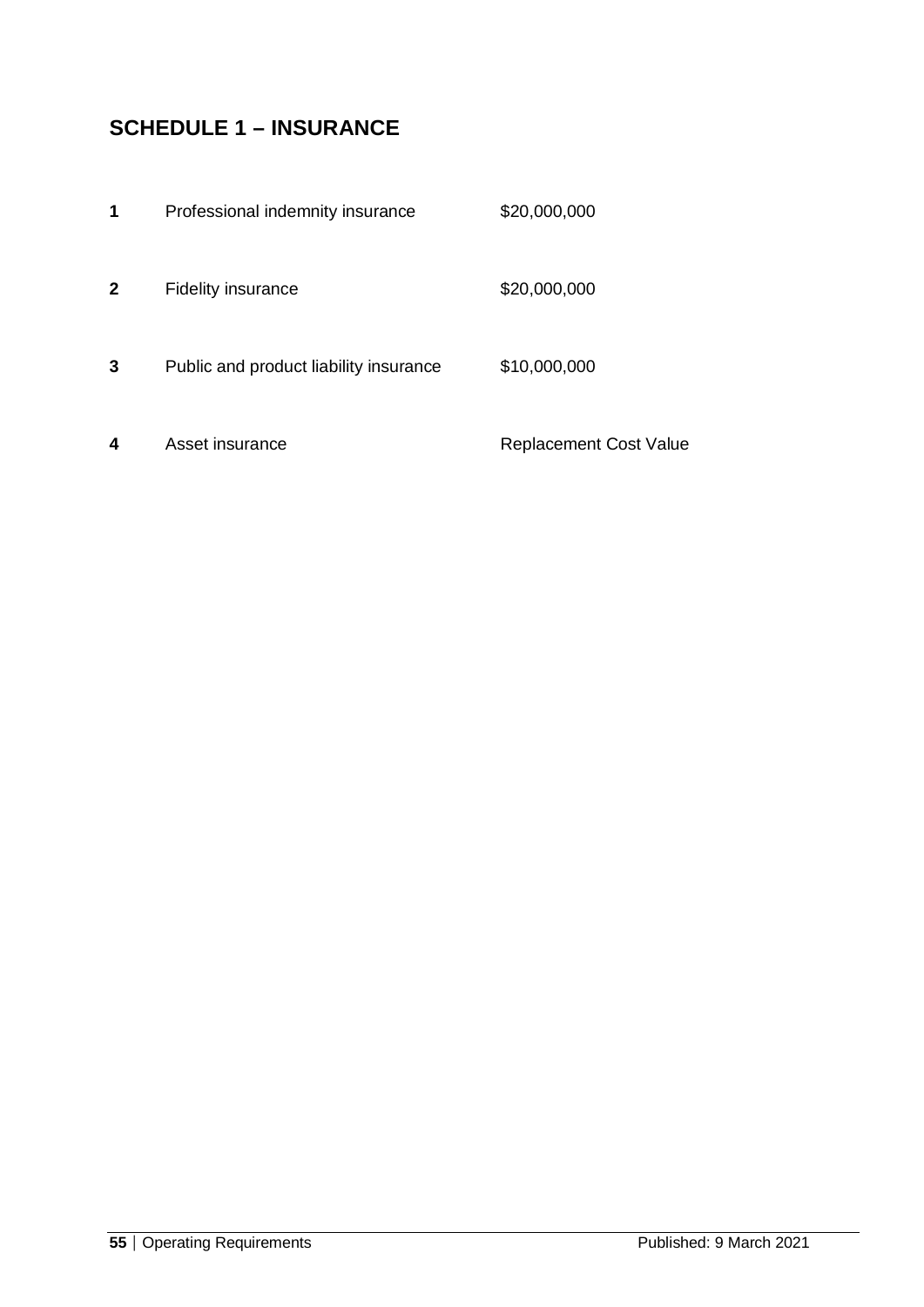# **SCHEDULE 2 – PERFORMANCE LEVELS**

| <b>Performance Level</b>               | <b>Performance target</b>                                                                                                                                                                                                                                                                                                                                              |  |  |  |
|----------------------------------------|------------------------------------------------------------------------------------------------------------------------------------------------------------------------------------------------------------------------------------------------------------------------------------------------------------------------------------------------------------------------|--|--|--|
|                                        | <b>Operational performance measures</b>                                                                                                                                                                                                                                                                                                                                |  |  |  |
| Service availability                   | The ELNO System must be available to its Subscribers (including those services<br>dependent on functionality needing external communications and systems except<br>when those external communications or systems are not available) for 24 hours<br>per day, seven days per week and 52 weeks per year, exclusive of Scheduled<br>Maintenance, to be assessed monthly. |  |  |  |
| Service reliability                    | The ELNO System must be available for:                                                                                                                                                                                                                                                                                                                                 |  |  |  |
|                                        | not less than 99.8% during Core Hours; and<br>(a)<br>not less than 99% during Non-Core Hours,<br>(b)                                                                                                                                                                                                                                                                   |  |  |  |
|                                        | assessed monthly.                                                                                                                                                                                                                                                                                                                                                      |  |  |  |
| <b>System performance measures</b>     |                                                                                                                                                                                                                                                                                                                                                                        |  |  |  |
| System responsiveness                  | The time taken by the ELNO System to respond to a user-initiated request must<br>be less than three seconds on average over a month, exclusive of external<br>communications and systems, under all reasonably expected load conditions.                                                                                                                               |  |  |  |
| System resilience                      | The ELNO service must not be disrupted for the same root cause (excluding<br>service disruptions caused by external communications and systems) more than<br>twice in a six month period.                                                                                                                                                                              |  |  |  |
| <b>Management performance measures</b> |                                                                                                                                                                                                                                                                                                                                                                        |  |  |  |
| Incident resolution                    | In a disaster recovery situation where the ELNO's Business Continuity and<br>Disaster Recovery Plan is invoked, the ELNO System must be restored to service<br>availability within four hours.                                                                                                                                                                         |  |  |  |
|                                        | Where a service disruption occurs in a non-disaster recovery situation, the ELNO<br>System must be restored to service availability within 40 minutes.                                                                                                                                                                                                                 |  |  |  |
| Problem identification                 | The root cause of each service disruption must be identified within three Business<br>Days.                                                                                                                                                                                                                                                                            |  |  |  |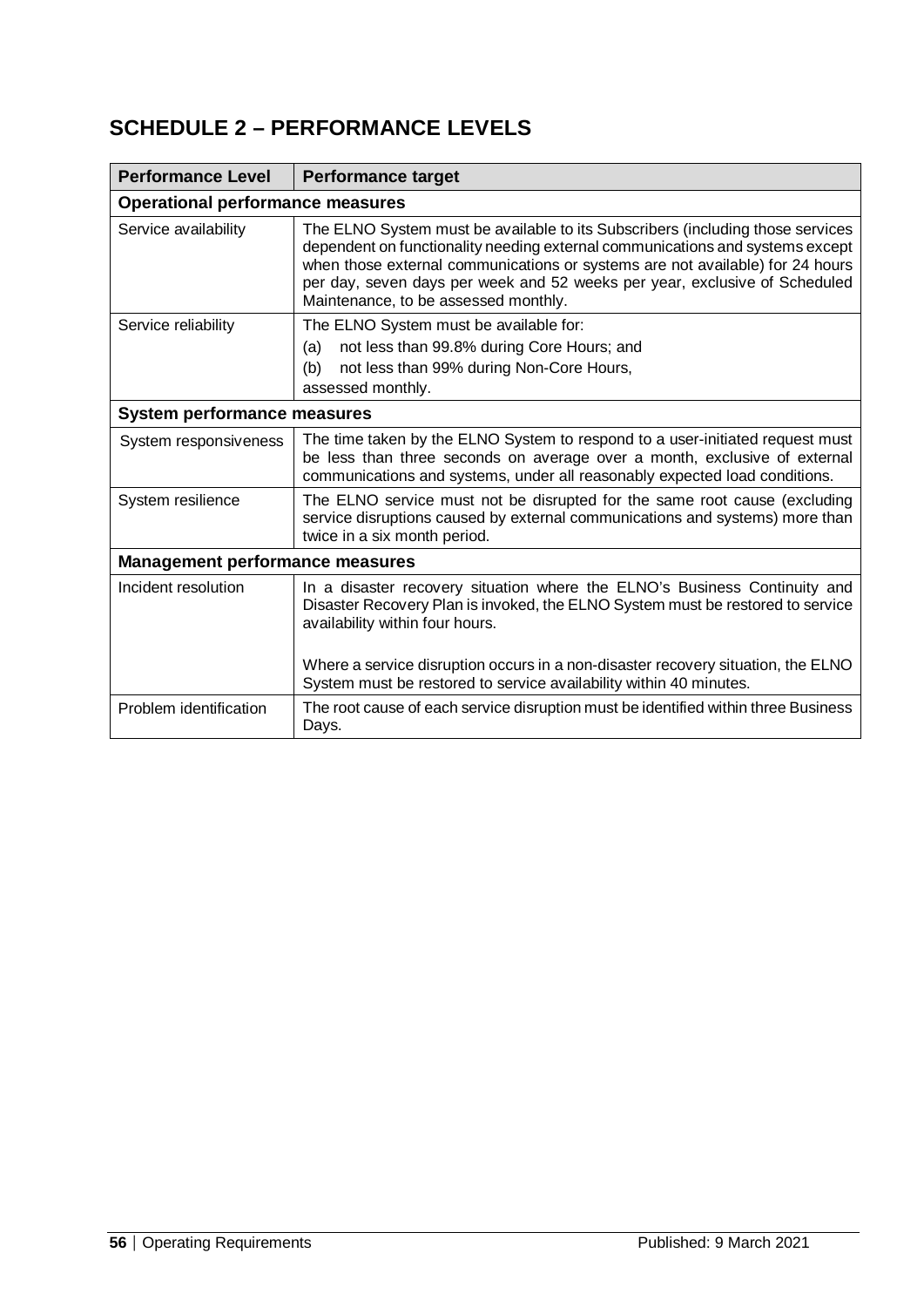## **SCHEDULE 3 – REPORTING REQUIREMENTS**

## **Category One – when applying for Approval and on renewal of Approval**

| <b>Operating</b><br><b>Require-</b><br>ment | <b>Subject</b>                                         | <b>Document to be produced</b>                | <b>Self-Certification to be</b><br>provided                          | Independent Certification to be<br>obtained and supplied |
|---------------------------------------------|--------------------------------------------------------|-----------------------------------------------|----------------------------------------------------------------------|----------------------------------------------------------|
| 4.1                                         | ABN and GST                                            | ABN and GST registration                      |                                                                      |                                                          |
| $4.2(a)$ or<br>(b)                          | Corporate registration                                 | Company search not more than 30<br>days old   |                                                                      |                                                          |
| 4.2(c)                                      | Properly empowered                                     |                                               | Constituting<br>documents<br>empower<br><b>ELNO</b>                  |                                                          |
| 4.3.1                                       | Good corporate character and<br>reputation             |                                               | Good character and reputation                                        |                                                          |
| 4.3.1(a)                                    | Principals and Officers of good<br>character           |                                               | Principals and Officers of<br>good<br>character                      |                                                          |
| 4.3.1(b)                                    | Employees, agents and<br>contractors of good character |                                               | Employees, agents and contractors<br>of good character               |                                                          |
| 4.3.2                                       | Governance                                             | Corporate governance model                    | Best practice governance                                             |                                                          |
| 4.4                                         | <b>Financial resources</b>                             | Evidence of sufficient financial<br>resources | Sufficient financial resources                                       |                                                          |
| 4.5                                         | <b>Technical resources</b>                             | Technical capability document                 | Sufficient technical resources                                       |                                                          |
| 4.6                                         | Organisational resources                               | Organisational structure                      | Sufficient organisational resources                                  |                                                          |
| 5.1                                         | Widespread use                                         | <b>Business Plan</b>                          |                                                                      |                                                          |
| 5.2                                         | National system and minimum<br><b>Documents</b>        | <b>Business Plan</b>                          |                                                                      |                                                          |
| 5.3(d)                                      | Licences and regulatory approvals                      |                                               | Licences and regulatory approvals<br>specified, obtained and current |                                                          |
| 5.3(l)                                      | <b>Business Plan</b>                                   | <b>Business Plan</b>                          |                                                                      |                                                          |
| 5.6.3(c)                                    | Separation Plan (if applicable)                        |                                               |                                                                      | Compliance with the requirements                         |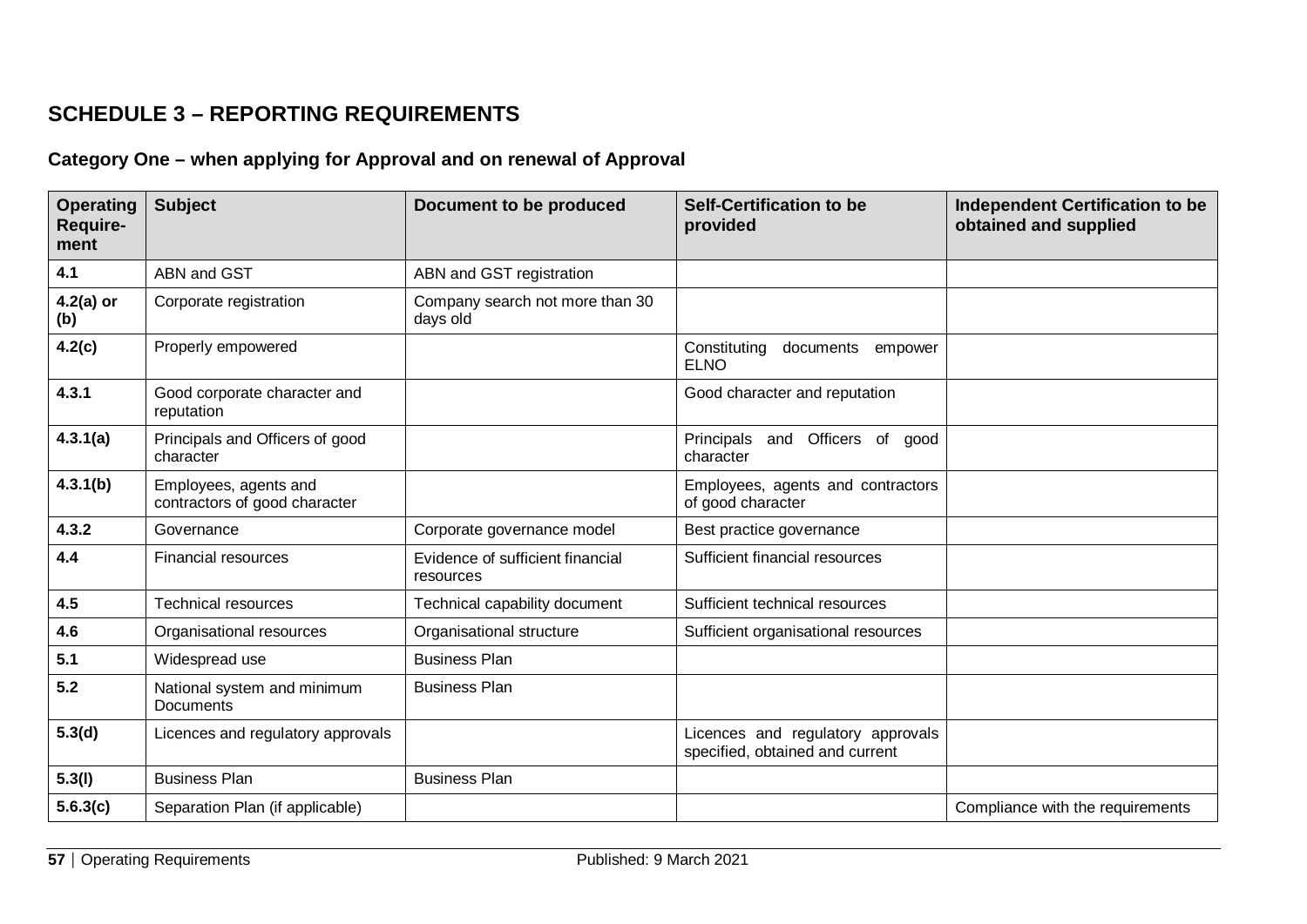| <b>Operating</b><br><b>Require-</b><br>ment | <b>Subject</b> | Document to be produced       | <b>Self-Certification to be</b><br>provided | Independent Certification to be<br>obtained and supplied |
|---------------------------------------------|----------------|-------------------------------|---------------------------------------------|----------------------------------------------------------|
| 10.1(a)                                     | Functionality  | Application to become an ELNO |                                             |                                                          |

## **Category Two – before commencing operation of the ELN and on renewal of Approval**

| <b>Operating</b><br><b>Require-</b><br>ment | <b>Subject</b>                                         | Document to be produced                     | <b>Self-Certification to be</b><br>provided                                                             | <b>Independent Certification to be</b><br>obtained and supplied |
|---------------------------------------------|--------------------------------------------------------|---------------------------------------------|---------------------------------------------------------------------------------------------------------|-----------------------------------------------------------------|
| 4.1                                         | ABN and GST                                            |                                             | No Change Certification or updated<br>Document as required under<br>Category One                        |                                                                 |
| $4.2(a)$ or<br>(b)                          | Corporate registration                                 | Company search not more than 30<br>days old |                                                                                                         |                                                                 |
| 4.2(c)                                      | Properly empowered                                     |                                             | No Change Certification or updated<br>Self-Certification as required under<br><b>Category One</b>       |                                                                 |
| 4.3.1                                       | Good corporate character and<br>reputation             |                                             | Good character and reputation                                                                           |                                                                 |
| 4.3.1(a)                                    | Principals and Officers of good<br>character           |                                             | Principals and Officers of good<br>character                                                            |                                                                 |
| 4.3.1(b)                                    | Employees, agents and contractors<br>of good character |                                             | Employees, agents and contractors<br>of good character                                                  |                                                                 |
| 4.3.2                                       | Governance                                             |                                             | No Change Certification or updated<br>Document and Self-Certification as<br>required under Category One |                                                                 |
| 4.4                                         | <b>Financial resources</b>                             |                                             | No Change Certification or updated<br>Document and Self-Certification as<br>required under Category One |                                                                 |
| 4.5                                         | <b>Technical resources</b>                             |                                             | No Change Certification or updated<br>Document and Self-Certification as<br>required under Category One |                                                                 |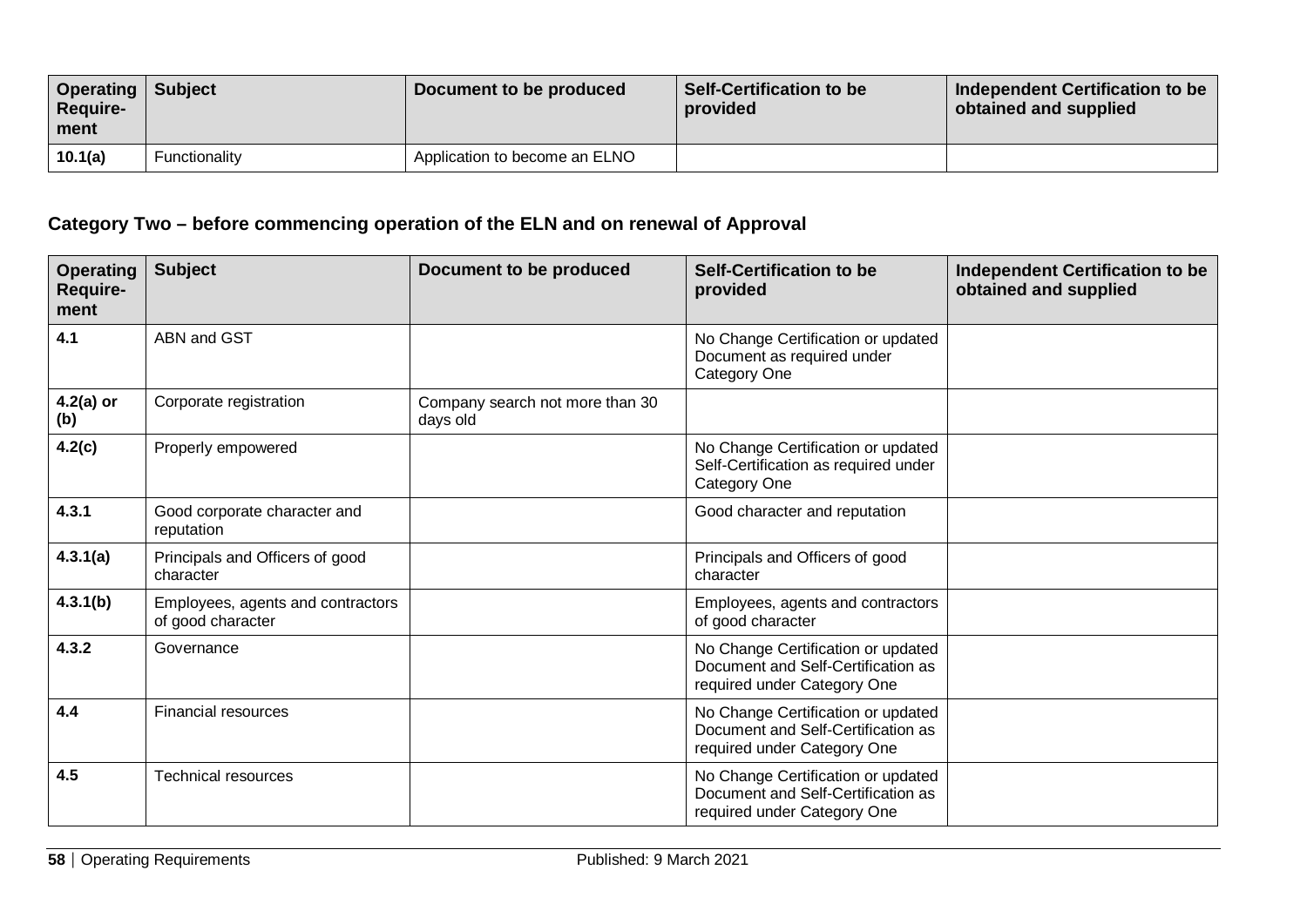| <b>Operating</b><br><b>Require-</b><br>ment | <b>Subject</b>                                  | Document to be produced                                                                    | <b>Self-Certification to be</b><br>provided                                                             | <b>Independent Certification to be</b><br>obtained and supplied  |
|---------------------------------------------|-------------------------------------------------|--------------------------------------------------------------------------------------------|---------------------------------------------------------------------------------------------------------|------------------------------------------------------------------|
| 4.6                                         | Organisational resources                        |                                                                                            | No Change Certification or updated<br>Document and Self-Certification as<br>required under Category One |                                                                  |
| 4.7.1, 4.7.2<br>& 4.7.3                     | Insurance                                       | Certificate of currency for the<br>insurance required under Operating<br>Requirement 4.7.2 |                                                                                                         |                                                                  |
| 4.7.4<br>& 4.7.5                            | Insurance                                       |                                                                                            | Compliance with requirements in<br>Operating Requirements 4.7.4 &<br>4.7.5                              |                                                                  |
| 5.1                                         | Widespread use                                  |                                                                                            | No Change Certification or updated<br>Document as required under<br>Category One                        |                                                                  |
| 5.2                                         | National system and minimum<br><b>Documents</b> |                                                                                            | No Change Certification or updated<br>Document as required under<br>Category One                        |                                                                  |
| 5.3(d)                                      | Licences and regulatory approvals               |                                                                                            | Licences and regulatory approvals<br>specified, obtained and current                                    |                                                                  |
| 5.3(e)                                      | Pricing policy                                  | Pricing policy                                                                             |                                                                                                         |                                                                  |
| 5.3(l)                                      | <b>Business Plan</b>                            |                                                                                            | No Change Certification or updated<br>Document as required under<br>Category One                        |                                                                  |
| 5.5                                         | Integration (if applicable)                     |                                                                                            | Compliance with the requirements                                                                        |                                                                  |
| 5.6.3(c)                                    | Separation Plan (if applicable)                 |                                                                                            |                                                                                                         | Compliance with the requirements                                 |
| 6.1                                         | Initial testing                                 | <b>Test Plan</b>                                                                           |                                                                                                         |                                                                  |
| $\overline{7}$                              | System security and integrity                   | <b>Information Security Management</b><br>System (ISMS)                                    |                                                                                                         | <b>ISMS Fit for Purpose</b>                                      |
| 7.12                                        | Cloud Service (if applicable)                   |                                                                                            | Compliance with the requirements                                                                        |                                                                  |
| 9.1                                         | Mitigate risk                                   | Risk Management Framework (RMF)                                                            |                                                                                                         | <b>RMF Fit for Purpose</b>                                       |
| 10.1(b)                                     | Minimum system requirements:<br>Adaptability    |                                                                                            |                                                                                                         | Compliance with requirements in<br>Operating Requirement 10.1(b) |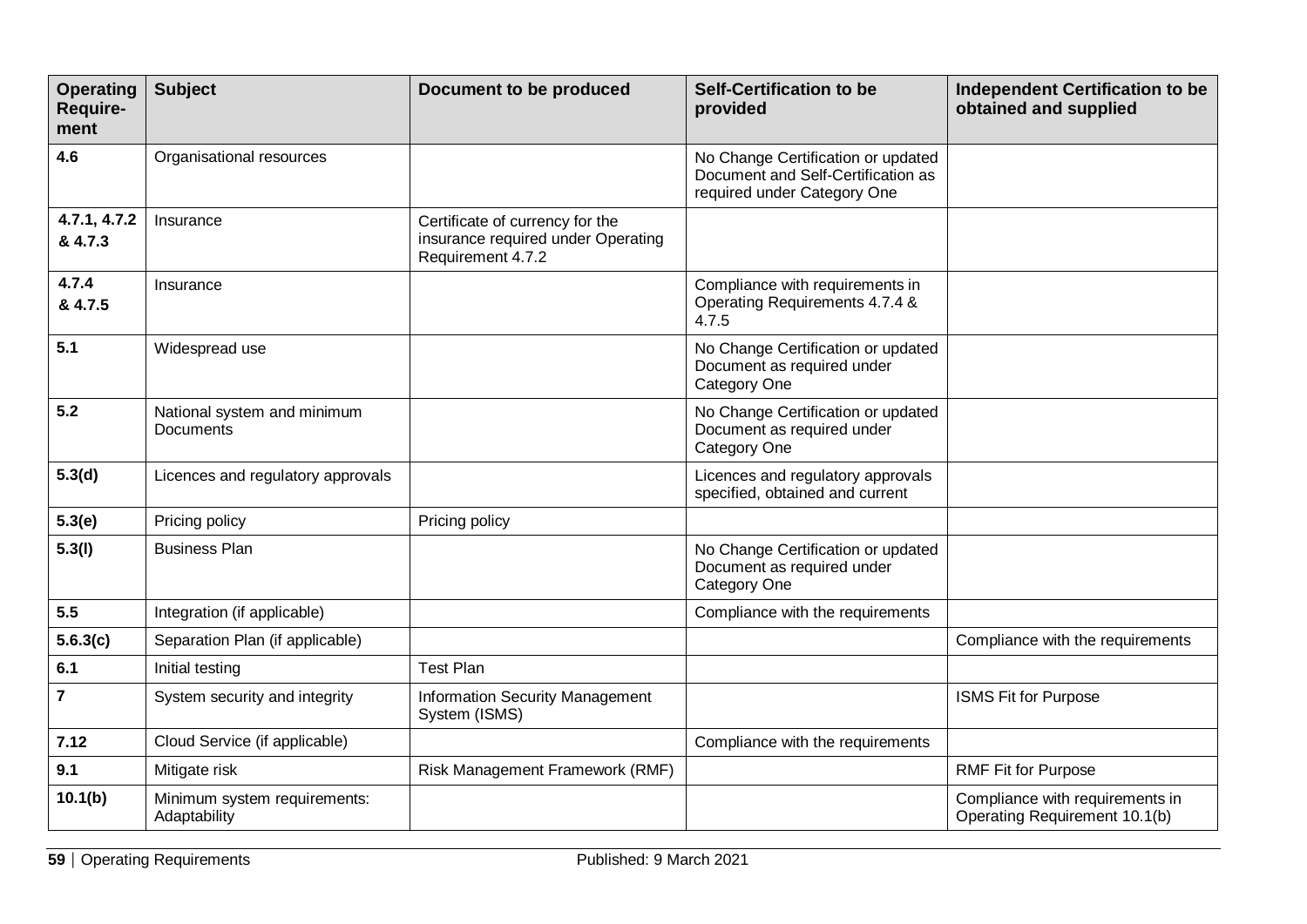| <b>Operating</b><br><b>Require-</b><br>ment | <b>Subject</b>                               | Document to be produced                                                               | <b>Self-Certification to be</b><br>provided | <b>Independent Certification to be</b><br>obtained and supplied                           |
|---------------------------------------------|----------------------------------------------|---------------------------------------------------------------------------------------|---------------------------------------------|-------------------------------------------------------------------------------------------|
| 12                                          | Business continuity and disaster<br>recovery | <b>Business Continuity and Disaster</b><br>Recovery Management Program                |                                             | <b>Business Continuity and Disaster</b><br>Recovery Management Program Fit<br>for Purpose |
| 13                                          | Change management                            | <b>Change Management Framework</b>                                                    |                                             |                                                                                           |
| 13.3                                        | Implementation plan                          | Implementation plan                                                                   |                                             |                                                                                           |
| 14.1                                        | Subscriber registration                      | <b>Subscriber Registration Process</b>                                                |                                             |                                                                                           |
| 14.4                                        | Subscriber insurance                         | Documented process to ensure<br>current Subscriber insurance<br>obtained and retained |                                             |                                                                                           |
| 14.5                                        | Participation agreement                      | <b>Participation Agreement</b>                                                        |                                             |                                                                                           |
| 14.7                                        | Subscriber review                            | <b>Subscriber Review Process</b>                                                      |                                             |                                                                                           |
| 21                                          | Transition                                   | <b>Transition Plan</b>                                                                |                                             |                                                                                           |

## **Category Three – as part of the Annual Report and on renewal of Approval**

| <b>Operating</b><br>Require-<br>ment | <b>Subject</b>                             | Document to be produced                     | <b>Self-Certification to be</b><br>provided                                                       | <b>Independent Certification to be</b><br>obtained and supplied |
|--------------------------------------|--------------------------------------------|---------------------------------------------|---------------------------------------------------------------------------------------------------|-----------------------------------------------------------------|
| 4.1                                  | ABN and GST                                |                                             | No Change Certification or updated<br>Document as required under<br>Category One                  |                                                                 |
| $4.2(a)$ or<br>(b)                   | Corporate registration                     | Company search not more than 30<br>days old |                                                                                                   |                                                                 |
| 4.2(c)                               | Properly empowered                         |                                             | No Change Certification or updated<br>Self-Certification as required under<br><b>Category One</b> |                                                                 |
| 4.3.1                                | Good corporate character and<br>reputation |                                             | Good character and reputation                                                                     |                                                                 |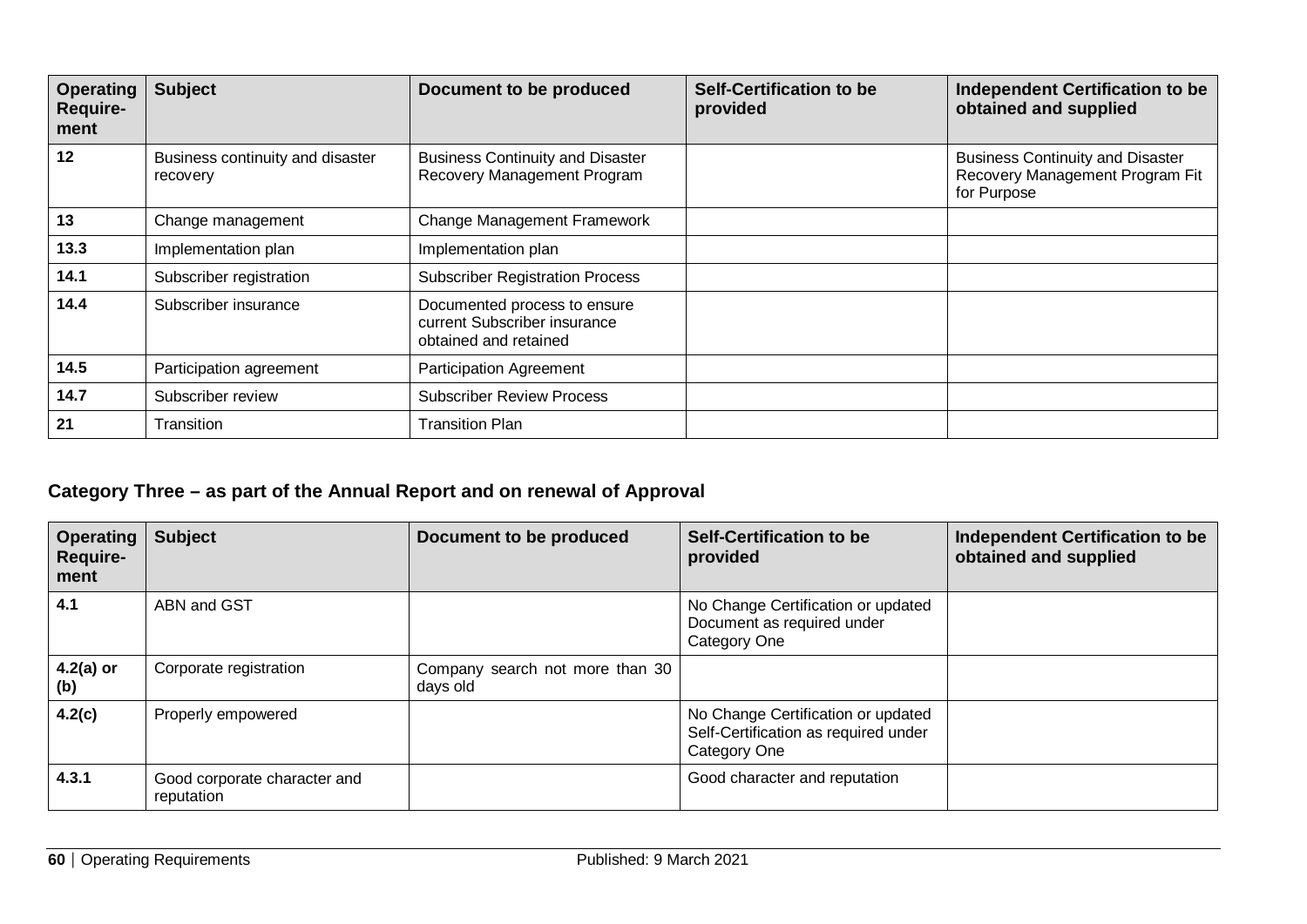| <b>Operating</b><br>Require-<br>ment | <b>Subject</b>                                         | <b>Document to be produced</b>                                                             | <b>Self-Certification to be</b><br>provided                                                             | <b>Independent Certification to be</b><br>obtained and supplied |
|--------------------------------------|--------------------------------------------------------|--------------------------------------------------------------------------------------------|---------------------------------------------------------------------------------------------------------|-----------------------------------------------------------------|
| 4.3.1(a)                             | Principals and Officers of good<br>character           |                                                                                            | Principals and Officers of good<br>character                                                            |                                                                 |
| 4.3.1(b)                             | Employees, agents and contractors<br>of good character |                                                                                            | Employees, agents and contractors<br>of good character                                                  |                                                                 |
| 4.3.2                                | Governance                                             |                                                                                            | No Change Certification or updated<br>Document and Self-Certification as<br>required under Category One |                                                                 |
| 4.4                                  | <b>Financial resources</b>                             | Audited financial statements and<br>reports for the last Financial Year                    | Sufficient financial resources                                                                          |                                                                 |
| 4.5                                  | <b>Technical resources</b>                             |                                                                                            | Sufficient technical resources                                                                          |                                                                 |
| 4.6                                  | Organisational resources                               |                                                                                            | No Change Certification or updated<br>Document and Self-Certification as<br>required under Category One |                                                                 |
| 4.7.1, 4.7.2<br>& 4.7.3              | Insurance                                              | Certificate of currency for the<br>insurance required under Operating<br>Requirement 4.7.2 |                                                                                                         |                                                                 |
| 4.7.4<br>& 4.7.5                     | Insurance                                              |                                                                                            | Compliance with requirements in<br>Operating Requirements 4.7.4 &<br>4.7.5                              |                                                                 |
| 5.1                                  | Widespread use                                         |                                                                                            | No Change Certification or updated<br>Document as required under<br>Category One                        |                                                                 |
| 5.2                                  | National system and minimum<br><b>Documents</b>        |                                                                                            | No Change Certification or updated<br>Document as required under<br><b>Category One</b>                 |                                                                 |
| 5.3(d)                               | Licences and regulatory approvals                      |                                                                                            | Licences and regulatory approvals<br>specified, obtained and current                                    |                                                                 |
| 5.3(e)                               | Pricing policy                                         |                                                                                            | No Change Certification or updated<br>Document as required under<br>Category Two                        |                                                                 |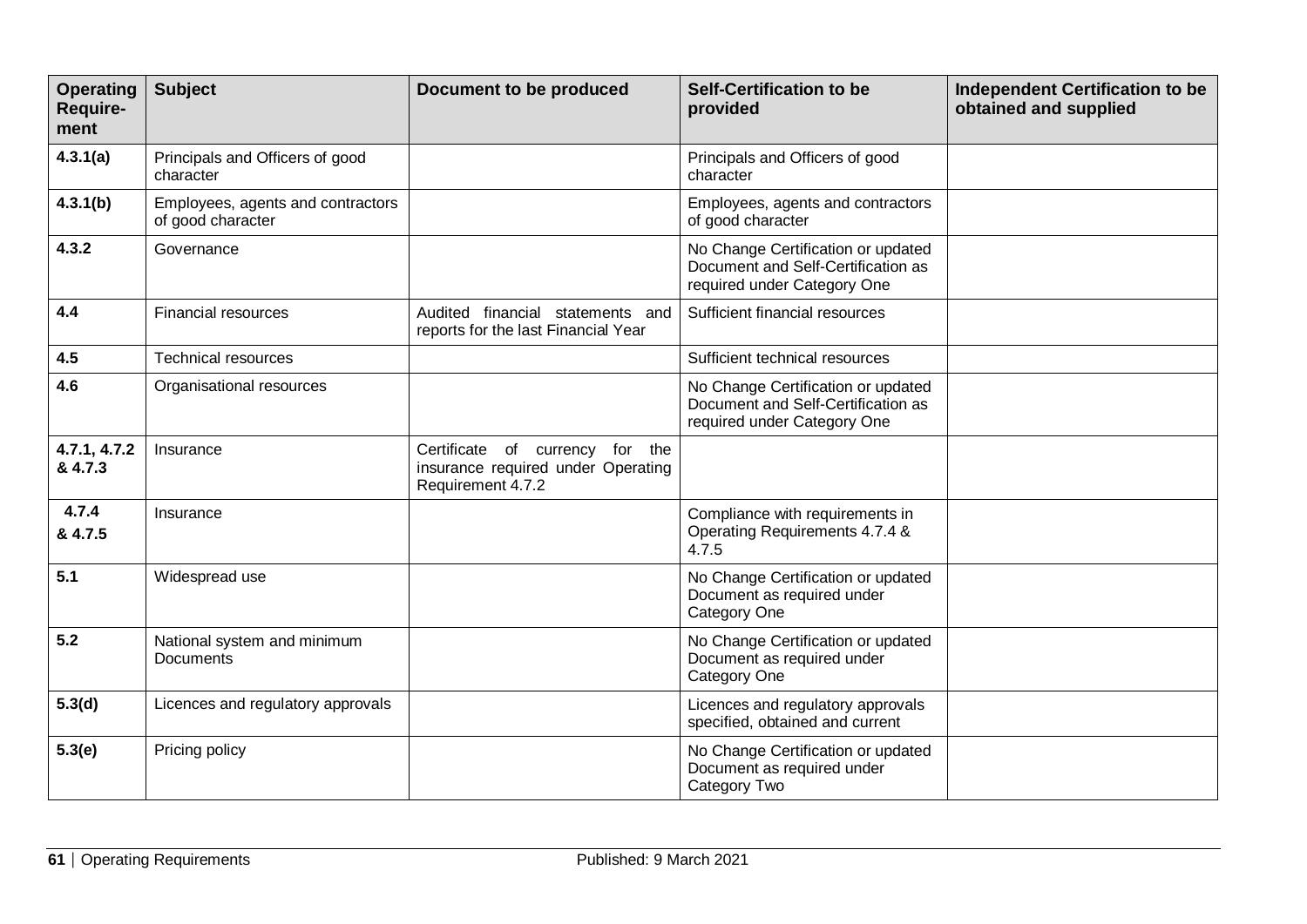| <b>Operating</b><br>Require-<br>ment | <b>Subject</b>                                      | Document to be produced | <b>Self-Certification to be</b><br>provided                                            | <b>Independent Certification to be</b><br>obtained and supplied                                                       |
|--------------------------------------|-----------------------------------------------------|-------------------------|----------------------------------------------------------------------------------------|-----------------------------------------------------------------------------------------------------------------------|
| 5.3(f)                               | Training and awareness                              |                         | Training and awareness programs<br>up to date and adequate                             |                                                                                                                       |
| 5.3(g)                               | Law and policy compliance                           |                         | Compliance with laws and policies                                                      |                                                                                                                       |
| 5.3(l)                               | <b>Business Plan</b>                                |                         | No Change Certification or updated<br>Document as required under<br>Category One       |                                                                                                                       |
| 5.5                                  | Integration (if applicable)                         |                         | Compliance with the requirements                                                       |                                                                                                                       |
| 5.6.3(c)                             | Separation Plan (if applicable)                     |                         |                                                                                        | Compliance with the requirements                                                                                      |
| $\overline{\mathbf{7}}$              | System security and integrity                       |                         | ISMS: No Change Certification or<br>updated Document as required<br>under Category Two | <b>ISMS Fit for Purpose</b>                                                                                           |
| 7.12                                 | Cloud Service (if applicable)                       |                         | Compliance with the requirements                                                       |                                                                                                                       |
| 7.13                                 | Vulnerability assessment and<br>penetration testing |                         | Compliance with the requirements                                                       |                                                                                                                       |
| 8                                    | Public confidence in Titles Register                |                         | Nothing done to diminish public<br>confidence in Titles Register                       |                                                                                                                       |
| 9.1                                  | Mitigate risk                                       |                         | RMF: No Change Certification or<br>updated Document as required<br>under Category Two  | <b>RMF Fit for Purpose</b>                                                                                            |
| 9.2                                  | Risk of fraud or error                              |                         | Use of ELN does not result in<br>greater fraud or error                                |                                                                                                                       |
| 10.1(b)                              | Minimum system requirements:<br>Adaptability        |                         | No Change Certification                                                                | Where a No Change Certification<br>cannot be given, an Independent<br>Certification as required under<br>Category Two |
| 11                                   | Minimum Performance Levels                          |                         | Performance to measures in<br>Schedule 2                                               |                                                                                                                       |
| 12                                   | Business continuity and disaster<br>recovery        |                         | No Change Certification or updated<br>Document as required under<br>Category Two       | <b>Business Continuity and Disaster</b><br>Recovery Management Program Fit<br>for Purpose                             |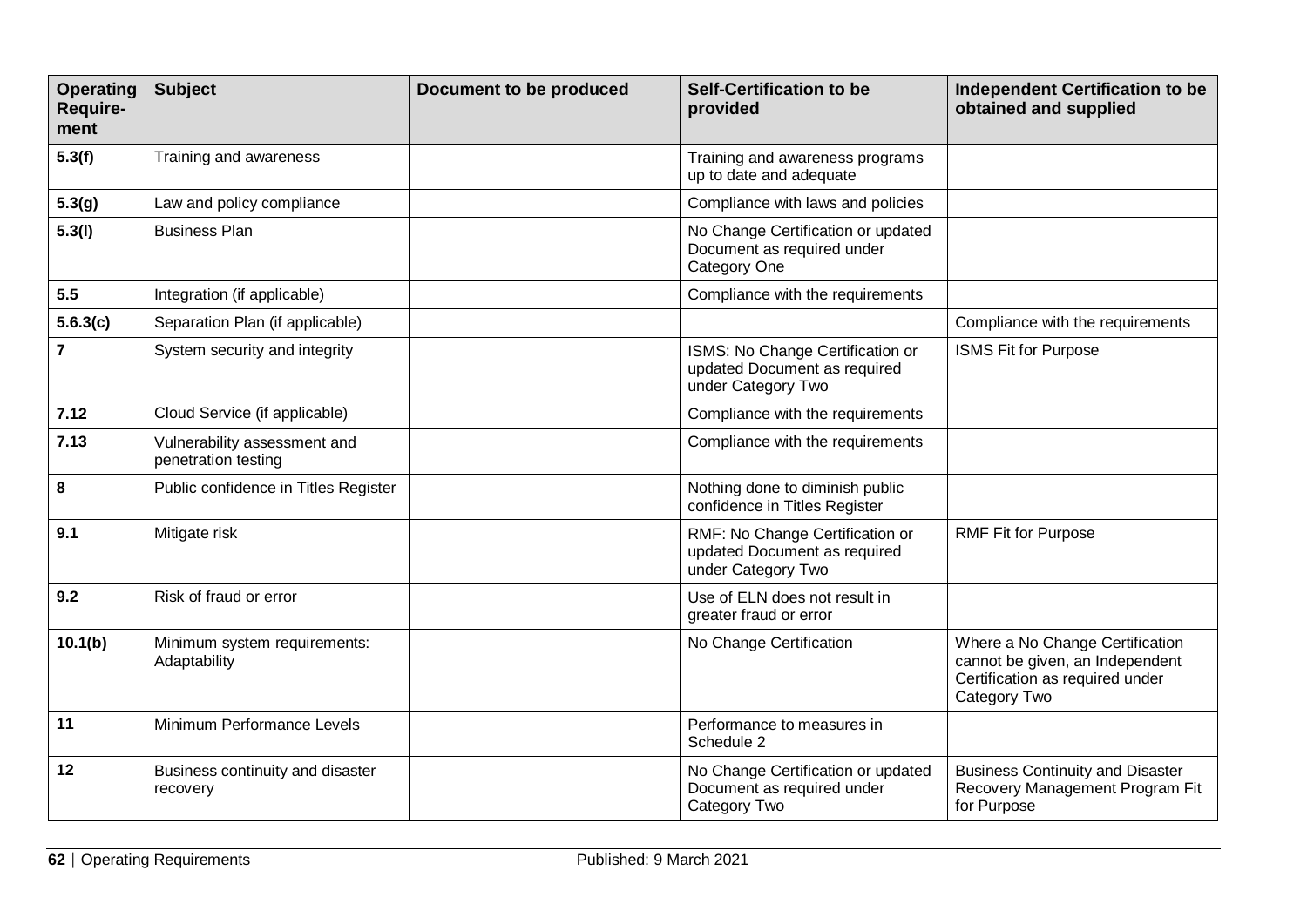| <b>Operating</b><br>Require-<br>ment | <b>Subject</b>             | Document to be produced                                                                                                                      | <b>Self-Certification to be</b><br>provided                                                           | <b>Independent Certification to be</b><br>obtained and supplied |
|--------------------------------------|----------------------------|----------------------------------------------------------------------------------------------------------------------------------------------|-------------------------------------------------------------------------------------------------------|-----------------------------------------------------------------|
| 13                                   | Change management          |                                                                                                                                              | No Change Certification or updated<br>Document as required under<br>Category Two                      |                                                                 |
| 13.3                                 | Implementation plan        |                                                                                                                                              | No Change Certification or updated<br>Document as required under<br>Category Two                      |                                                                 |
| 14.1, 14.2<br>& 14.3                 | Subscriber registration    |                                                                                                                                              | Compliance with the requirements                                                                      |                                                                 |
| 14.4                                 | Subscriber insurance       |                                                                                                                                              | No Change Certification or updated<br>Document as required under<br>Category Two                      |                                                                 |
| 14.5                                 | Participation agreement    |                                                                                                                                              | No Change Certification or table of<br>material amendments to Document<br>required under Category Two |                                                                 |
| 14.6                                 | Subscriber training        |                                                                                                                                              | Compliance with the requirements                                                                      |                                                                 |
| 14.7                                 | Subscriber review          |                                                                                                                                              | No Change Certification or updated<br>Document as required under<br>Category Two                      |                                                                 |
| 15.1                                 | General compliance         |                                                                                                                                              | Compliance with all requirements                                                                      |                                                                 |
| 15.7, 15.8<br>& 15.9                 | Non-compliance remediation | Consolidated<br>categorised<br>and<br>notifications<br>failure<br>compliance<br>together with remediation action<br>plans and their outcomes |                                                                                                       |                                                                 |
| 18.2                                 | <b>Annual Report</b>       | Annual Report                                                                                                                                |                                                                                                       |                                                                 |
| 19.3                                 | Information use            |                                                                                                                                              | Compliance with restrictions                                                                          |                                                                 |
| 21                                   | Transition                 |                                                                                                                                              | No Change Certification or updated<br>Document as required under<br>Category Two                      |                                                                 |

## **Category Four – as the Monthly Report**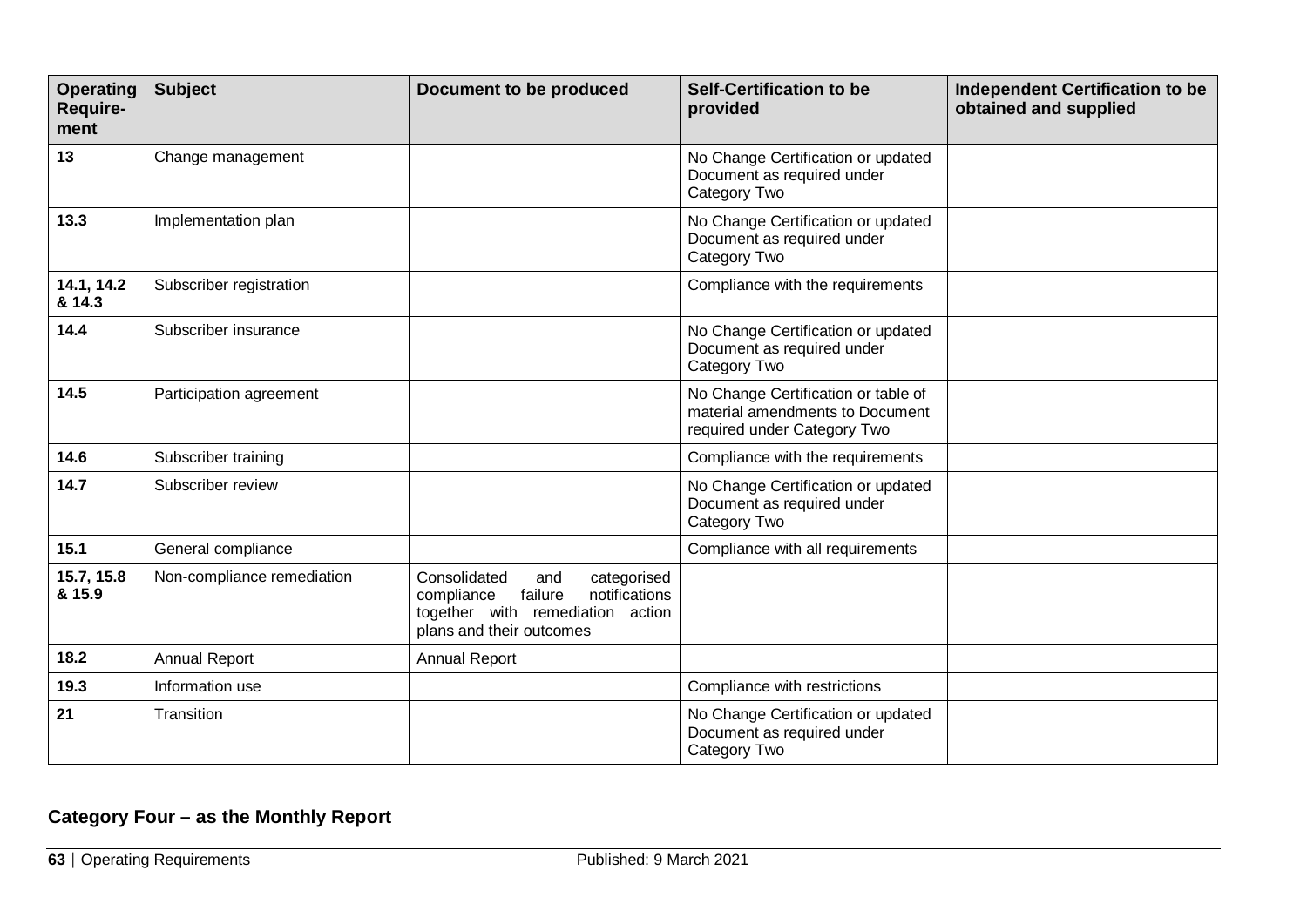| Operating<br>Require-<br>ment | <b>Subject</b>               | Documents to be published                                             |
|-------------------------------|------------------------------|-----------------------------------------------------------------------|
|                               | Operation of an ELN          | Categorised complaints received, justified, resolved and outstanding. |
|                               | Minimum Performance Levels   | Compilation of performance against targets set out in Schedule 2.     |
| 14.2                          | Refusal to accept Subscriber | Complaints received, justified, resolved and outstanding.             |
| 14.6                          | Subscriber training          | Complaints received, justified, resolved and outstanding.             |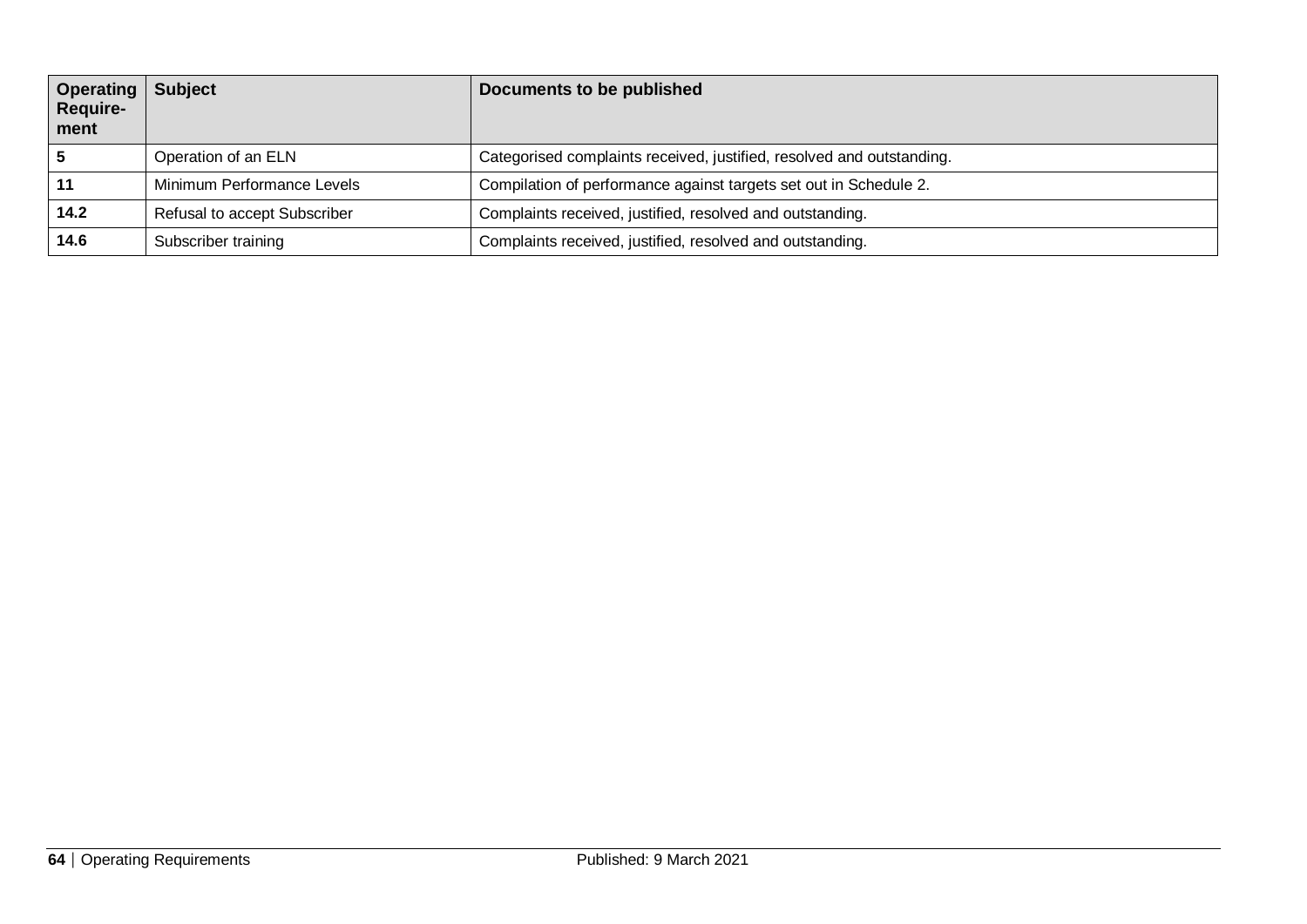## **SCHEDULE 4 – ADDITIONAL OPERATING REQUIREMENTS**

None.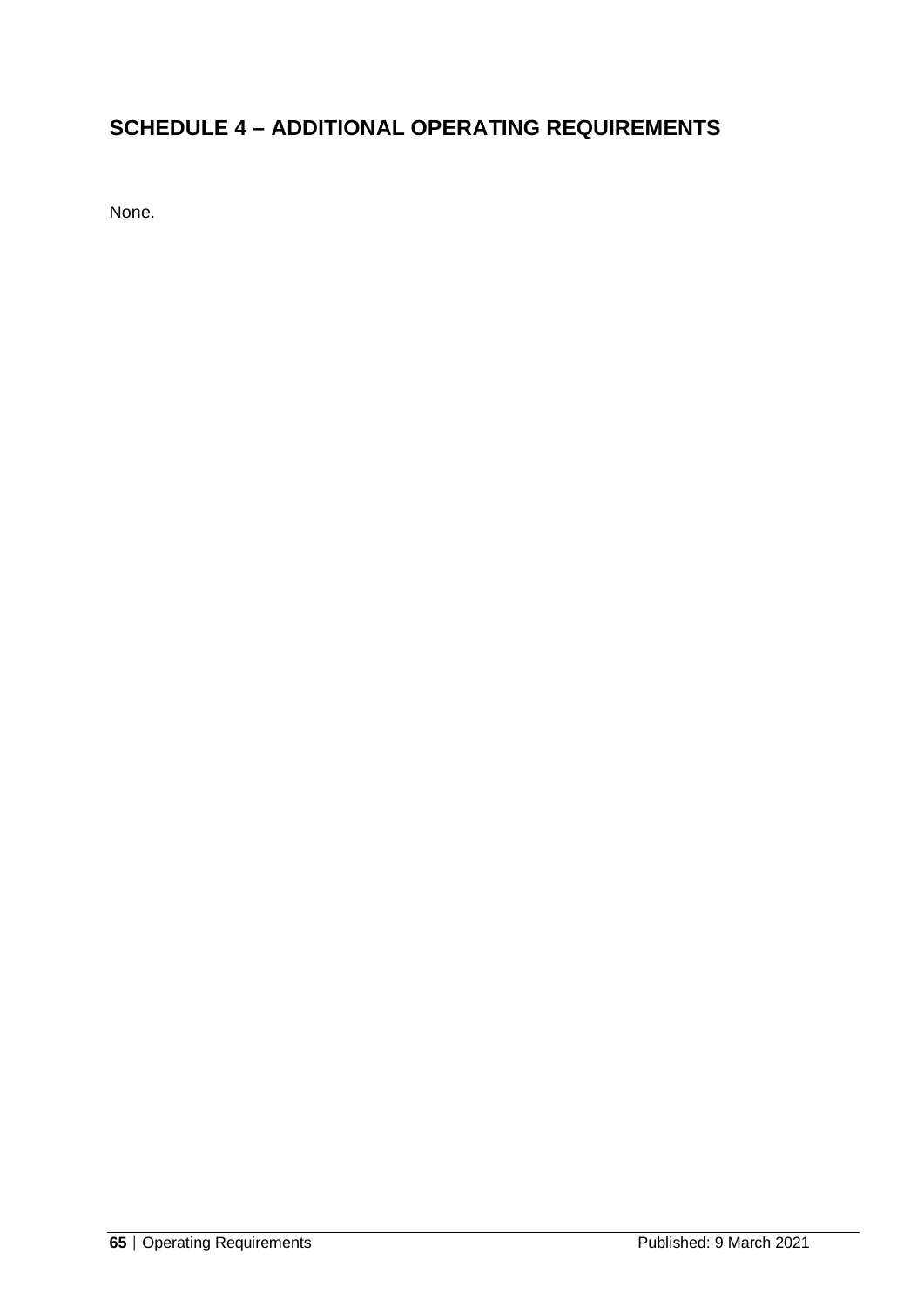## **SCHEDULE 5 – COMPLIANCE EXAMINATION PROCEDURE**

#### $\mathbf{1}$ **Power to request information and Documents**

- 1.1 The Registrar or the Registrar's delegate must provide notice to the ELNO.
- 1.2 The notice must state:
	- (a) the time within which the information must be furnished and/or the Document must be produced (which must not be less than 10 Business Days after the giving of the notice); and
	- (b) how information is to be furnished and/or the Document is to be produced.
- 1.3 A notice under paragraph 1.2 may be given in writing or by any electronic means that the Registrar or the Registrar's delegate considers appropriate.
- 1.4 An ELNO to whom a notice is given under paragraph 1.2 must comply with the requirements set out in the notice within the period specified in the notice.
- 1.5 (Deleted)

#### $\overline{2}$ **Inspection and retention of Documents**

- 2.1 If an original Document is produced in accordance with a notice given under paragraph 1.2, the Registrar or the Registrar's delegate may do one or more of the following:
	- (a) inspect the Document; or
	- (b) make a copy of, or take an extract from, the Document; or
	- (c) retain the Document for as long as is reasonably necessary for the purposes of the Compliance Examination to which the Document is relevant.
- 2.2 If requested by the ELNO, as soon as practicable after the Registrar or the Registrar's delegate retains a Document under paragraph 2.1, the Registrar or the Registrar's delegate must give a receipt for it to the Person who produced it. The receipt must identify in general terms the Document retained.

#### $\mathbf{3}$ **Return of retained Documents**

- 3.1 The Registrar or the Registrar's delegate must as soon as reasonably practicable return an original Document retained under paragraph 2.1 to the ELNO, if the Registrar or the Registrar's delegate is satisfied that its continued retention is no longer necessary.
- 3.2 The Registrar or the Registrar's delegate is not bound to return any Document where the Document has been provided to any police authority or anyone else entitled to the Document pursuant to any law or court order.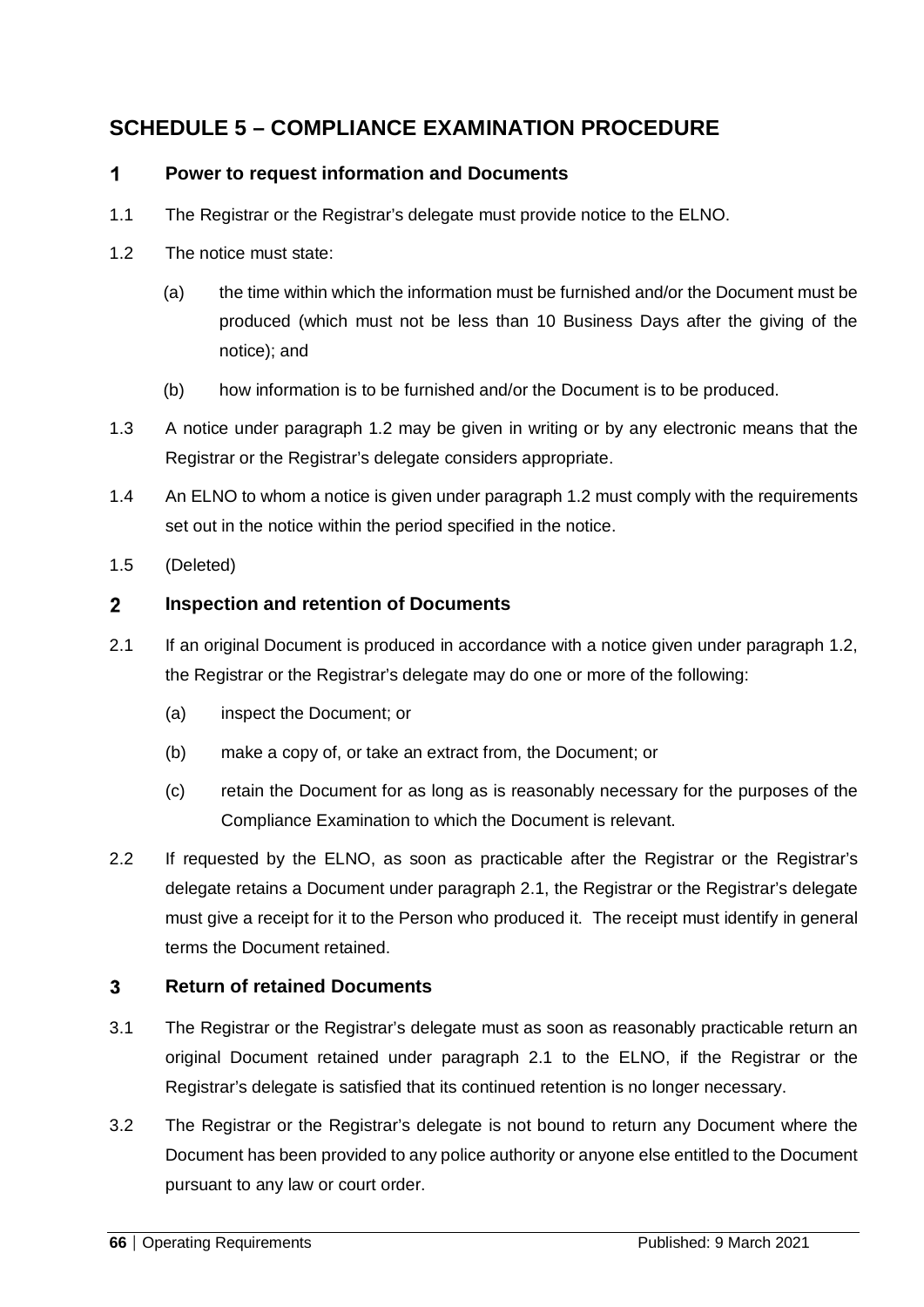#### $\overline{\mathbf{4}}$ **Access to retained Documents**

- 4.1 Until an original Document retained under paragraph 2.1 is returned to its owner, the Registrar or the Registrar's delegate must allow a Person otherwise entitled to possession of the Document to inspect, make a copy of, or take an extract from, the Document at a reasonable time and place decided by the Registrar or the Registrar's delegate.
- 4.2 Paragraph 4.1 does not apply if it is impracticable or it would be reasonable not to allow the Document to be inspected or copied or an extract from the Document to be taken.

#### 5 **Costs**

- 5.1 If the ELNO is found to be in material breach of the Operating Requirements, the ELNO must, if required by the Registrar, pay all reasonable fees and Costs incurred as a direct result of the Registrar or the Registrar's delegate carrying out the Compliance Examination. If the ELNO is not found to be in material breach, such fees and Costs will not be recoverable from the ELNO.
- 5.2 The Cost of all actions required to be taken by the ELNO to remedy any breach of these Operating Requirements identified by the Registrar or the Registrar's delegate is to be paid by the ELNO.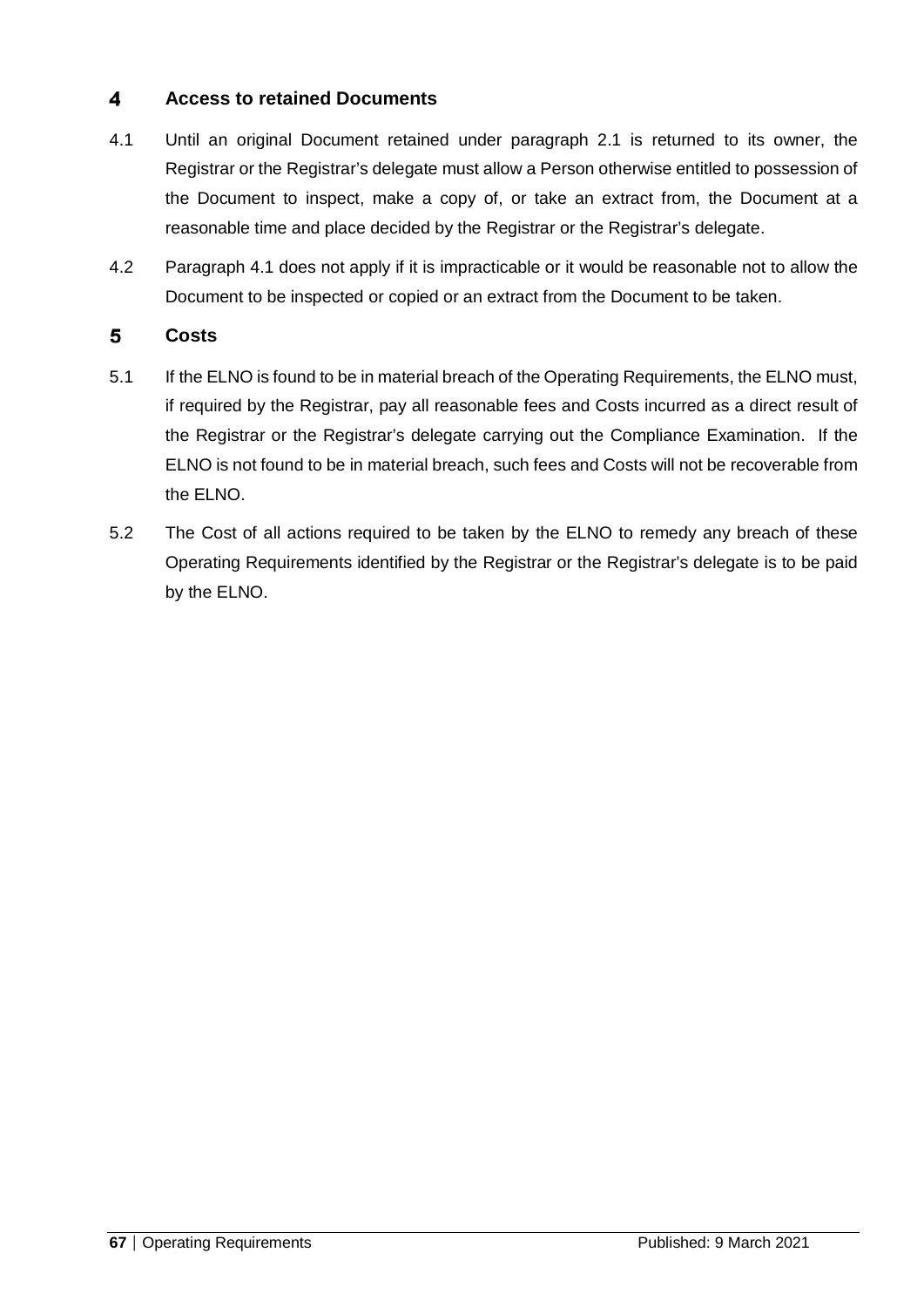# **SCHEDULE 6 – AMENDMENT TO OPERATING REQUIREMENTS PROCEDURE**

#### 1 **Amendments with prior consultation**

- 1.1 Any amendment to these Operating Requirements must be the subject of good faith consultation by the Registrar with the ELNO and, where relevant, Potential ELNOs, a representative group of Subscribers, Subscribers' local and national professional associations, regulators, insurers or any other Person (as reasonably determined by the Registrar) before the amendment comes into effect.
- 1.2 Each amendment must be notified to the ELNO at least 20 Business Days before the amendment comes into effect. The notification must contain the date the amendment comes into effect.

#### $\overline{2}$ **Amendments without prior consultation**

- 2.1 The Registrar may determine that an amendment to these Operating Requirements need not be the subject of prior consultation or notification in accordance with paragraph 1 before the amendment comes into effect, if the Registrar determines in good faith that:
	- (a) such a course is required by law; or
	- (b) an emergency situation, as referred to in the ECNL, exists.
- 2.2 Notwithstanding paragraph 2.1, each amendment must be notified to the ELNO as soon as reasonably practicable before the amendment comes into effect. The notification must contain the date the amendment comes into effect.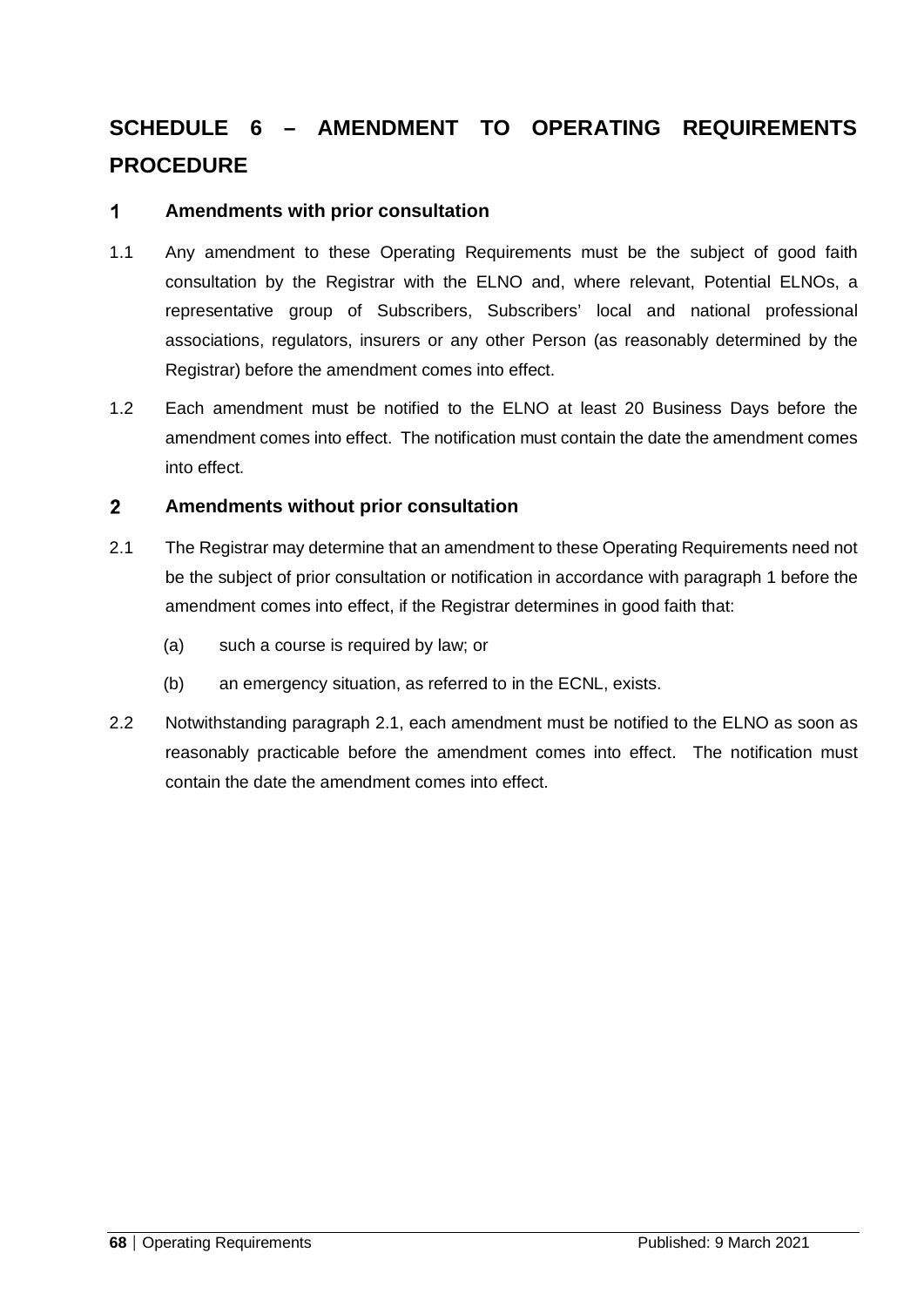## **SCHEDULE 7 – SUBSCRIBER IDENTITY VERIFICATION STANDARD**

#### $\mathbf{1}$ **Definitions**

In this Subscriber Identity Verification Standard, capitalised terms have the meanings set out below:

**Application Law** has the meaning given to it in the ECNL and in South Australia is the *Electronic Conveyancing National Law (South Australia) Act 2013* (SA) and in Western Australia is the *Electronic Conveyancing Act 2014* (WA).

#### **Approved Insurer** means:

- (a) a general insurer within the meaning of the Insurance Act; or
- (b) a Lloyd's underwriter within the meaning of the Insurance Act and to which section 93 of the Insurance Act continues to have effect; or
- (c) a person to whom a determination is in force under section 7(1) of the Insurance Act that sections 9(1) or 10(1) or 10(2) of the Insurance Act do not apply.

**Australian Passport** means a passport issued by the Australian Commonwealth government.

**Category** means the categories of identification Documents set out in the table in this Subscriber Identity Verification Standard paragraph 4, as amended from time to time.

**Costs** include costs, charges and expenses, including those incurred in connection with advisers.

**Document** has the meaning given to it in the ECNL.

**ECNL** means the Electronic Conveyancing National Law as adopted or implemented in a Jurisdiction by the Application Law, as amended from time to time.

**ELNO** has the meaning given to it in the ECNL.

**Identity Agent** means a Person appointed in writing by an ELNO to act as the ELNO's agent, and who:

- (a) the ELNO reasonably believes is reputable, competent and insured in compliance with the insurance requirements set out in paragraph 9 of this Subscriber Identity Verification Standard; and
- (b) is authorised by the ELNO to conduct verification of identity on behalf of the ELNO in accordance with this Subscriber Identity Verification Standard.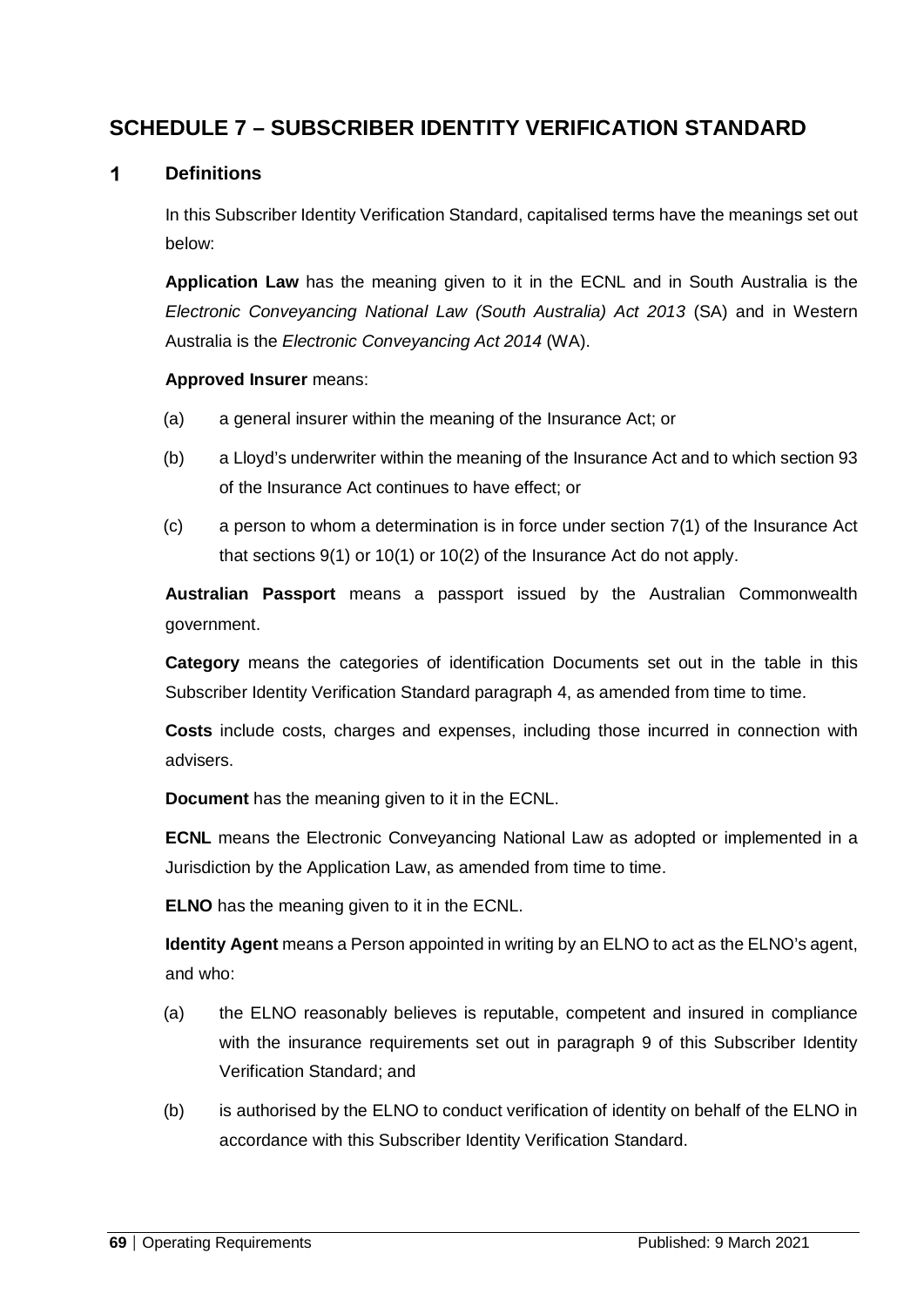**Identity Agent Certification** means a certification in substantial compliance with the certification set out in paragraph 9 of this Subscriber Identity Verification Standard, as amended from time to time.

**Individual** has the meaning given to it in the ECNL.

**Insurance Act** means the *Insurance Act 1973* (Cth).

**Jurisdiction** has the meaning given to it in the ECNL.

**Participation Agreement** has the meaning given to it in the ECNL, as amended from time to time.

**Person** has the meaning given to it in the ECNL.

**Person Being Identified** means any of the Persons required to be identified under Operating Requirement 14.1 and this Subscriber Identity Verification Standard.

**Photo Card** is a card issued by the Commonwealth or any State or Territory showing a photograph of the holder and enabling the holder to evidence their age and/or their identity.

**Potential Subscriber** means a Person who has applied to be a Subscriber.

**Record** has the meaning given to it in the ECNL.

**Subscriber Identity Verification Standard** means the standard for the verification of identity of potential Subscribers set out in this Schedule 7, as amended from time to time.

#### $\mathbf{2}$ **Who must be identified**

The identity of the following Persons must be verified by an ELNO in accordance with this Subscriber Identity Verification Standard:

- (a) where a Potential Subscriber is an Individual, that Individual;
- (b) without limiting paragraph 5, where the Potential Subscriber is a partnership, the authorised Person or Persons signing the Participation Agreement on behalf of the partnership;
- (c) without limiting paragraph 6, where the Potential Subscriber is a body corporate, the authorised Person or Persons signing the Participation Agreement or witnessing the affixing of the seal on the Participation Agreement on behalf of the body corporate;
- (d) without limiting paragraphs 7 and 8, where the Potential Subscriber appoints an attorney to sign the Participation Agreement, the attorney.

#### $\overline{3}$ **Face-to-face regime**

3.1 The verification of identity must be conducted during a face-to-face in-person interview between the ELNO or the Identity Agent and the Person Being Identified.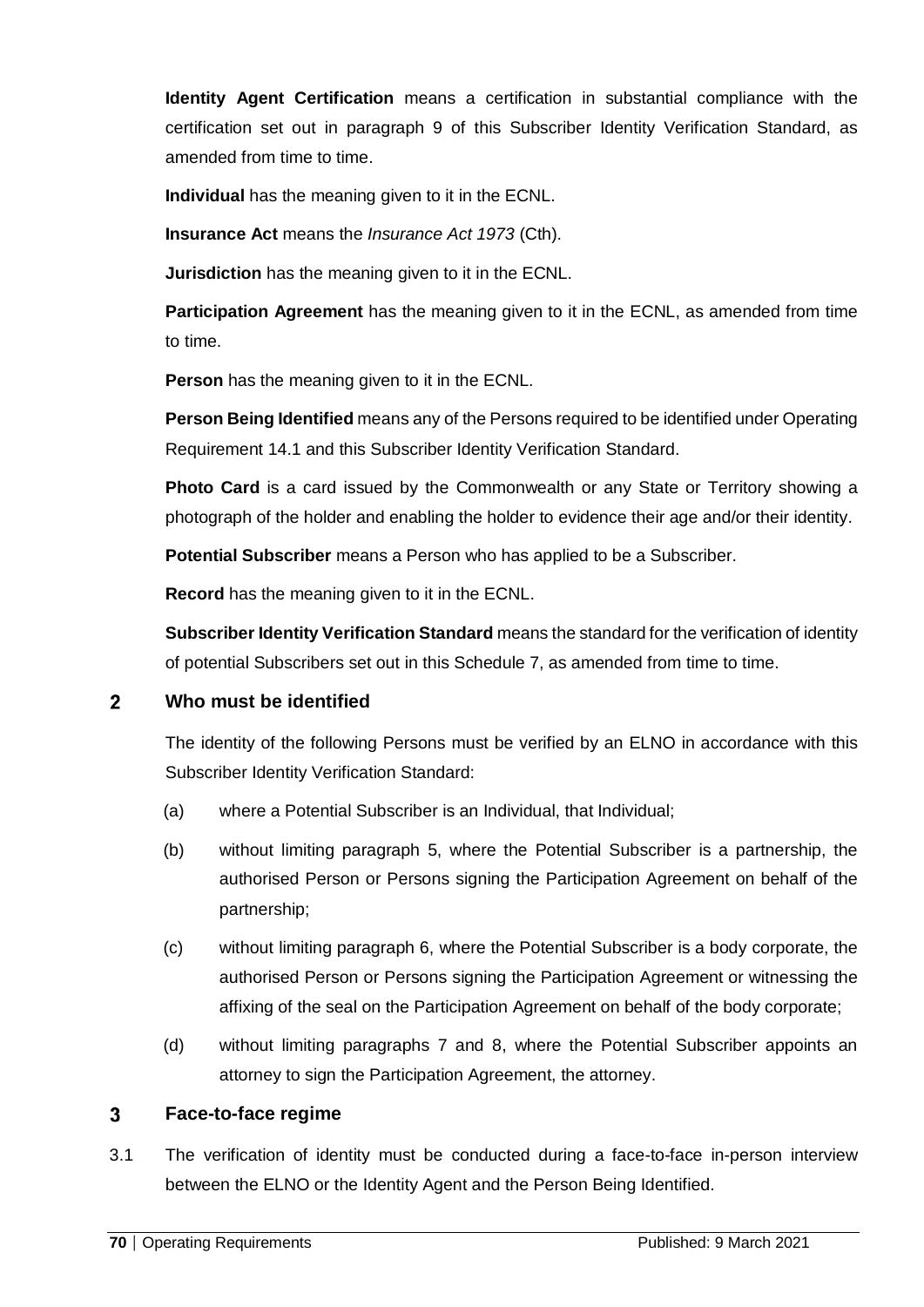3.2 Where Documents containing photographs are produced by the Person Being Identified, the ELNO or the Identity Agent must be satisfied that the Person Being Identified is a reasonable likeness (for example the shape of his or her mouth, nose, eyes and the position of his or her cheek bones) to the Person depicted in those photographs.

#### $\overline{\mathbf{4}}$ **Categories of identification Documents and evidence retention**

- 4.1 At the face-to-face in-person interview described in paragraph 3.1, the ELNO or the Identity Agent must ensure that the Person Being Identified produces original Documents in one of the Categories in the following table, starting with Category 1.
- 4.2 The ELNO or the Identity Agent must be reasonably satisfied that a prior Category cannot be met before using a subsequent Category.
- 4.3 The ELNO or the Identity Agent must:
	- (a) sight the originals of all Documents from Categories 1, 2, 3 or 4 produced by the Person Being Identified; and
	- (b) retain copies of all Documents produced by the Person Being Identified.
- 4.4 The Documents produced must be current, except for an expired Australian Passport which has not been cancelled and was current within the preceding two years.

| <b>Category</b>         | <b>Minimum Document Requirements</b>                                                                                                                                                                                                                                                                    |
|-------------------------|---------------------------------------------------------------------------------------------------------------------------------------------------------------------------------------------------------------------------------------------------------------------------------------------------------|
|                         | Australian Passport or foreign passport or Australian Evidence of Immigration<br>Status ImmiCard or Australian Migration Status ImmiCard                                                                                                                                                                |
|                         | plus Australian drivers licence or Photo Card                                                                                                                                                                                                                                                           |
|                         | plus change of name or marriage certificate (if necessary)                                                                                                                                                                                                                                              |
| $\overline{2}$          | Australian Passport or foreign passport or Australian Evidence of Immigration<br>Status ImmiCard or Australian Migration Status ImmiCard                                                                                                                                                                |
|                         | plus full birth certificate or citizenship certificate or descent certificate                                                                                                                                                                                                                           |
|                         | plus Medicare or Centrelink or Department of Veterans' Affairs card                                                                                                                                                                                                                                     |
|                         | plus change of name or marriage certificate if necessary                                                                                                                                                                                                                                                |
| 3                       | Australian drivers licence or Photo Card                                                                                                                                                                                                                                                                |
|                         | plus full birth certificate or citizenship certificate or descent certificate                                                                                                                                                                                                                           |
|                         | plus Medicare or Centrelink or Department of Veterans' Affairs card                                                                                                                                                                                                                                     |
|                         | plus change of name or marriage certificate if necessary                                                                                                                                                                                                                                                |
| $\overline{\mathbf{4}}$ | (a)<br>Australian Passport or foreign passport or Australian Evidence of<br>Immigration Status ImmiCard or Australian Migration Status ImmiCard<br>plus another form of government issued photographic identity Document<br>plus change of name or marriage certificate if necessary                    |
|                         | Australian Passport or foreign passport or Australian Evidence of<br>(b)<br>Immigration Status ImmiCard or Australian Migration Status ImmiCard<br>plus full birth certificate<br>plus another form of government issued identity Document<br>plus change of name or marriage certificate if necessary. |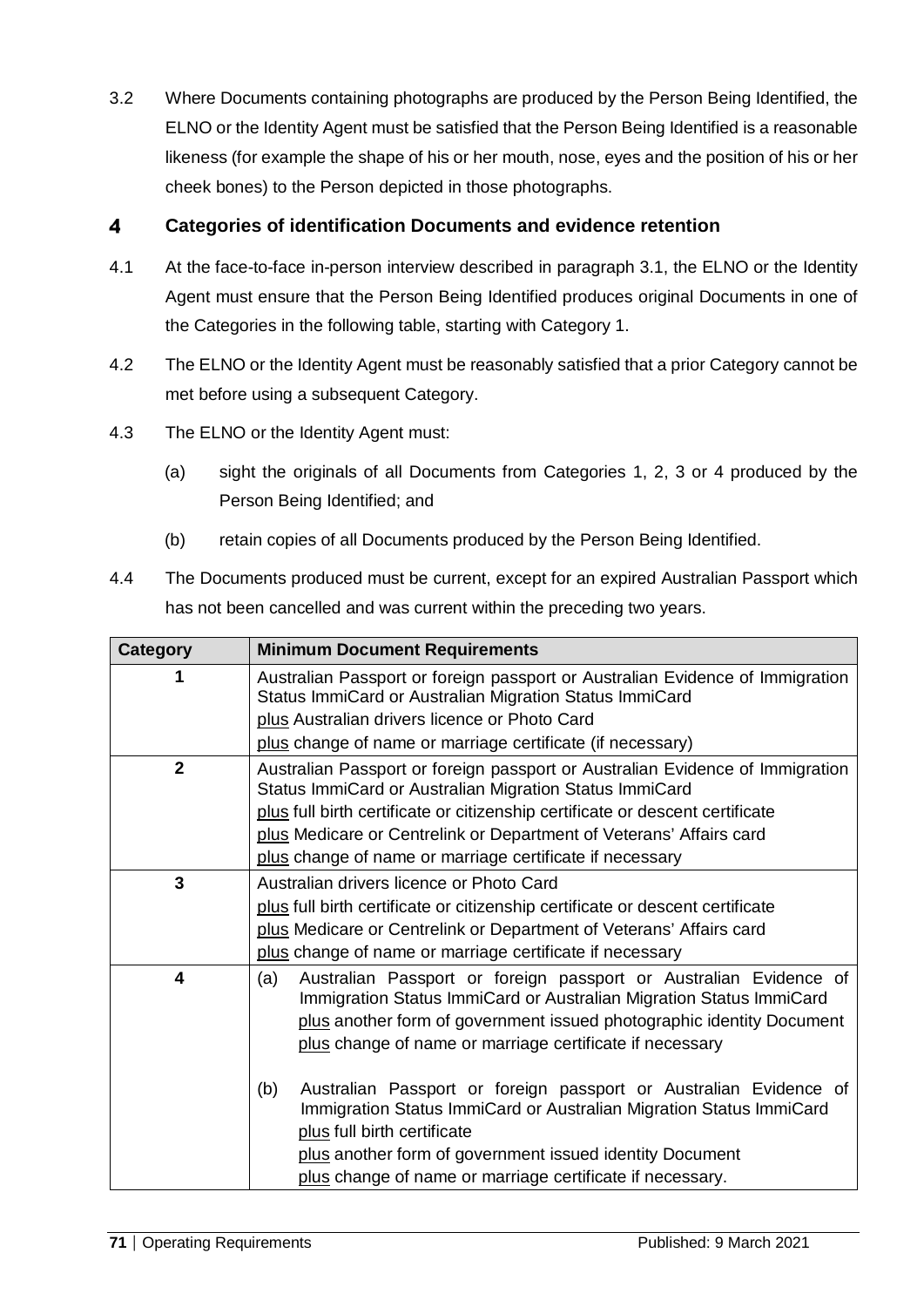#### 5 **Partnership**

The ELNO or the Identity Agent must take reasonable steps to establish who is authorised to sign the Participation Agreement on behalf of the partnership.

#### 6 **Body corporate**

The ELNO or the Identity Agent must:

- (a) confirm the existence and identity of the body corporate by conducting a search of the Records of the Australian Securities and Investments Commission or other regulatory body with whom the body corporate is required to be registered; and
- (b) take reasonable steps to establish who is authorised to sign or witness the affixing of the seal on behalf of the body corporate.

#### $\overline{7}$ **Individual as attorney**

The ELNO or the Identity Agent must:

- (a) confirm from the [registered] power of attorney the details of the attorney and the Potential Subscriber; and
- (b) take reasonable steps to establish that executing the Participation Agreement is authorised by the power of attorney.

#### 8 **Body corporate as attorney**

The ELNO or the Identity Agent must:

- (a) confirm from the [registered] power of attorney the details of the attorney and the Potential Subscriber; and
- (b) take reasonable steps to establish that executing the Participation Agreement is authorised by the power of attorney.

#### 9 **Identity Agents**

- 9.1 Use of an Identity Agent
	- (a) The ELNO may use an Identity Agent.
	- (b) Where an Identity Agent is used, the ELNO must direct the Identity Agent to use this Subscriber Identity Verification Standard.
	- (c) (Deleted)
	- (d) The ELNO must receive from any Identity Agent:
		- (i) copies of the Documents produced to verify the identity of the Person Being Identified signed, dated and endorsed as a true copy of the original by the Identity Agent, and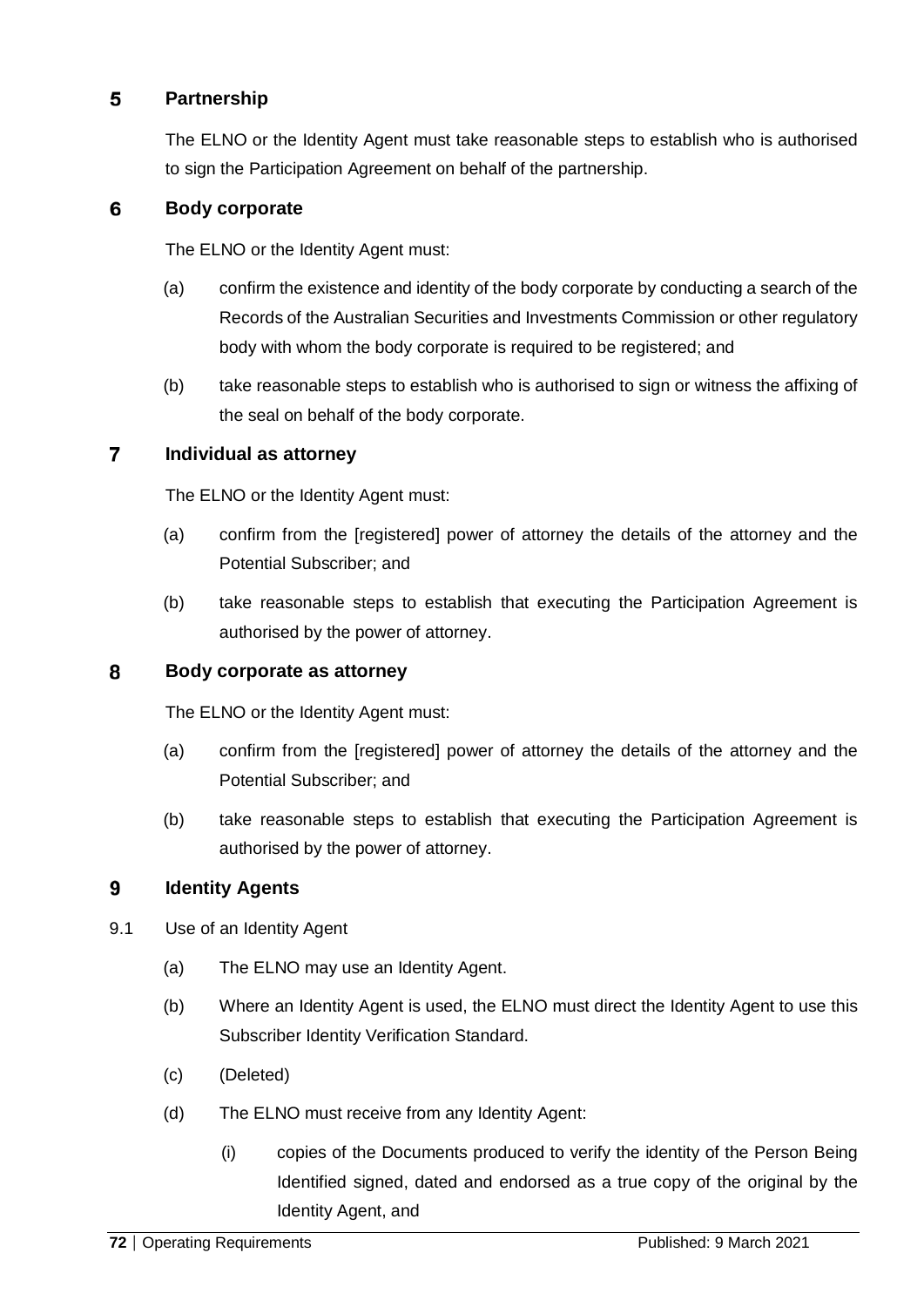(ii) an Identity Agent Certification in the following form:

I, [*full name of the Person undertaking the verification of identity*], of [*full name of Identity Agent*] of [*address of the Identity Agent*] being a [*occupation of the Identity Agent*] and having been appointed in writing and directed to use the Subscriber Identity Verification Standard by [*ELNO name*] hereby certify that:

(a) the identification relates to [full name of the Person Being Identified]; and

(b) the identification was carried out on [date]; and

(c) the original identity Documents as listed below were produced to me and copies of these Documents signed, dated and endorsed by me as true copies are attached to this certification; and

(d) the verification of identity was conducted in accordance with the Subscriber Identity Verification Standard.

\_\_\_\_\_\_\_\_\_\_\_\_\_\_\_\_\_\_\_\_\_\_\_\_\_\_\_\_ \_\_\_\_\_\_\_\_\_\_\_\_\_\_\_\_\_\_\_\_\_\_\_\_\_\_\_\_

Date **Signature of Identity Agent** 

List of identity Documents produced (see (c) above):

**Description of identity Documents produced and endorsed** E.g. Australian Passport

9.2 Professional indemnity insurance

Each Identity Agent must maintain professional indemnity insurance:

- (a) which specifically names the Identity Agent as being insured; and
- (b) with an Approved Insurer; and
- (c) for an insured amount of at least \$1,500,000 per claim (including legal Costs); and
- (d) having an excess per claim of no greater than \$20,000; and
- (e) having an annual aggregate amount of not less than \$20,000,000; and
- (f) which includes coverage for verification of identity for the purposes of this Subscriber Identity Verification Standard; and
- (g) the terms of which do not limit compliance with paragraphs 9.2(a) to (f) of this Subscriber Identity Verification Standard.
- 9.3 Fidelity insurance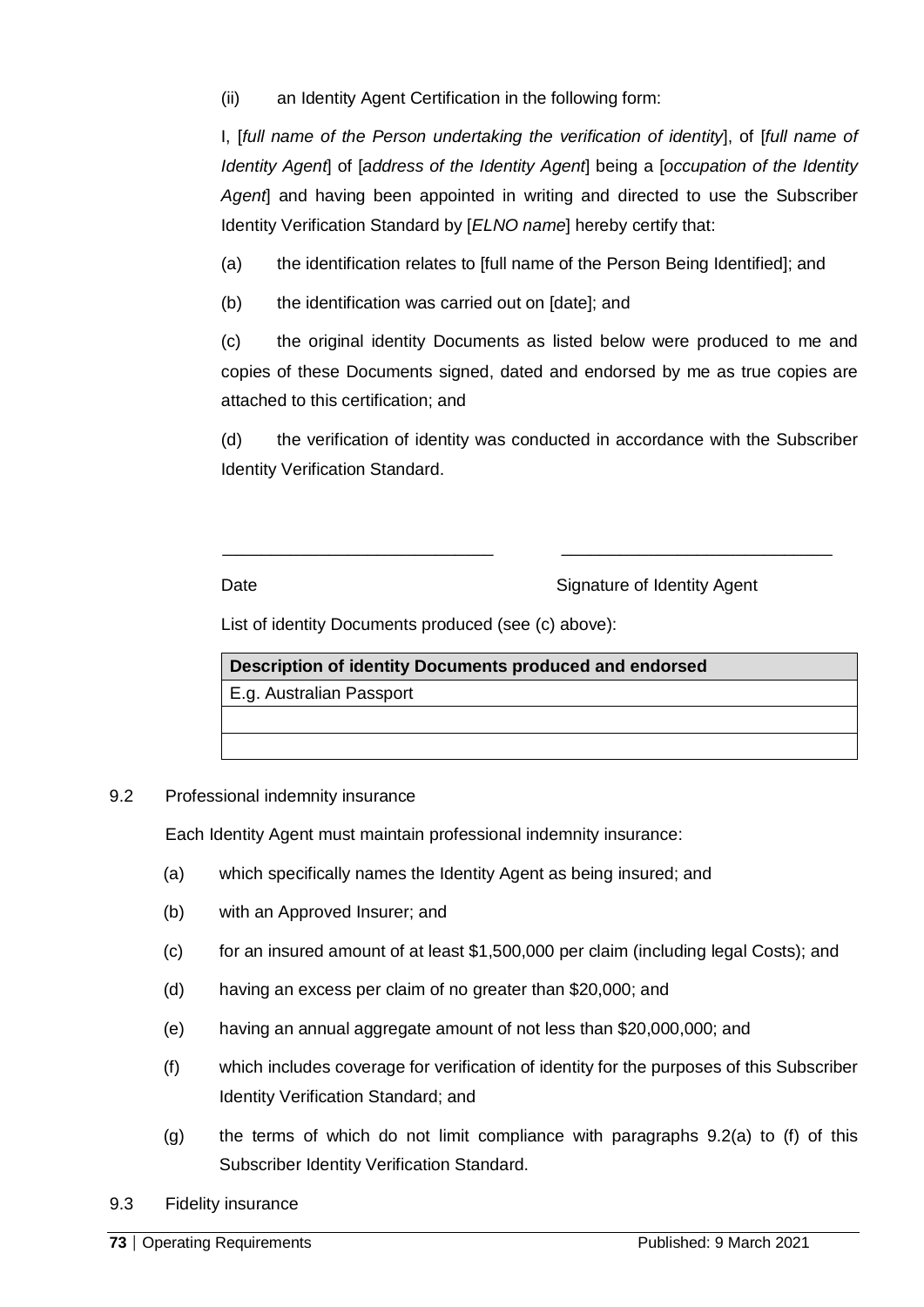Each Identity Agent must maintain fidelity insurance:

- (a) which specifically names the Identity Agent as being insured; and
- (b) with an Approved Insurer; and
- (c) for an insured amount of at least \$1,500,000 per claim (including legal Costs); and
- (d) having an excess per claim of no greater than \$20,000; and
- (e) having an annual aggregate amount of not less than \$20,000,000; and
- (f) which provides coverage for third party claims arising from dishonest and fraudulent acts; and
- (g) which includes coverage for verification of identity for the purposes of this Subscriber Identity Verification Standard; and
- $(h)$  the terms of which do not limit compliance with paragraphs  $9.3(a)$  to  $(q)$  of this Subscriber Identity Verification Standard.
- 9.4 Professional indemnity insurance with extension

If an Identity Agent does not comply with paragraphs 9.2 and 9.3, the Identity Agent must maintain professional indemnity insurance:

- (a) which specifically names the Identity Agent as being insured; and
- (b) with an Approved Insurer; and
- (c) for an insured amount of at least \$1,500,000 per claim (including legal Costs); and
- (d) having an excess per claim of no greater than \$20,000; and
- (e) having an annual aggregate amount of not less than \$20,000,000; and
- (f) which provides coverage for third party claims arising from dishonest and fraudulent acts; and
- (g) which includes coverage for verification of identity for the purposes of this Subscriber Identity Verification Standard; and
- (h) the terms of which do not limit compliance with paragraphs  $9.4(a)$  to (g) of this Subscriber Identity Verification Standard.

## 10 **Further checks**

The ELNO or the Identity Agent must undertake further steps to verify the identity of the Person Being Identified where:

(a) the ELNO or the Identity Agent knows or ought reasonably to know that: